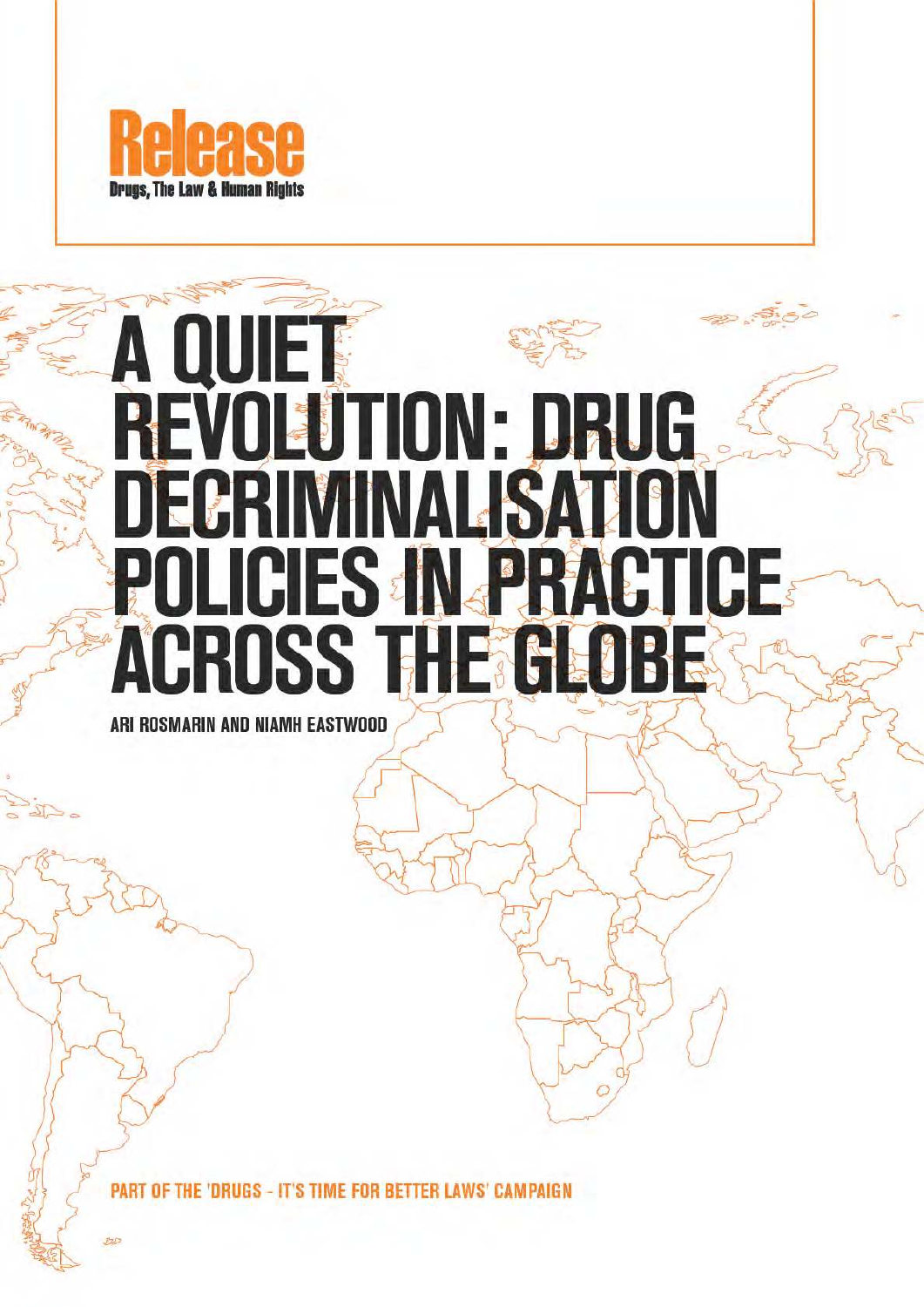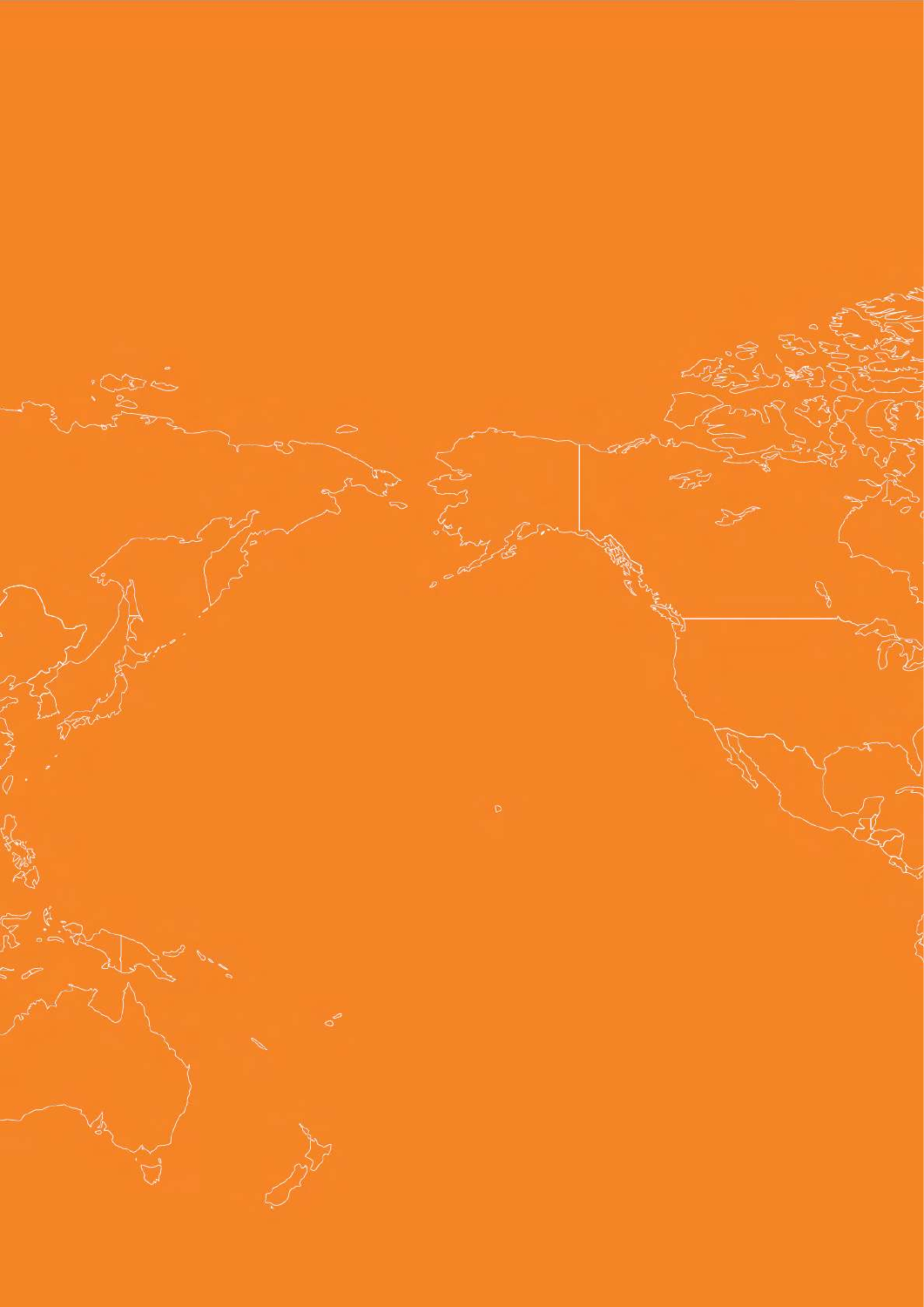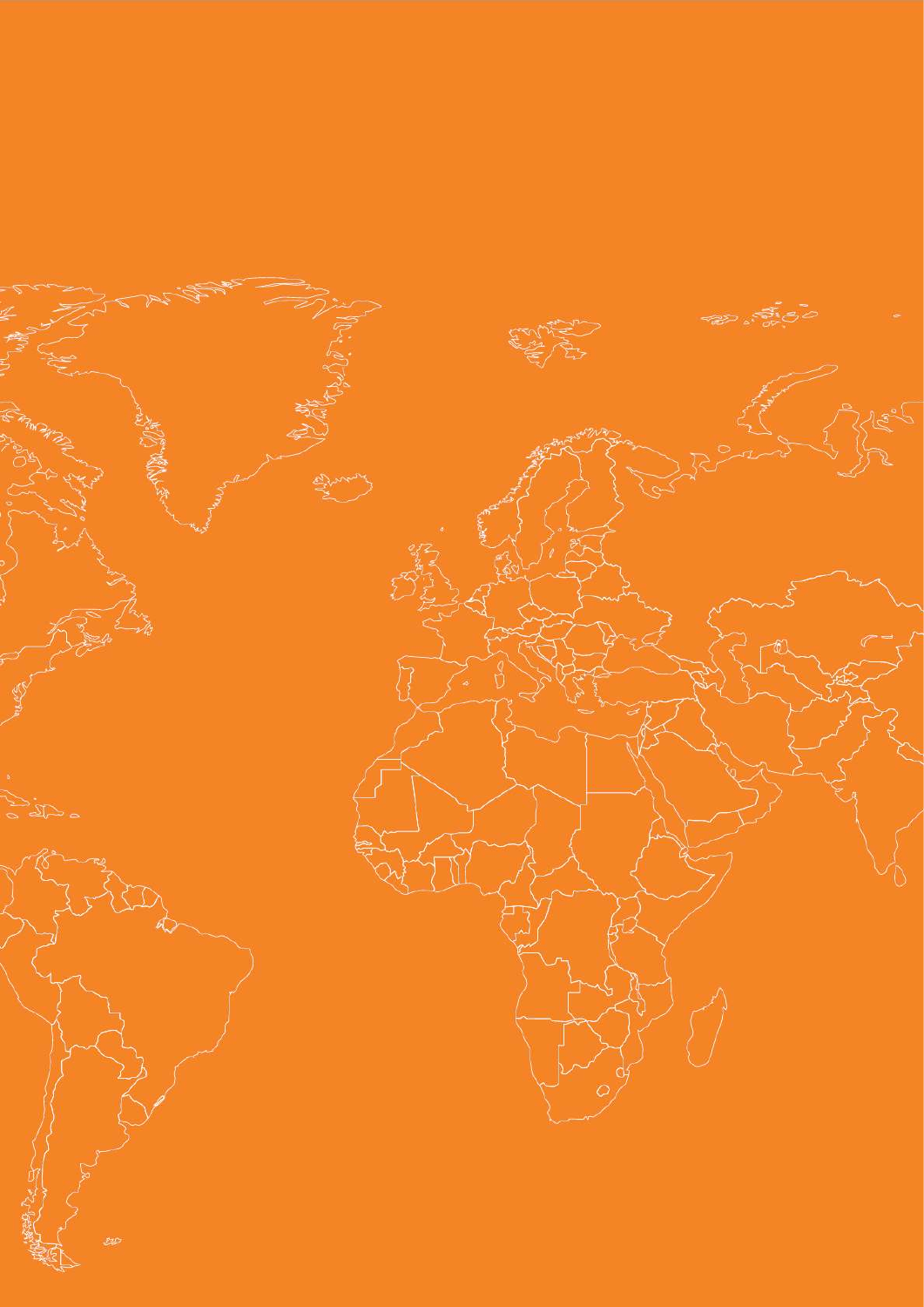# **CONTENTS**

| <b>This Publication</b>                          |    |
|--------------------------------------------------|----|
| <b>Authors</b>                                   | 7  |
| <b>Abbreviations</b>                             | 8  |
| Introduction                                     | 9  |
| Chapter 1 - Decriminalisation systems by country | 14 |
| - Argentina                                      | 14 |
| - Armenia                                        | 15 |
| - Australia                                      | 15 |
| - South Australia                                | 15 |
| - Western Australia                              | 16 |
| - Australian Capital Territory                   | 17 |
| - Northern Territory                             | 18 |
| - Australia: Conclusions                         | 18 |
| - Belgium                                        | 19 |
| - Brazil                                         | 19 |
| - Chile                                          | 20 |
| - Colombia                                       | 20 |
| - Czech Republic                                 | 21 |
| - Estonia                                        | 22 |
| - Germany                                        | 22 |
| - Italy                                          | 23 |
| - Mexico                                         | 25 |
| - The Netherlands                                | 25 |
| - Paraguay                                       | 27 |
| - Peru                                           | 27 |
| - Poland                                         | 27 |
| - Portugal                                       | 28 |
| - The Russian Federation                         | 30 |
| - Spain                                          | 32 |
| - Uruguay                                        | 33 |
| - United States of America: State of California  | 34 |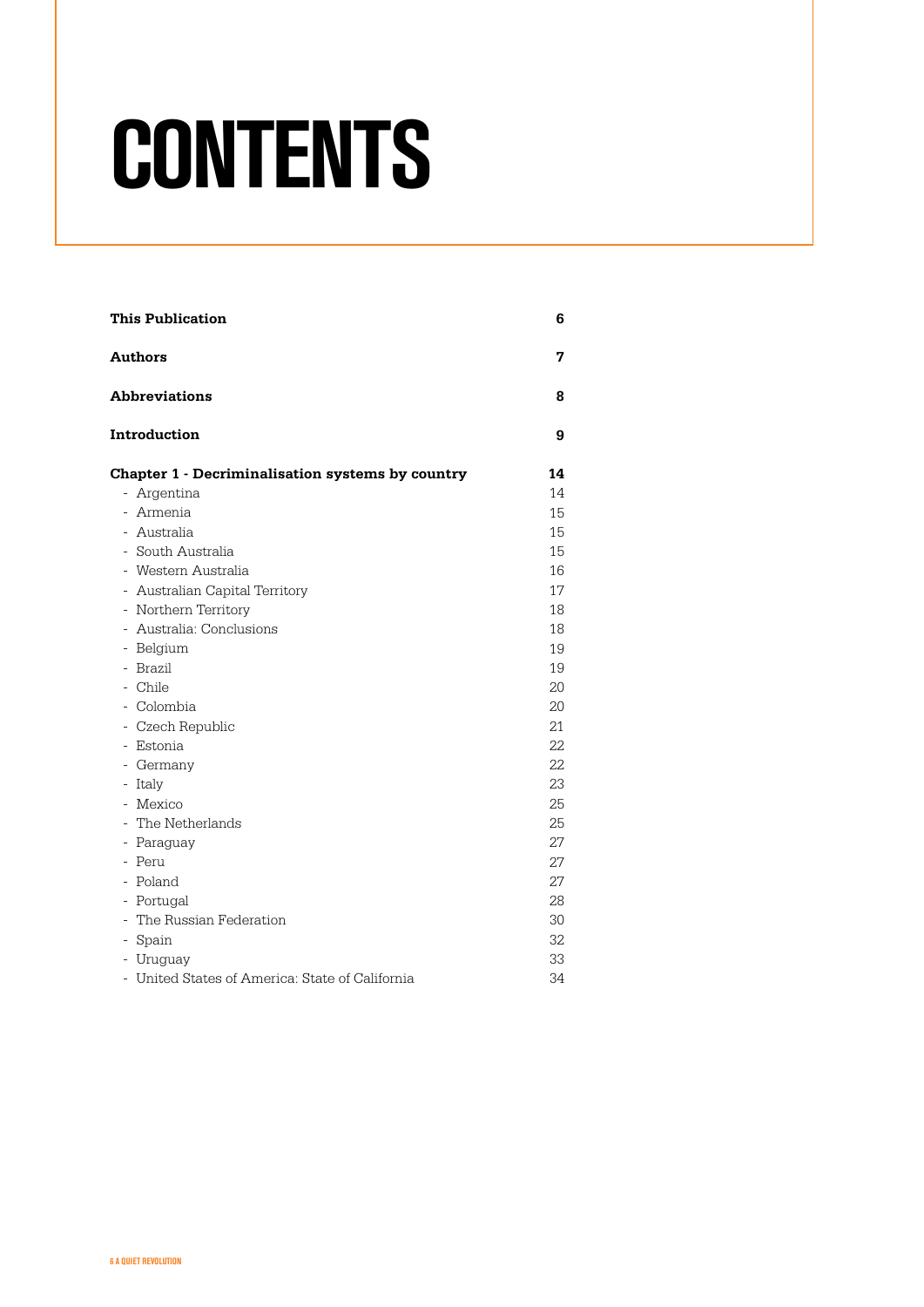| <b>Chapter 2 - Recommendations for an Effective</b>                    | 35 |
|------------------------------------------------------------------------|----|
| <b>Decriminalisation Policy Model</b><br>- Thresholds or no thresholds | 36 |
| - Non threshold approach                                               | 36 |
| - The adoption of thresholds                                           | 37 |
| - Response and sentencing                                              | 37 |
| - No response                                                          | 37 |
| - Fines or other administrative penalties                              | 38 |
| - Treatment                                                            | 38 |
| - Administrative detention                                             | 38 |
| - Disproportionate sentencing for cases involving                      | 38 |
| possession above the threshold or supply offences                      |    |
| - Public Health Interventions and Treatment                            | 39 |
| - Implementation considerations                                        | 39 |
| - Disparate Enforcement                                                | 39 |
| - Net-widening                                                         | 39 |
|                                                                        |    |

#### **Conclusion**

**40**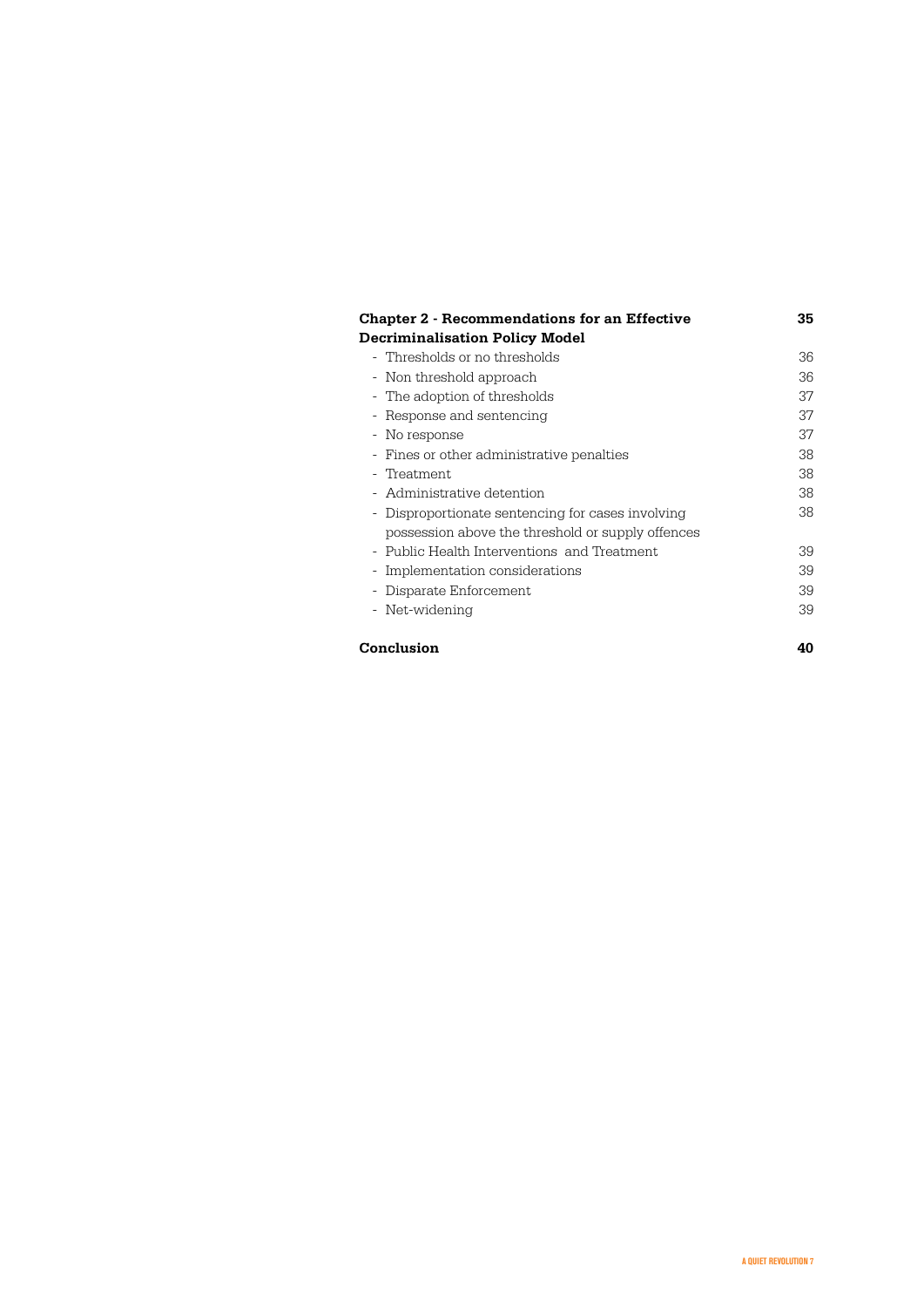# **THIS PUBLICATION**

'A Quiet Revolution: Drug Decriminalisation Policies in Practice Across the Globe' is the first report to support Release's campaign 'Drugs - It's Time for Better Laws'. This campaign was launched in June 2011 and saw the organisation write to David Cameron, the British Prime Minister, calling for a review of our current drug policies and promoting the introduction of decriminalisation of drug possession. The letter was supported by high profile individuals including Sting, Richard Branson, Caroline Lucas MP and Baroness Meacher.

The campaign will progress this year with the publication of three reports: the first, this paper on decriminalisation, demonstrates that the law enforcement model adopted has little impact on the levels of drug use within a country and yet the criminalisation of people who use drugs causes significant harms to the individual and society. The second paper will be launched in autumn 2012 and will look at the disproportionate policing and prosecution of drug possession offences in the UK. The final report to be launched in early 2013 will look at the crude economic costs associated with policing and prosecuting the possession of drugs in the UK.

More information about the campaign can be accessed at: www.release.org.uk/decriminalisation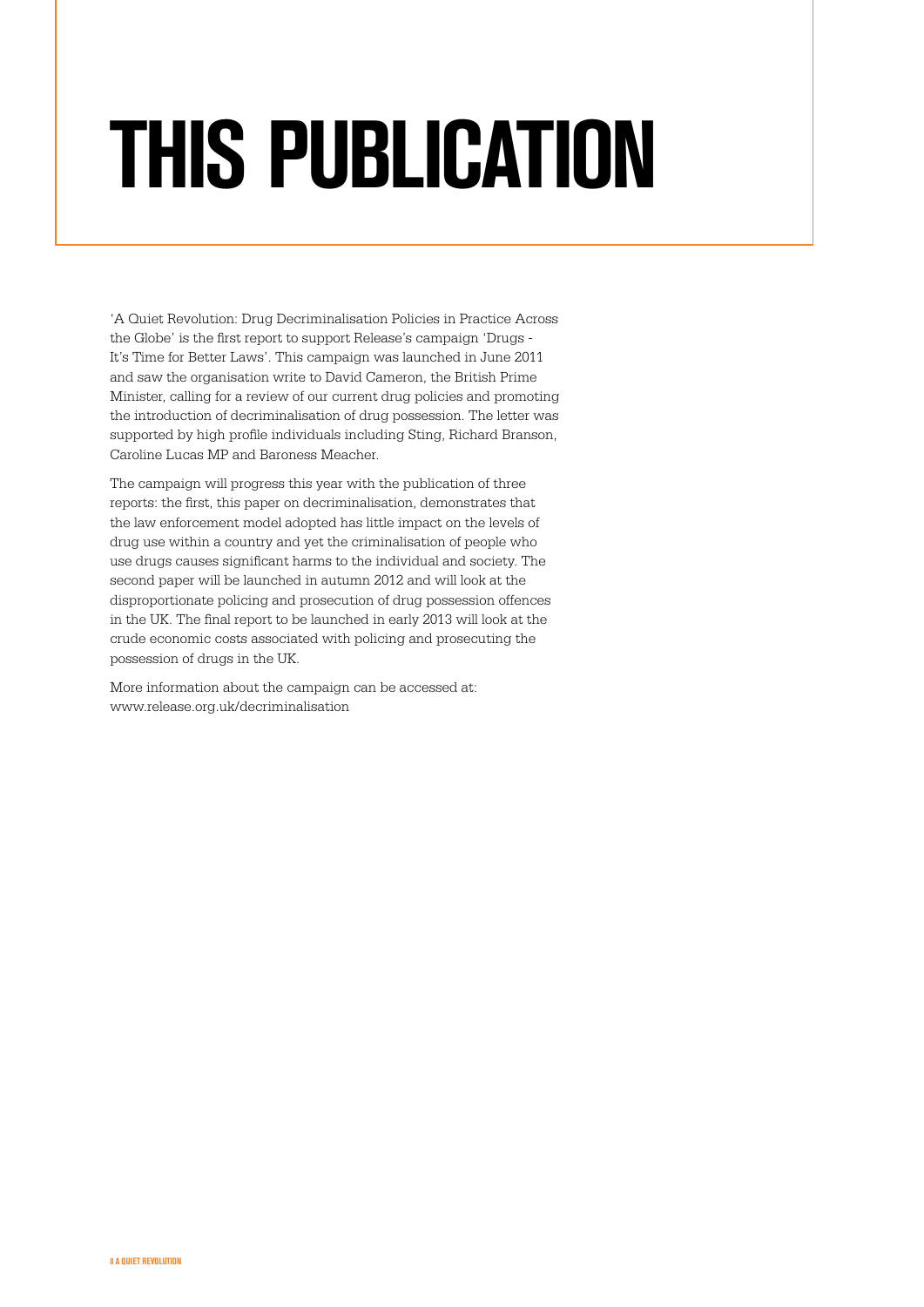## **AUTHORS**

#### **ARI ROSMARIN**

Ari Rosmarin was a legal intern at Release during the summer of 2011 and is lead author of this report. He is currently pursuing his J.D. at Brooklyn Law School in New York where he is a Sparer Public Interest Law Fellow and a Notes and Comments Editor for the Brooklyn Journal of Law and Policy. His note, The Phantom Defense: the Unavailability of the Entrapment Defense in New York City 'Plain View' Marijuana Arrests will be published by the Journal in Fall 2012. Prior to law school, he worked as the Senior Advocacy Coordinator at the New York Civil Liberties Union, directing legislative campaigns on drug sentencing reform, immigrants' rights, privacy rights, and post-9/11 government surveillance, among others. He spent the 2004-2005 academic year doing coursework at the LSE and graduated from Columbia University in 2006.

#### **NIAMH EASTWOOD**

Niamh is Executive Director of Release. She is a non-practising barrister who started at Release in 2002 as a legal advisor. Niamh regularly contributes to drug policy journals and publications including Drugs and Alcohol Today (of which she is also a member of the editorial board) and Drink and Drug News, as well as authoring and editing a number of Release's publications including 'Drugs and the Law' and 'Sex Workers and the Law'. Niamh is also responsible for drafting many of the briefings for parliamentarians and policy makers. She has presented at international and national conferences and is regularly invited to comment in the media. Niamh is also a Board member of Youth R.IS.E. (www.youthrise.org), a member of the Expert Steering Group for the Global Drug Survey (www.globaldrugsurvey.com), and is on the International Doctors for Healthy Drug Policies Advisory Board.

#### **ACKNOWLEDGEMENT LIST**

The authors would like to thank the following people who helped ensure that the country detail was accurate and up to date: Diane Goldstein; Christine Kluge Haberkorn; Martin Jelsma; Simon Lenton; Simona Merkinaite; Maire Nougier; Joao Pedro Padua; Robert Ricci; Peter Sarosi; Martin Vazquez Acuña; Elena Ventura; Karolina Walecik; Tomas Zabransky; Grazia Zuffa. Thanks also go to Steve Rolles and Ann Fordham for their suggestions and insights. All the staff at Release have been instrumental in contributing to the final version of this paper, especially Alex Wijsmuller; Basak Tas and Jack Grundy. Finally, thank you to Professor Alex Stevens for peer reviewing this document, his expertise on this subject has been invaluable.

### **DONORS**

Thanks to the Open Society Foundation and the J Paul Getty Jnr Charitable Trust for funding this publication.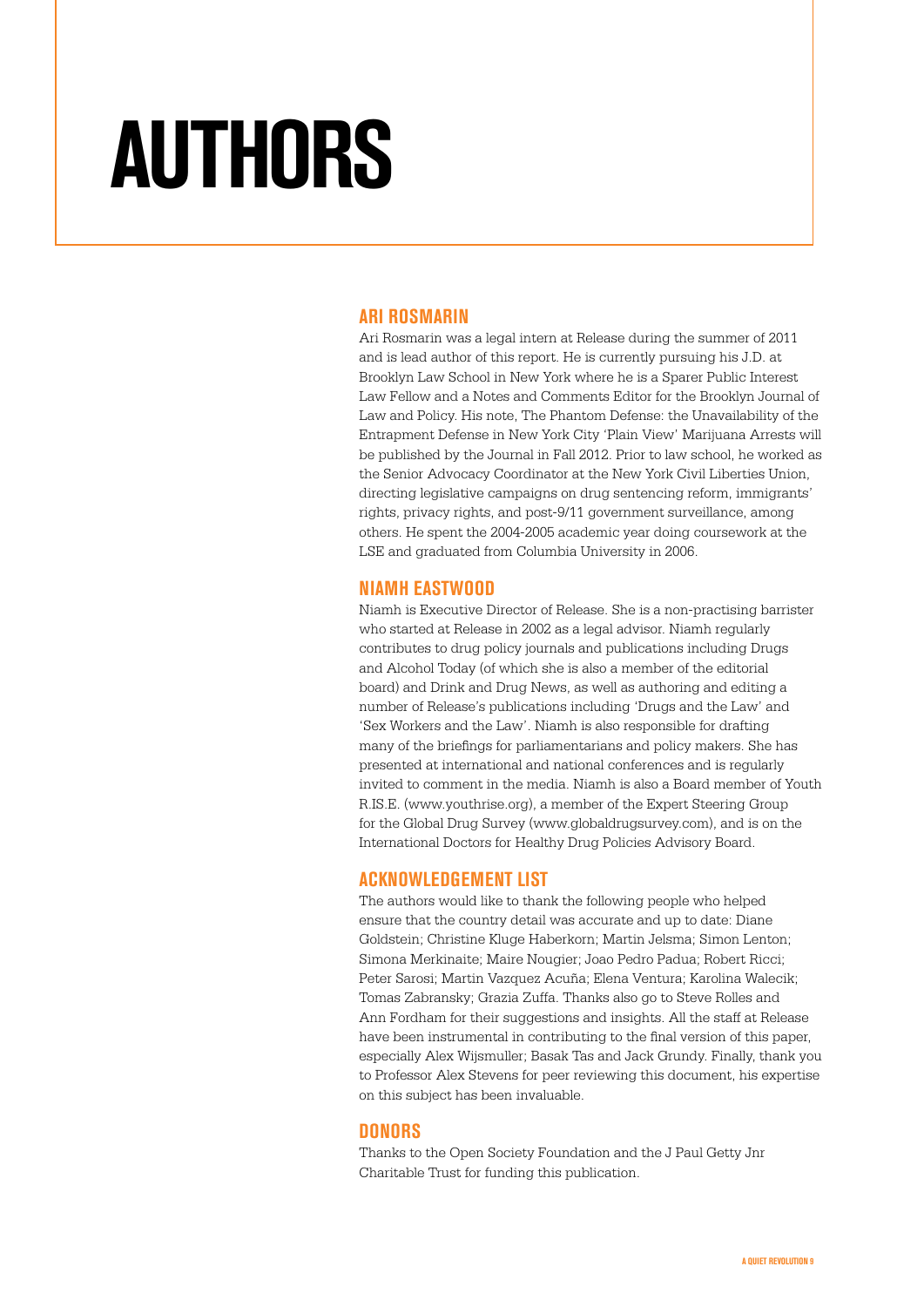## **ABBREVIATIONS**

| CDT           | 'dissuasion commission' (Portugal)                            |
|---------------|---------------------------------------------------------------|
| <b>CEN</b>    | Cannabis Expiation Notice (South Australia)                   |
| <b>CES</b>    | Cannabis Education Session (Western Australia)                |
| CIN           | Cannabis Infringement Notice (Western Australia)              |
| CIS           | Cannabis Intervention Session (Western Australia)             |
| <b>EMCDDA</b> | European Monitoring Centre for Drugs and Drug Addiction       |
| EU            | European Union                                                |
| <b>INE</b>    | National Statistics Institute (Portugal)                      |
| <b>PVS</b>    | Process-Verbal Simplifié (Belgium)                            |
| <b>SCON</b>   | Simple Cannabis Offence Notice (Australian Capital Territory) |
| THC           | tetrahydrocannabinol                                          |
| UK            | United Kingdom                                                |
| UN            | <b>United Nations</b>                                         |
| <b>UNODC</b>  | United Nations Office On Drugs and Crime                      |
| USA           | United States of America                                      |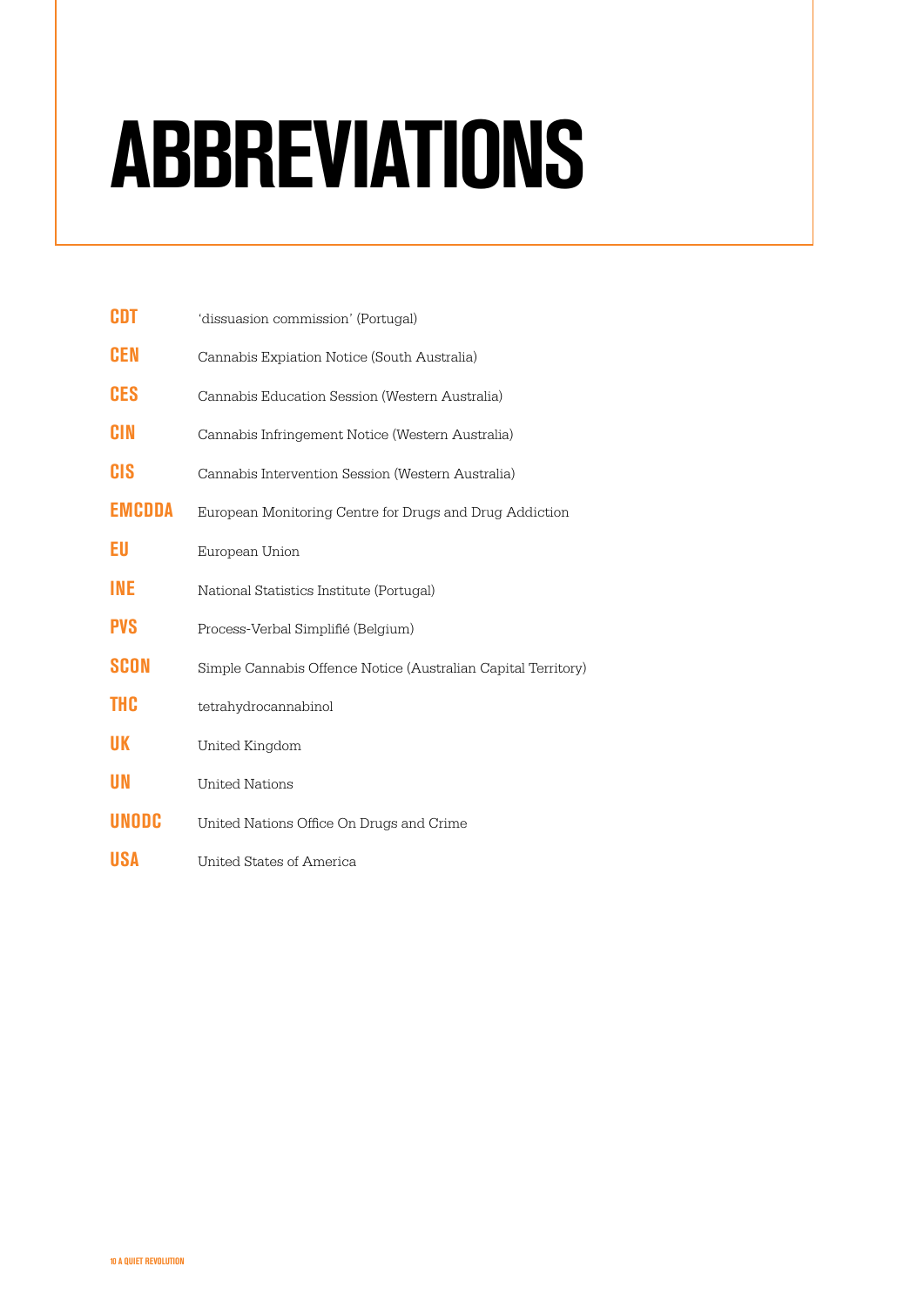## **INTRODUCTION**

**1. BEWLEY-TAYLOR, D., HALLAM, C., ALLEN, R. THE INCARCERATION OF DRUG OFFENDERS: AN OVERVIEW, THE BECKLEY FOUNDATION, 2009, AVAILABLE AT HTTP:// WWW.BECKLEYFOUNDATION.ORG/PDF/BF\_REPORT\_16. PDF, VISITED 15 MAY 2012** 

**2. ONE RECENT REPORT BY A HARVARD ECONOMIST FOUND THAT THE UNITED STATES ALONE SPENT APPROXIMATELY 49 BILLION DOLLARS IN 2008 ON DRUG PROHIBITION COSTS. MIRON, A. THE BUDGETARY IMPLICATIONS OF DRUG PROHIBITION, 2010, AVAILABLE AT HTTP://SCHOLAR.HARVARD.EDU/MIRON/JMIRON/ FILES/BUDGET\_2010\_FINAL\_0.PDF, ACCESSED 14 MAY 2012. ONE ESTIMATE HAS PLACED GLOBAL ANNUAL SPENDING AT OVER 100 BILLION DOLLARS. KRIER, S., FIELDING, A. THE FISCAL SIGNIFICANCE OF DRUGS, THE BECKLEY FOUNDATION, 2011, AVAILABLE AT HTTP://WWW.<br>RECKLEVENIINDATION.ORG/2011/08/09/THE-FISCAL-BECKLEYFOUNDATION.ORG/2011/08/09/THE-FISCAL-SIGNIFICANCE-OF-DRUGS/, VISITED 15 MAY 2012.**

**3. DECRIMINALISATION IS DEFINED AS 'THE REMOVAL OF SANCTIONS UNDER THE CRIMINAL LAW, WITH OPTIONAL USE OF ADMINISTRATIVE SANCTIONS (E.G. PROVISION OF CIVIL FINES OR COURT-ORDERED THERAPEUTIC RESPONSES)' – HUGHES CE, STEVENS A. WHAT CAN WE LEARN FROM THE PORTUGUESE DECRIMINALIZATION OF ILLICIT DRUGS? BRITISH JOURNAL OF CRIMINOLOGY 2010;50:999–1022. UNDER DECRIMINALISATION REGIMES, POSSESSION AND USE OF SMALL AMOUNTS OF DRUGS ARE STILL UNLAWFUL, BUT NOT CRIMINAL. FOR THE PURPOSES OF THIS REPORT, WE CONSIDER A DECRIMINALISATION POLICY TO BE ONE THAT REMOVES THE IMPOSITION OF A PERMANENT CRIMINAL RECORD AS A RESULT OF DRUG-POSSESSION OR DRUG-USE OFFENCES – THIS INCLUDES BOTH DE JURE AND DE FACTO APPROACHES TO DECRIMINALISATION.**

Over 50 years into the 'War on Drugs,' national and international debate on drug policy continues to rage unabated, with few tangible results to show for the effort. Rates of drug use remain high across the world, incarceration for drug offences is at record levels, $<sup>1</sup>$  and spending to wage</sup> the 'war' costs billions of pounds each year.<sup>2</sup> Our current drug policies are a failure.

But, across the globe, and out of the spotlight, governments are adopting a different policy approach to address drug use in their communities. Some are reducing harsh penalties for drug offences to save costs; others are increasing their harm reduction and public health measures to limit the destructive impact of problematic drug use. However, rising costs, commitments to personal autonomy, and mounting evidence of the devastating consequences for individuals associated with the criminal justice response to drugs – stigmatisation, employment decline, public health harm – have led a number of countries towards an alternative policy option: decriminalisation of drug possession and use.<sup>3</sup>

To call the decriminalisation option a new one is misleading. Some countries have had decriminalisation policies in place since the early 1970s; others never criminalised drug use and possession to begin with.

**However, in the past 10 years, a new wave of countries have moved toward the decriminalisation model, suggesting growing recognition of the failures of the criminalisation approach and a strengthening political wind blowing in the direction of an historic paradigm shift.**

The models of decriminalisation vary; some countries adopt a de jure model – one defined by law; others have de-prioritised the policing of drug possession through de facto decriminalisation.

The recent trend towards decriminalisation has not been centred on one continent or in richer or poorer nations – countries as disparate as Armenia, Belgium, Chile, the Czech Republic, Estonia, Mexico and Portugal, among others, have all adopted some form of decriminalisation policy in the last decade or so. While the precise number of countries with formal decriminalisation policies is not clear, it is probably between 25 and 30, depending on which definitions are used.

In 2011, the decriminalisation policy model received a major endorsement when the Global Commission on Drug Policy published its report War on Drugs, which discussed the failure of the global war on drugs. This commission is composed of current and former heads of state, human rights and global health experts, economists, United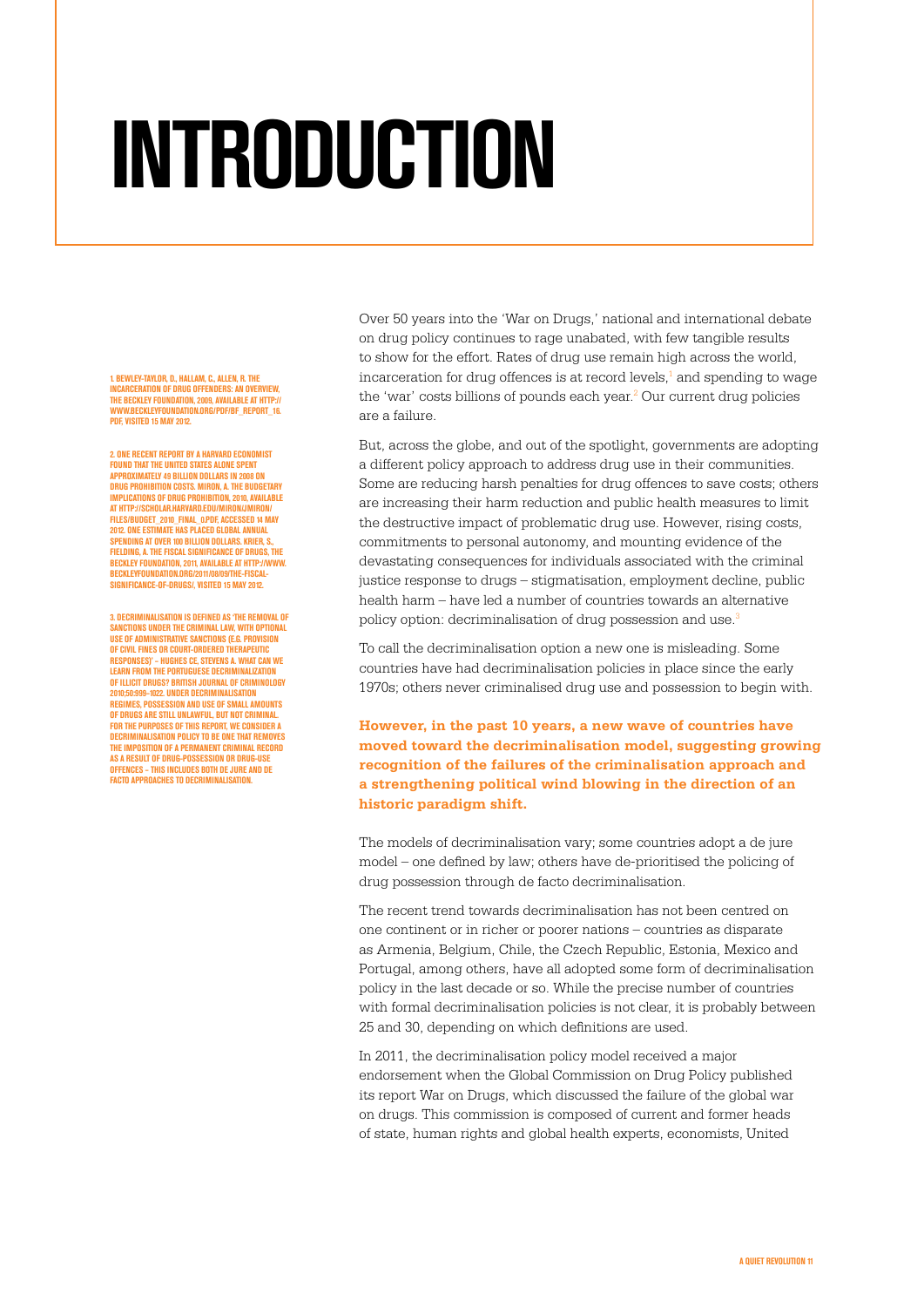Nations (UN) leaders and business leaders. The report included a recommendation that countries adopt decriminalisation policies, among other initiatives including investment in harm reduction services.<sup>4</sup> In 2012, Latin American heads of state responded by beginning a series of summits to discuss the feasibility of reforming their drug laws with a focus on decriminalisation and possible regulation of drugs.<sup>5</sup>

The variety of decriminalisation models in practice today makes assessment of the impact of decriminalisation on metrics such as prevalence of drug use, problematic drug use, drug-related disease and death, and criminal justice costs very difficult. Each policy variable can have a significant impact on the measurable outcomes of a policy change towards decriminalisation. Some of these variables are listed next:

- **Threshold quantities:** many, but not all, decriminalisation policies use maximum-quantity thresholds to distinguish between trafficking or sale offences (criminal prosecution) and personal possession offences (administrative penalties or non-prosecution).

#### **Using the example of cocaine, Mexico allows possession of up to 0.5 grams of cocaine without prosecution, while Spain allows up to 7.5 grams – a difference of 1400 per cent.**<sup>6</sup>

 So, while some countries claim to have adopted a decriminalisation model, the threshold levels may be so low that the policy has no practical effect.

- **Types of administrative penalties:** different jurisdictions have different sanctions in place that an individual may receive for an administrative or civil drug-use or possession offence. These include: fines, community-service orders, warnings, education classes, suspension of a driver's or professional licence, travel bans, property confiscation, associational bans, mandatory reporting, termination of public benefits, administrative arrest, or no penalty at all.
- **Roles of the judiciary and police:** some jurisdictions, such as the Czech Republic and the Australian states with civil penalty schemes, allow the police to issue fines in the field for small drug offences, in a similar way to issuing a fine for a traffic violation. Other jurisdictions, such as Brazil and Uruguay, require individuals arrested for drug offences to appear before a judge in court, to determine the charge and receive an appropriate sentence, if any.
- **The role of medical professionals and harm reduction programmes:** the relationship between a country's public health and law-enforcement systems can significantly change an individual's experience following arrest for a drug offence. In Portugal, every arrestee meets with a panel of experts, including medical professionals and social workers, to assess whether and what kind of treatment referral is necessary. In Poland, prosecutors are responsible for making final decisions as to whether an individual should be referred to treatment in lieu of a sanction. Each jurisdiction also varies greatly in the resources allocated to

**4. GLOBAL COMMISSION ON DRUG POLICY. WAR ON DRUGS. REPORT OF THE GLOBAL COMMISSION ON DRUG POLICY. RIO DE JANEIRO: GLOBAL COMMISSION ON DRUG POLICY, 2011 (HTTP://WWW. GLOBALCOMMISSIONONDRUGS.ORG/, ACCESSED 10 MAY 2012).**

**5. SMITH P. CENTRAL AMERICAN PRESIDENTS HOLD DRUG LEGALIZATION SUMMIT. THE GUATEMALA TIMES 25 MARCH 2012 (HTTP://WWW.GUATEMALA-TIMES. COM/NEWS/GUATEMALA/3018-CENTRAL-AMERICAN-PRESIDENTS-HOLD-DRUG-LEGALIZATION-SUMMIT.HTML, ACCESSED 11 MAY 2012).**

**6. EUROPEAN MONITORING CENTRE FOR DRUGS AND DRUG ADDICTION (EMCDDA). THRESHOLD QUANTITIES FOR DRUG OFFENCES. LISBON: EMCDDA, 2010 (HTTP:// WWW.EMCDDA.EUROPA.EU/HTML.CFM/INDEX99321EN. HTML, ACCESSED 1 MAY 2012).**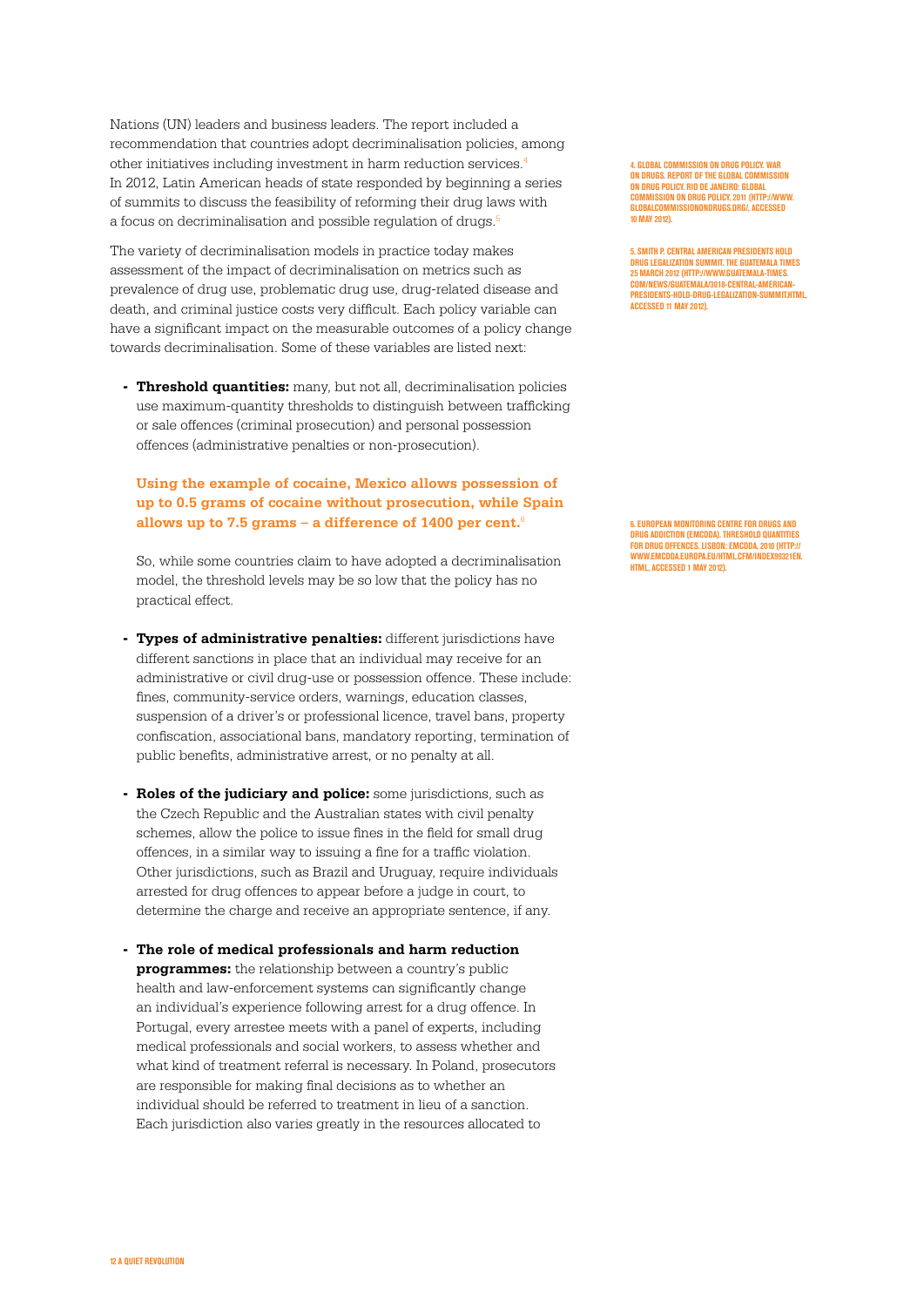**7. STOICESCU C, COOK C. HARM REDUCTION IN EUROPE: MAPPING COVERAGE AND CIVIL SOCIETY ADVOCACY. LONDON: EUROPEAN HARM REDUCTION NETWORK, 2010.**

**8. LEVINE H, SIEGEL L. \$75 MILLION A YEAR. NEW YORK: DRUG POLICY ALLIANCE, 2011 (HTTP://WWW.DRUGPOLICY. ORG/DOCUPLOADS/\_75\_MILLION\_A\_YEAR.PDF, ACCESSED 11 MAY 2012) – THE MARIJUANA REFORM ACT, WHICH EFFECTIVELY DECRIMINALISED POSSESSION, WAS ENACTED IN 1977.**

**9. WILKINSON R, PICKETT K. THE SPIRIT LEVEL: WHY EQUALITY IS BETTER FOR EVERYONE. LONDON: PENGUIN BOOKS, 2010: P.71.** 

and availability of harm reduction and treatment programmes. There is growing evidence that the current economic climate is having a negative impact on the availability of such programmes.<sup>7</sup>

- **Records and statistics-measurement capacity:** a country's capacity to accurately measure the number of offenders, treatment referrals, prevalence of use, drug-related disease transmissions and deaths, among other factors, before and after implementing a decriminalisation policy, can dictate whether or not it is possible to assess the impact of decriminalisation on those factors. If data gathering is inaccurate or inconsistent, the integrity of any assessment of the impact of a decriminalisation policy decreases and evaluation becomes difficult.
- **Implementation challenges:** despite the existence of a statutory, judicial or regulatory decriminalisation policy, a jurisdiction's inability or unwillingness to implement that policy in practice can make assessment of a policy's merits challenging. In Peru, for example, researchers report that police regularly arrest and detain individuals for decriminalised drug offences for long periods without charge. In practice, for those in detention, such a system does not resemble decriminalisation, despite the fact that Peruvian law instructs there should be no penalty for certain minor possession offences. Furthermore, in some jurisdictions the impact of decriminalisation has had a 'net-widening' effect. This means that while the intention of the policy is to decriminalise certain behaviour, in practice more people get caught up in the system. For example, in South Australia, the introductions of cannabis expiation notices to deal with some cannabis offences resulted in a significant increase in the number of people policed for such activities. In New York, possession of one ounce of marijuana is not a crime unless the drug is 'burning or in open view'. Yet police officers often trick young people, especially those who are black or Latino, into revealing the marijuana; thus the offence is committed as the drug is in 'open view.' This has led to a significant increase in arrests, with 50,300 people arrested for simple marijuana possession in 2010 alone compared to a total of 33,700 for the period 1981 to 1995.<sup>8</sup>
- **Social, cultural, economic and religious characteristics:**

a community's – or individual's – relationship to drug use is impacted by much more than a country's drug laws. Public health capacity, religiosity, cultural history, wealth, employment and other social features significantly impact drug prevalence and dependence in a given society. Research has shown that the levels of inequality in a society can impact directly on levels of drug use. For example, the Netherlands and Sweden are countries with very different drug policies but both have a high level of social cohesion and both countries have very low rates of problematic drug use.<sup>9</sup> In light of these factors, it is important to recognise that drugdecriminalisation policies cannot be evaluated in a vacuum.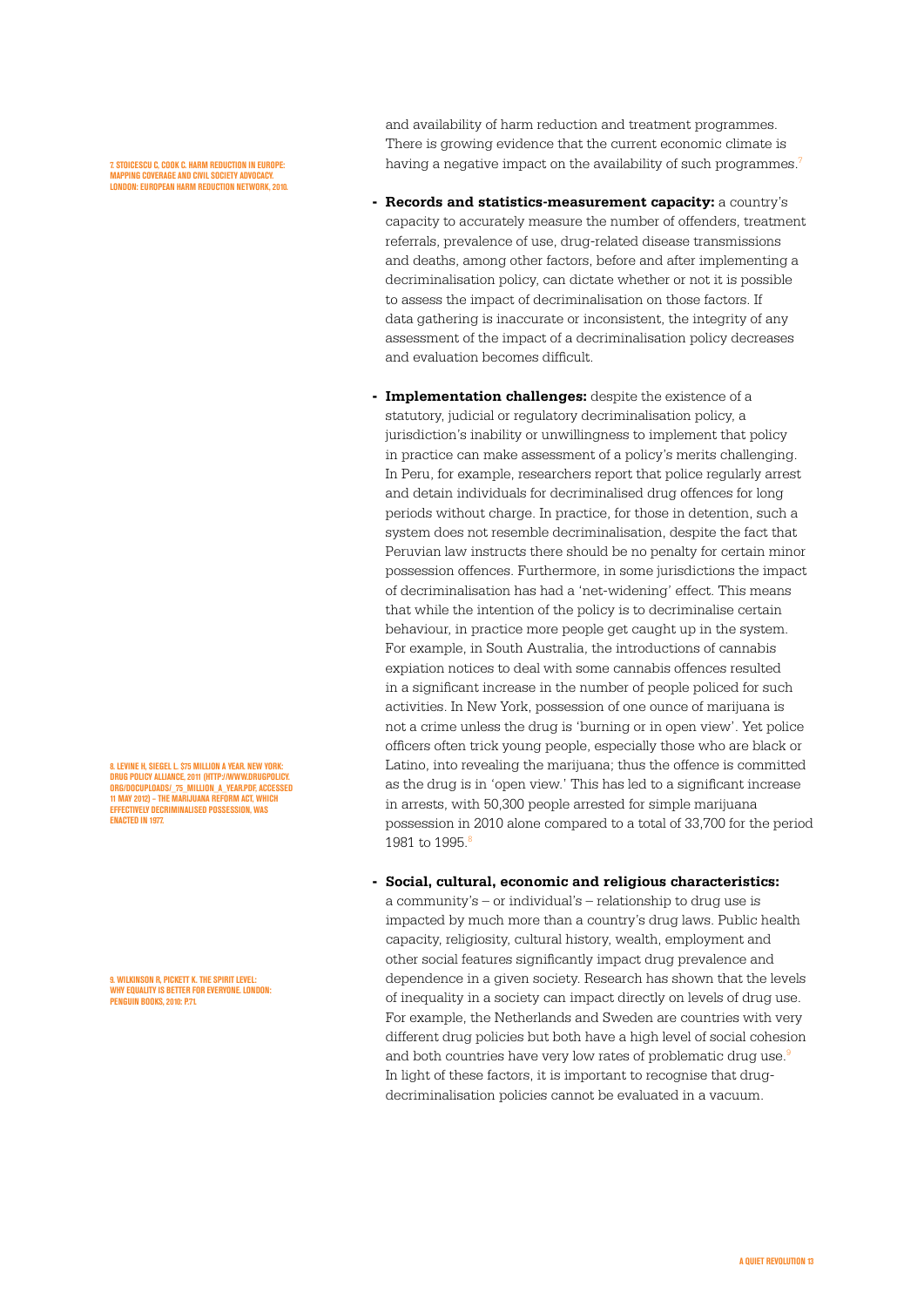Despite this trend towards decriminalisation, critics of the approach continue to claim that adoption of the policy will lead to a 'Pandora's box' of horrors. Regularly confusing or intentionally conflating legalisation – the complete removal of all sanctions – with decriminalisation, opponents of a shift away from an aggressive criminalisation model describe a decriminalised society with dramatically increased drug use<sup>10</sup> and increases in overall harm.<sup>11</sup> In practice, the reality has proven to be not so simple.

After evaluating many of the decriminalisation policies in practice around the world, there are few broad, unifying conclusions that can be drawn, except that the doomsday predictions are wrong.

**Decriminalisation is not a panacea for all of the problems associated with problematic drug use; a country's drugenforcement policies appear to have but a minor effect on the impact of drugs in a society. But what emerges is that the harms of criminalisation far outweigh those of decriminalisation.**

Decriminalisation does appear to direct more drug users into treatment, reduce criminal justice costs, and shield many drug users from the devastating impact of a criminal conviction. A decriminalisation approach coupled with investment in harm reduction and treatment services can have a positive impact on both individual drug users and society as a whole.

A criminal conviction for drug possession or use can negatively impact an individual's future employment, education and ability to travel.

In the United Kingdom (UK), for example, there is a range of jobs where a criminal record check is necessary, including working with vulnerable people and children. While it may be appropriate to require disclosure of certain convictions that raise concern in particular professional fields, a conviction for drug possession is unlikely to be relevant. Further, UK law requires all convictions to be disclosed when applying for certain positions, regardless of the length of time that has passed since the offence was committed. Not only does this act as a barrier to employment for the individual, but for those who have a history of problematic drug use, it can also prevent integration back into society. A UK study carried out in 2008 by the UK Drug Policy Commission found that almost two-thirds of employers believed those with a history of drug use to be untrustworthy, and expressed concerns about safety in the workplace if they were to hire them.<sup>12</sup>

In the United States of America (USA), the impacts of criminalising those who use drugs can deprive them of 'liberty, welfare, education and the right to vote in many states.'13 Many young people in the USA who are convicted of an offence for drug possession while at university or college can have their federal educational funding removed.<sup>14</sup> Every year around the world, hundreds of thousands, if not millions, of young people are convicted for simple possession offences. These offences can result in significant limitations on their future opportunities and can result in an inability to pursue their education.

**10. SEE, E.G., HITCHENS P. ARGUMENTS AGAINST LEGALISING DRUGS. DAILY MAIL ONLINE 9 NOVEMBER 2009 (HTTP://HITCHENSBLOG.MAILONSUNDAY. CO.UK/2009/11/ARGUMENTS-AGAINST-LEGALISING-DRUGS. HTML, ACCESSED 11 MAY 2012) – CLAIMING THAT 'IN EVERY COUNTRY WHERE THE LAWS HAVE BEEN RELAXED DRUG USE HAS INCREASED'; PHILLIPS M. GEO MICHAEL GOES TO JUNKIE HEAVEN. DAILY MAIL ONLINE 20 SEPTEMBER 2010 (HTTP://WWW.MELANIEPHILLIPS. COM/GEORGE-MICHAEL-GOES-TO-JUNKIE-HEAVEN, ACCESSED 11 MAY 2012) – CLAIMING REPORTS THAT PORTUGAL'S DECRIMINALISATION POLICY HAS LED TO A FALL IN DRUG USE AMONG YOUNG PEOPLE AS 'STATISTICAL JIGGERY-POKERY'.**

**11. SEE, E.G., BLAIR I. RICHARD BRANSON AND IAN BLAIR DEBATE DRUG DECRIMINALISATION. THE GUARDIAN 16 MARCH 2012 (HTTP://WWW.GUARDIAN.CO.UK/ COMMENTISFREE/2012/MAR/16/CONVERSATION-DRUGS-DECRIMINALISATION-RICHARD-BRANSON, ACCESSED 11 MAY 2012) – 'IF WE LET GO INTO A WORLD OF LEGALISED DRUGS, WE HAVE NO IDEA WHAT THAT IS GOING TO DO TO FUTURE GENERATIONS. . . . EVERYTHING WE'VE SEEN ABOUT DECRIMINALISATION JUST FREES UP THE DRUG BARONS, BECAUSE THEY ARE IN A POSITION TO CONTINUE A SUBSTANTIAL MARKET WITHOUT LAW-ENFORCEMENT'; GYNGELL K. A RESPONSE TO PROF. STEVENS ON DRUG ON. LONDON: CENTRE FOR STUDIES, 2011, (HTTP://WWW.CPS.ORG.UK/BLOG/Q/** DATE/2011/05/16/A-RESPONSE-TO-PROF-STEVENS-ON **DRUG-DECRIMINALISATION/ ACCESSED 11 MAY 2012) SUGGESTING THAT DECRIMINALISATION POLICIES MIGHT LEAD TO INCREASED DRUG USE AND HARM.**

**12. UK DRUG POLICY COMMISSION. WORKING TOWARDS RECOVERY: GETTING PROBLEM DRUG USERS INTO JOBS. LONDON: UK DRUG POLICY COMMISSION, 2008 (HTTP:// WWW.UKDPC.ORG.UK/RESOURCES/WORKING\_TOWARDS\_ RECOVERY.PDF, ACCESSED 11 MAY 2012).**

**13. STEVENS A. DRUGS, CRIME AND PUBLIC HEALTH: THE POLITICAL ECONOMY OF DRUG POLICY. ABINGDON: ROUTLEDGE, 2010: P.116.**

**14. SEE 20 USC § 1091(R)(1) (2006) – FOR A SINGLE OFFENSE, AID IS SUSPENDED FOR ONE YEAR; FOR A SECOND OFFENSE, AID IS SUSPENDED FOR TWO YEARS; FOR A THIRD OFFENSE, AID IS SUSPENDED INDEFINITELY; 20 USC § 1091(R)(2) (2006) – UNDER THE LAW, A STUDENT WHOSE ELIGIBILITY FOR FEDERAL AID HAS BEEN SUSPENDED CAN REGAIN THE AID BEFORE THE FULL SUSPENSION PERIOD IF THE STUDENT COMPLETES A DRUG REHABILITATION PROGRAM AND PASSES TWO UNANNOUNCED DRUG TESTS (HTTP://WWW.LAW.CORNELL. EDU/USCODE/TEXT/20/1091, ACCESSED 20 MAY 2012).**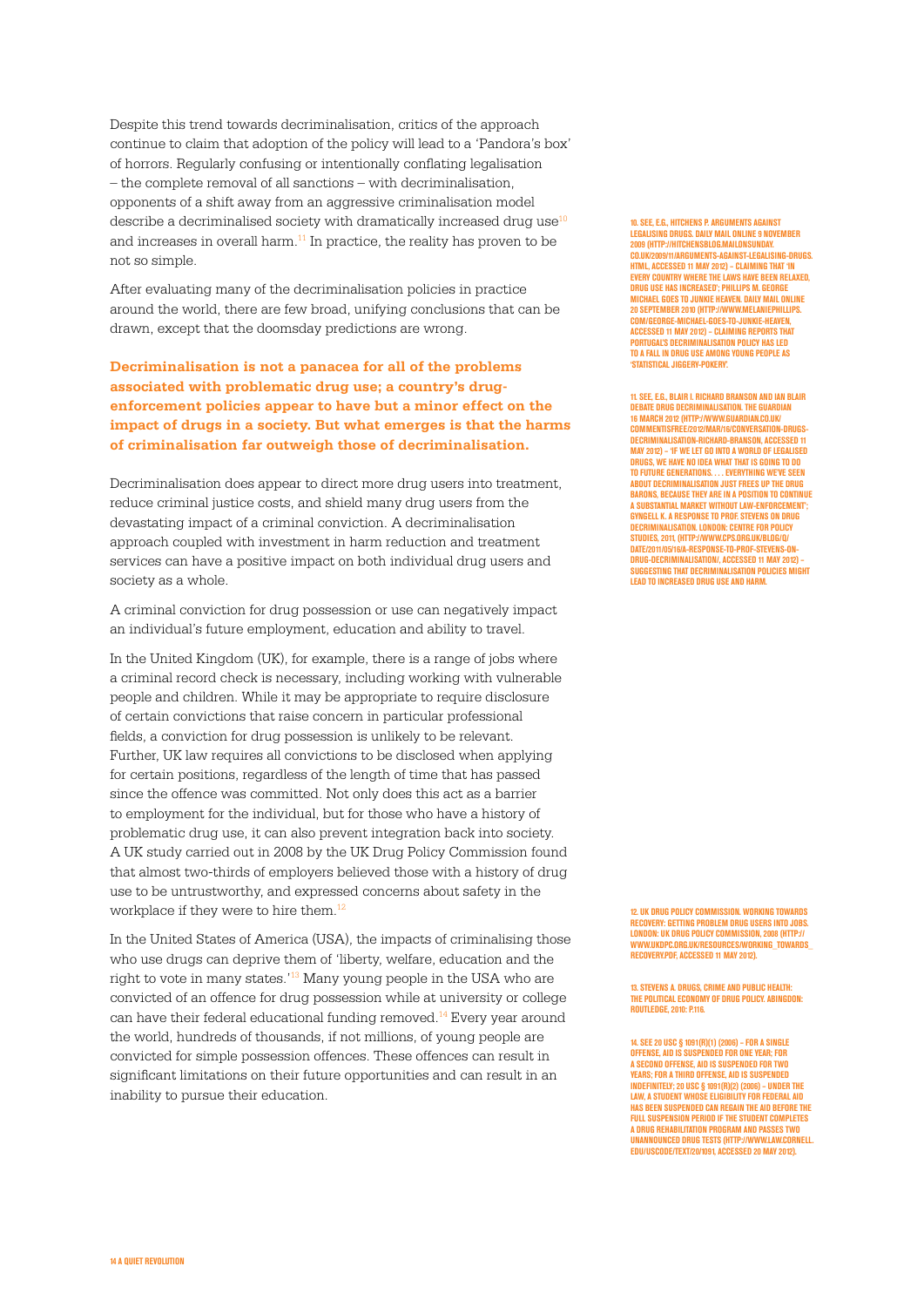**15. KING R. DISPARITY BY GEOGRAPHY: THE WAR ON DRUGS IN AMERICAS CITIES. THE SENTENCING PROJECT. 2008: P.10 (HTTP://WWW.SENTENCINGPROJECT.ORG/DOC/ PUBLICATIONS/DP\_DRUGARRESTREPORT.PDF ACCESSED 2 JULY 2012) - BY 2003, AFRICAN AMERICANS WERE ARRESTED FOR DRUG OFFENSES AT A RATE THAT WAS 238% HIGHER THAN WHITES.**

**16. STEVENS A. DRUGS, CRIME AND PUBLIC HEALTH: THE POLITICAL ECONOMY OF DRUG POLICY. ROUTLEGDE, 2010: P116 - OVER 5 MILLION AFRRICAN AMERICANS HAVE LOST THE RIGHT TO VOTE, OVER A THIRD ARE CLASSED AS DRUG OFFENDERS.**

**17. WORLD HEALTH ORGANISATION. ASSESSMENT OF COMPULSORY TREATMENT OF PEOPLE WHO USE DRUGS IN CAMBODIA, CHINA, MALAYSIA AND VIETNAM: AN APPLICATION OF SELECTED HUMAN RIGHTS PRINCIPLES. WESTERN PACIFIC REGION: WORLD HEALTH ORGANISATION, 2009 (HTTP://WWW.WPRO. WHO.INT/PUBLICATIONS/DOCS/FINALFORWEB\_MAR17\_ COMPULSORY\_TREATMENT.PDF, ACCESSED 20 MAY 2012).** 

**18. MINISTRY OF JUSTICE, CRIMINAL JUSTICE STATISTICS ENGLAND AND WALES, 2010, CONVICTION TABLES, TAB. A.10 (HTTP://WWW.JUSTICE.GOV.UK/STATISTICS/CRIMINAL-JUSTICE/CRIMINAL-JUSTICE-STATISTICS, ACCESSED 14 MAY 2012). A PROBLEM WITH THESE STATISTICS IS THAT CANNABIS CONVICTIONS AND CAUTIONS APPEAR TO BE RECORDED BOTH UNDER CANNABIS SPECIFIC AND CLASS B OFFENCES. THE NUMBER CONVICTED AND CAUTIONED FOR CANNABIS POSSESS WAS 62,842 AND IN 2010 IT WAS 44,058 FOR CANNABIS POSSESSION AND 8454 FOR CLASS B POSSESSION. A FURTHER 79,000 PEOPLE RECEIVED CANNABIS WARNINGS AND 13,916 RECEIVED PENALTY NOTICES FOR DISORDER.**

**19. HARRIS G. CONVICTION BY NUMBERS: THRESHOLD QUANTITIES FOR DRUG POLICY. SERIES ON LEGISLATIVE REFORM OF DRUG POLICIES NO. 14. AMSTERDAM: TRANSNATIONAL INSTITUTE & INTERNATIONAL DRUG POLICY CONSORTIUM, 2011: P6. FOR EXAMPLE IN RUSSIA 6 GRAMS OF CANNABIS AND 0.5 GRAMS OF COCAINE AND HEROIN ARE CONSIDERED SMALL QUANTITIES BUT ANYTHING ABOVE THIS THRESHOLD IS CONSIDERED A 'LARGE' AMOUNT AND IS PUNISHABLE WITH UP TO 2 YEARS OF FORCED LABOUR OR UP TO 3 YEARS' IMPRISONMENT. (HTTP://WWW.TNI.ORG/SITES/WWW. TNI.ORG/FILES/DOWNLOAD/DLR14.PDF, ACCESSED 13 JUNE 2012).**

Even more insidious is the impact such criminalisation can have on the electoral system. Since many US states have laws prohibiting those convicted of criminal offences from voting and the vast majority of those who are criminalised for drug offences in the USA are African-American,<sup>15</sup> this level of disenfranchisement can have a significant impact on the outcome of both local and national elections.<sup>16</sup>

What follows is a snapshot of decriminalisation policies in practice around the world. The goal of this report is not to put decriminalisation on a pedestal or to give a comprehensive portrait of every policy detail. This report seeks to summarise some of the available research on decriminalisation and to briefly profile some of the countries that have put decriminalisation into practice. The intention is to demonstrate that the law enforcement model adopted has little impact on drugprevalence rates within a given society. Not all jurisdictions have been included. Some countries, like Vietnam, espouse a decriminalisation model but in the place of criminal sanctions have adopted deeply harmful systems for addressing drug use. Many South East Asian countries have introduced 'compulsory detention centres,' where people are forcibly detained for up to 2 years – these centres are associated with serious human rights violations, where people are beaten or raped and may be used as forced labour.<sup>17</sup>

Many commentators in the UK argue that cannabis possession has effectively been decriminalised, with the introduction of non-criminal sanctions in 2004 for possession offences. However, the impact of these sanctions has essentially been a net-widening effect, with only a slight decrease in the number of people being subject to criminal sanctions for cannabis possession in 2010 compared to  $2003<sup>18</sup>$  This policy is therefore not discussed further in this report.

The jurisdictions that form the case studies for this paper are examples of both those countries that have adopted good models of decriminalisation and those that have adopted what could be described as hollow examples of decriminalisation; that is, the possession thresholds are so low that the system is effectively unenforceable and most people are criminalised. Perversely, those countries that have weak systems of decriminalisation also tend to have harsher sentences for those caught in possession of an amount above the threshold stated. This leads to a far more punitive response to those who use drugs, and is disproportionate when compared with other offences.<sup>19</sup> This paper will conclude with a brief outline of what constitutes an effective model of decriminalisation.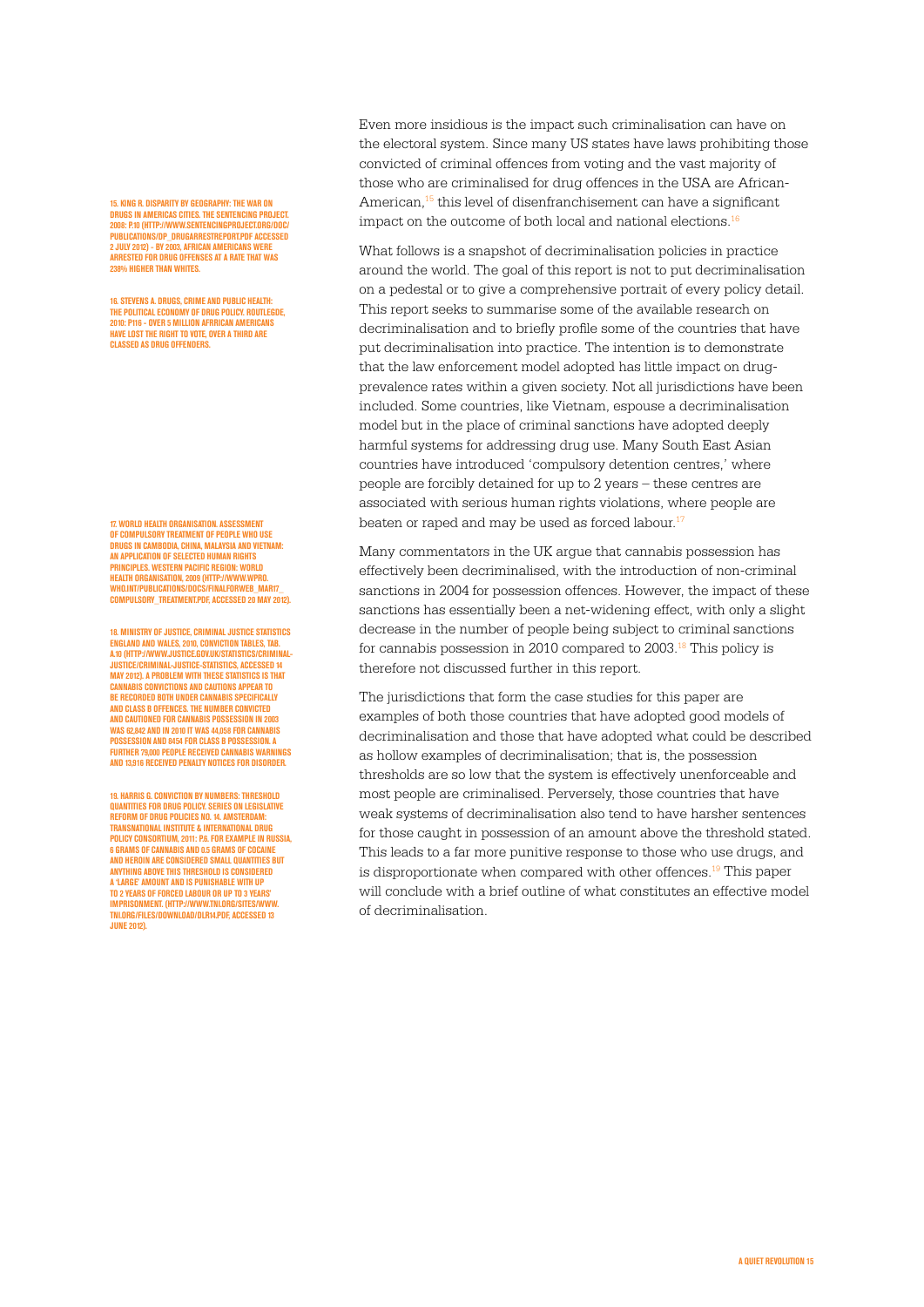### **DECRIMINALISATION SYSTEMS BY COUNTRY**

### **ARGENTINA**

In 2009, Argentina's Supreme Court issued its Arriola decision, declaring Argentinian legislation $^{20}$  that criminalised drug possession for personal consumption was unconstitutional. $^{21}$  The Court held: 'Criminalizing an individual [for drug use] is undeniably inhumane, subjecting the person to a criminal process that will stigmatize him for the rest of his life and subject him, in some cases, to prison time'. $^{22}$ 

Despite the Arriola Court's ruling that the arrest of five people for possession of three joints of marijuana each was an unconstitutional violation of their right to privacy and personal autonomy under Article 19 of the Argentinian Constitution, it has taken some time for the Argentinian executive and legislative branches to respond to the Court's decision and there has not yet been a change to the law. On 29 March 2012, a new bill which would decriminalize the possession of drugs for personal consumption was presented to Argentina's Congress.23 The bill does not propose threshold amounts but rather leaves it to the judiciary to decide, based on the facts, whether the drugs seized are for personal use. The proposed legislation would also allow the cultivation of cannabis for personal use. However, Senator Aníbal Fernández, who presented the bill, stated that 'when the amount exceeds the personal consumption we will impose penalties equal to manslaughter,' leaving open the possibility of serious disproportionality in the sentencing of those considered to be supplying drugs.

Currently, although many lower courts have begun applying the Arriola decision and throwing out cases involving small amounts of drugs, some police forces have not adjusted their enforcement practices. $24$ Approximately 70 per cent of all drug arrests involve possession for personal use.25 This tension between the enforcement and judicial branches has created an ambiguity in the implementation of Argentinian law.

Because the debate over legislative or regulatory changes to Argentina's drug policies is ongoing, there are not yet any effective metrics to assess the impact of the Court's decriminalisation ruling.

**20. THE EXISTING 1989 ARGENTINIAN DRUG LAWS ALLOW FOR CUSTODIAL SENTENCES FOR PERSONAL USE AND POSSESSION BETWEEN 1 MONTH AND 2 YEARS OR THE EQUIVALENT SENTENCE IN EDUCATION OR TREATMENT. SEE LAW 23.737, ARTICLE 14, SUBSECTION 2.**

**21. FERNÁNDEZ A. ARGENTINA: REFORM ON THE WAY? TRANSNATIONAL INSTITUTE SERIES ON LEGISLATIVE REFORM OF DRUG POLICIES NO 6. WASH TRANSNATIONAL INSTITUTE, 2010: P.1. (HTTP://WWW.TNI. ORG/SITES/WWW.TNI.ORG/FILES/DOWNLOAD/DLR6.PDF, ACCESSED 14 MAY 2012).**

**22. COZAC D. RULINGS IN ARGENTINIAN AND COLOMBIAN COURTS DECRIMINALIZE POSSESSION OF SMALL AMOUNTS OF NARCOTICS. HIV/AIDS POLICY & LAW REVIEW 2009;14(2).** 

**23. GLYNN A. SENATOR PRESENTS BILL TO DECRIMINALISE DRUGS. THE ARGENTINA INDEPENDENT 30 MARCH 2012 (HTTP://WWW.ARGENTINAINDEPENDENT.COM/ CURRENTAFFAIRS/NEWSFROMARGENTINA/SENATOR-PRESENTS-BILL-TO-DECRIMINALISE-DRUGS/, ACCESSED 14 MAY 2012).** 

**24. FERNÁNDEZ A. ARGENTINA: REFORM ON THE WAY? TRANSNATIONAL INSTITUTE SERIES ON LEGISLATIVE REFORM OF DRUG POLICIES NO 6. WASHINGTON, DC: TRANSNATIONAL INSTITUTE, 2010: P.8.**

**25. POLITI D. KIRCHNER FOR REEFERS? INTERNATIONAL HERALD TRIBUNE 9 FEBRUARY 2012 (HTTP://LATITUDE. BLOGS.NYTIMES.COM/2012/02/0 DRUG-USE-IN-ARGENTINA-IS-A-CORRECTION-TO-BAD-POLICY/, ACCESSED 14 MAY 2012**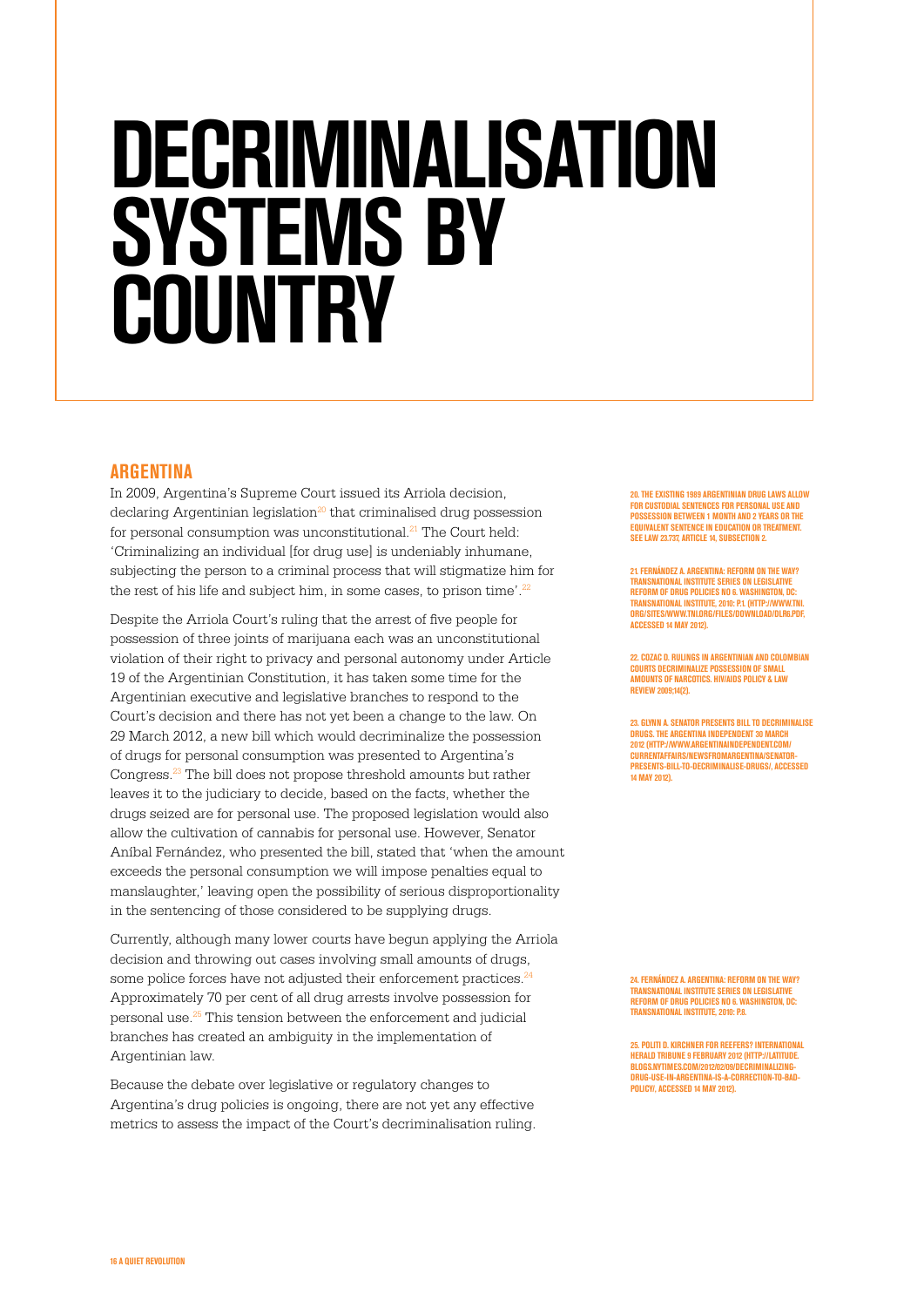**26. NATIONAL PROGRAMME ON COMBATING DRUG ADDICTION AND ILLICIT TRAFFIC IN NARCOTIC DRUGS IN THE REPUBLIC OF ARMENIA IN 2009–2012 [DRAFT]: P.12.** 

**27. ABRAHAMYAN G. DECRIMINALIZATION OF DRUG ABUSE ENCOURAGES MORE ADDICTS TO SEEK TREATMENT. ARMENIA NOW 24 JUNE 2011 (HTTP://WWW. ARMENIANOW.COM/NEWS/30615/ARMENIA\_DRUG\_ TRAFFICKING\_BORDER, ACCESSED 14 MAY 2012).**

**28. UNTIL 2011, THERE WERE FOUR DECRIMINALISED STATES. WESTERN AUSTRALIA REPEALED ITS DECRIMINALISATION POLICY IN JULY 2011. JONES L. TOUGH NEW CANNABIS LAWS FOR WA. SYDNEY MORNING HERALD JULY 17 2011 (HTTP://NEWS.SMH.COM.AU/ BREAKING-NEWS-NATIONAL/TOUGH-NEW-CANNABIS-LAWS-FOR-WA-20110717-1HJQ2.HTML, ACCESSED 14 MAY 2012).** 

**29. FOR DETAILED DISCUSSION, SEE: HUGHES C, RITTER A. A SUMMARY OF DIVERSION PROGRAMS FOR DRUG AND DRUG RELATED OFFENDERS IN AUSTRALIA. SYDNEY: NATIONAL DRUG AND ALCOHOL RESEARCH CENTRE, UNIVERSITY OF NEW SOUTH WALES, 2008.**

**30. CHRISTIE P, ALI R. OFFENCES UNDER THE CANNABIS EXPIATION NOTICE SCHEME IN SOUTH AUSTRALIA. DRUG AND ALCOHOL REVIEW 2000;19:255.**

#### **ARMENIA**

Throughout its history, as part of the Union of Soviet Socialist Republics (USSR) and for nearly two decades after it gained independence in 1990, Armenia enforced a 'zero tolerance' approach to illegal drugs, with harsh criminal sentences for use and possession. However, amendments to the law in 2008 have resulted in a significant policy shift. In May 2008, Armenia removed its drug use and possession statutes from its Criminal Code and replaced them with Article 44 of the Administrative Code, which provides that possession of small quantities of illegal drugs without intent to sell faces only administrative liability.<sup>26</sup> However, the level of fines set by the Armenian Government can result in a back door criminalisation of drug users, with those caught in possession of drugs for the first time facing fines set at 100 to 200 times the minimum wage, which many cannot pay.

Under the law, individuals who seek assistance or treatment in relation to drug use at medical facilities are exempt from administrative liability. Research has suggested that the decriminalisation of drug possession has led to a greater number of people who use drugs problematically accessing treatment.<sup>27</sup>

#### **AUSTRALIA**

Australia was an early adopter of decriminalisation and some Australian states have had cannabis decriminalisation policies in place for approximately 25 years. Currently, three Australian states have laws in place that decriminalise, in some way, possession and use – and in some cases, cultivation and gifts – of cannabis. $^{28}$  Significant research has been completed on the effects of the Australian cannabis decriminalisation policies.<sup>29</sup> The social science and scientific literature on the impact of decriminalisation on the prevalence of marijuana use is mixed – some studies suggest a statistically significant increase in cannabis consumption; others suggest no significant increase in use. However, all generally agree that decriminalisation has not resulted in the catastrophic explosion in cannabis consumption many predicted would happen as a result of decriminalisation.

#### **SOUTH AUSTRALIA**

With some modifications over the years, South Australia's Cannabis Expiation Notice (CEN) scheme has been in place in some form since 1987. Under this policy, the police issue a CEN to individuals caught in possession of marijuana (up to 100 grams of cannabis); this requires the individual to pay a civil fine (up to AU\$300 depending on the amount of cannabis found) within 28 days. If the individual pays the fine, no admission of guilt is recorded and there is no prosecution. If the individual contests the notice or fails to pay the fee, the matter is referred to court where investigation and prosecution commences.

Despite the intentions of South Australian officials, the introduction of the CEN scheme initially resulted in more prosecutions of cannabis users annually than in previous years, requiring policy adjustments after implementation. Because of the relative ease with which police officers could distribute CENs, early confusion among recipients of CENs as to payment requirements and methods, and inability to afford payment of the CENs, $30\,$  6000 CENs were issued in the first year of decriminalisation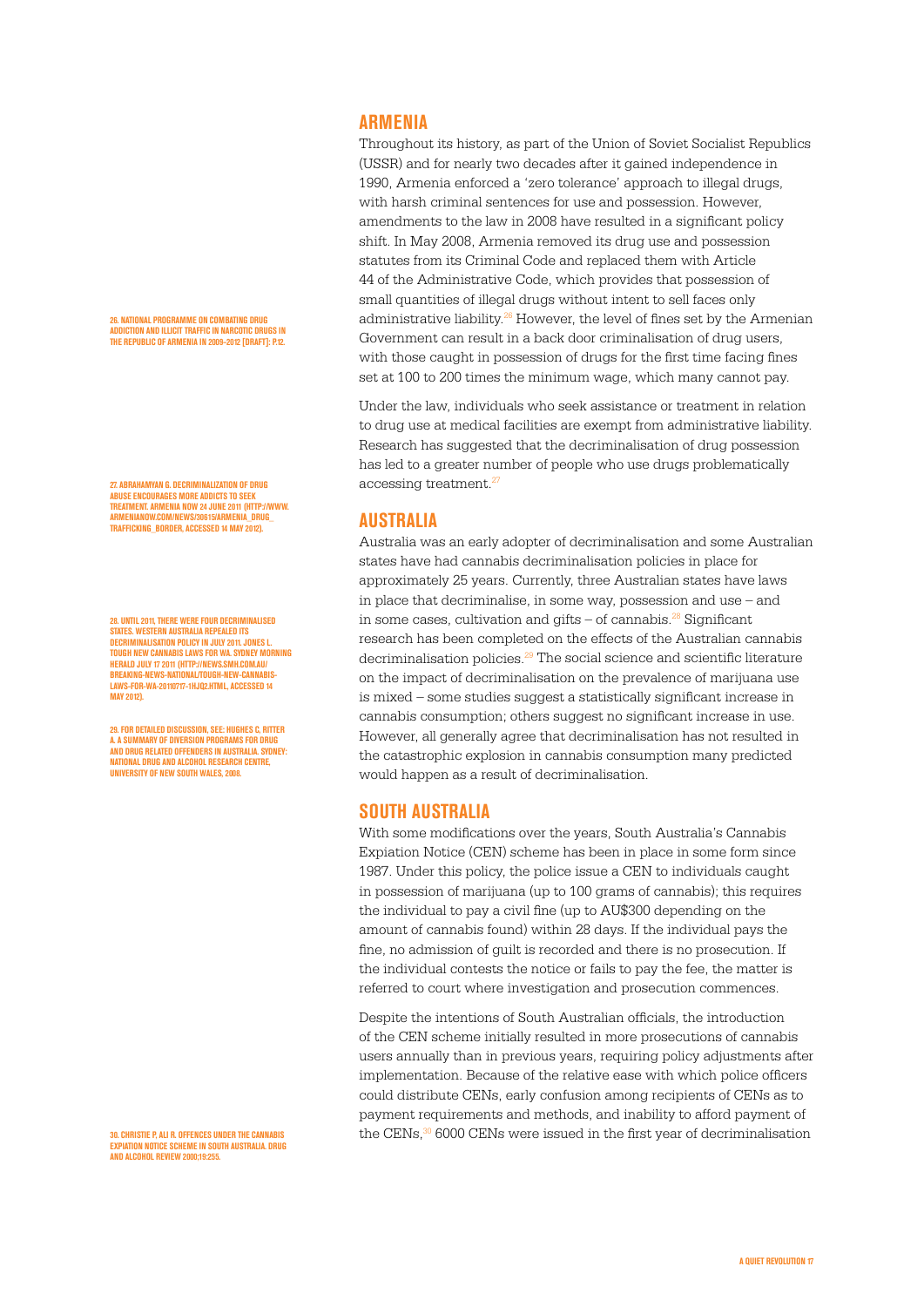(1987–1988) and approximately 17,000 were issued by 1993–1994.<sup>31</sup> The result was a higher number of cannabis users ending up in the criminal justice system, because most offenders who did not pay the fee ultimately received a criminal conviction.<sup>32</sup> The South Australian Government responded to these trends by changing the payment options to include payments by instalment, substitution of community service for payment, and making the CEN requirements clearer. This has resulted in increased payment and reduced numbers of criminal convictions.<sup>33</sup>

The literature on the impact of decriminalisation on the prevalence of cannabis use in South Australia is mixed; one study suggests decriminalisation resulted in an increase in the prevalence of cannabis smoking,<sup>34</sup> but most studies indicate there is no evidence of an increase in cannabis use that is attributable to the CEN scheme.<sup>35</sup> Thus, considering the literature balance, the CEN scheme does not appear to have had a significant impact on cannabis use, but it has resulted in keeping more individuals out of the criminal justice system and has saved the state government hundreds of thousands of dollars in enforcement costs.<sup>36</sup> Furthermore, interviews with South Australian law-enforcement leaders more than 10 years after decriminalisation revealed near-unanimous support for continuing the CEN policy.<sup>37</sup>

For non-cannabis offences, the South Australia Controlled Substances Act requires police to refer individuals accused of simple possession offences to Drug Assessment Panels overseen by the Health Commission.<sup>38</sup> The assessment team then examines the individual's situation and can refer them to a range of services. A prosecution for simple possession cannot proceed unless the referral has been terminated by the service, a person fails to comply, or a person chooses not to participate. Successful participation for 6 months results in the withdrawal of criminal charges.

#### **WESTERN AUSTRALIA**

Western Australia was the most recent Australian state to decriminalise cannabis possession. Beginning in 2004, police were able to issue a Cannabis Infringement Notice (CIN), similar to a South Australian CEN, to an individual when they had reason to believe the person had committed a minor cannabis offence. If an individual was found in possession of up to 30 grams of cannabis, or of paraphernalia or two non-hydroponic plants, a CIN was issued and the individual had the options of choosing to pay a fine (up to AU\$200), attending a Cannabis Education Session ('CES') with an approved treatment provider as determined by the Western Australia Chief Executive Officer of Health, or facing prosecution in court. There was no limit to the number of CINs an individual could receive. However, if an individual received more than two CINs within a 3-year period, they were no longer eligible to pay a fine and had to either attend a CES or go to court.<sup>39</sup> If an individual failed to pay a fine, they incurred a debt to the state but did not acquire a criminal record as a result.

The government of Western Australia was relatively successful in encouraging individuals to pay the fines associated with CINs and in avoiding the net-widening phenomena of other jurisdictions' notice

**31. SINGLE E, CHRISTIE P, ALI R. THE IMPACT OF CANNABIS DECRIMINALISATION IN AUSTRALIA AND THE UNITED STATES. JOURNAL OF PUBLIC HEALTH POLICY 2000;21(2):167.**

**32. IBID: P.168**

**33. CHRISTIE P, ALI R. OFFENCES UNDER THE CANNABIS EXPIRITION IN SOUTH AUSTRALIA. DRUG AND ALCOHOL REVIEW 2000;19:253.**

**34. DAMRONGPLASIT K, HSIAO C, ZHAO X. DECRIMINALIZATION AND MARIJUANA SMOKI PREVALENCE: EVIDENCE FROM AUSTRALIA. AMERICAN STATISTICAL ASSOCIATION JOURNAL OF BUSINESS AND ECONOMIC STATISTICS 2010;28(3):344–356.**

**35. SINGLE E, CHRISTIE P, ALI R. THE IMPACT OF CANNABIS DECRIMINALISATION IN AUSTRALIA AND THE UNITED STATES. JOURNAL OF PUBLIC HEALTH POLICY 2000;21(2):167.**

**36. IBID: P.167.**

**37. SUTTON A, MCMILLAN E. A REVIEW OF LAW ENFORCEMENT AND OTHER CRIMINAL JUSTICE ATTITUDES, POLICIES AND PRACTICES REGARDING ID CANNABIS LAWS IN SOUTH AUSTRALIA. CANBERRA: PUBLICATIONS PRODUCTION UNIT, DEPARTMENT OF HEALTH AND AGED CARE, 1999: P.VII–IX.**

**38. LEGAL SERVICES COMMISSION OF SOUTH AUSTRALIA. DIVERSIONARY SCHEMES. ADELAIDE: LEGAL SERVICES COMMISSION OF SOUTH AUSTRALIA, 1977 (HTTP://WWW. LAWHANDBOOK.SA.GOV.AU/CH10S07S10.PHP, ACCESSED 14 MAY 2012).**

**39. LENTON S, ALLSOP S. A TALE OF CIN – THE CANNABIS INFRINGEMENT NOTICE SCHEME IN WESTERN AUSTRALIA. ADDICTION 2010;105:810.**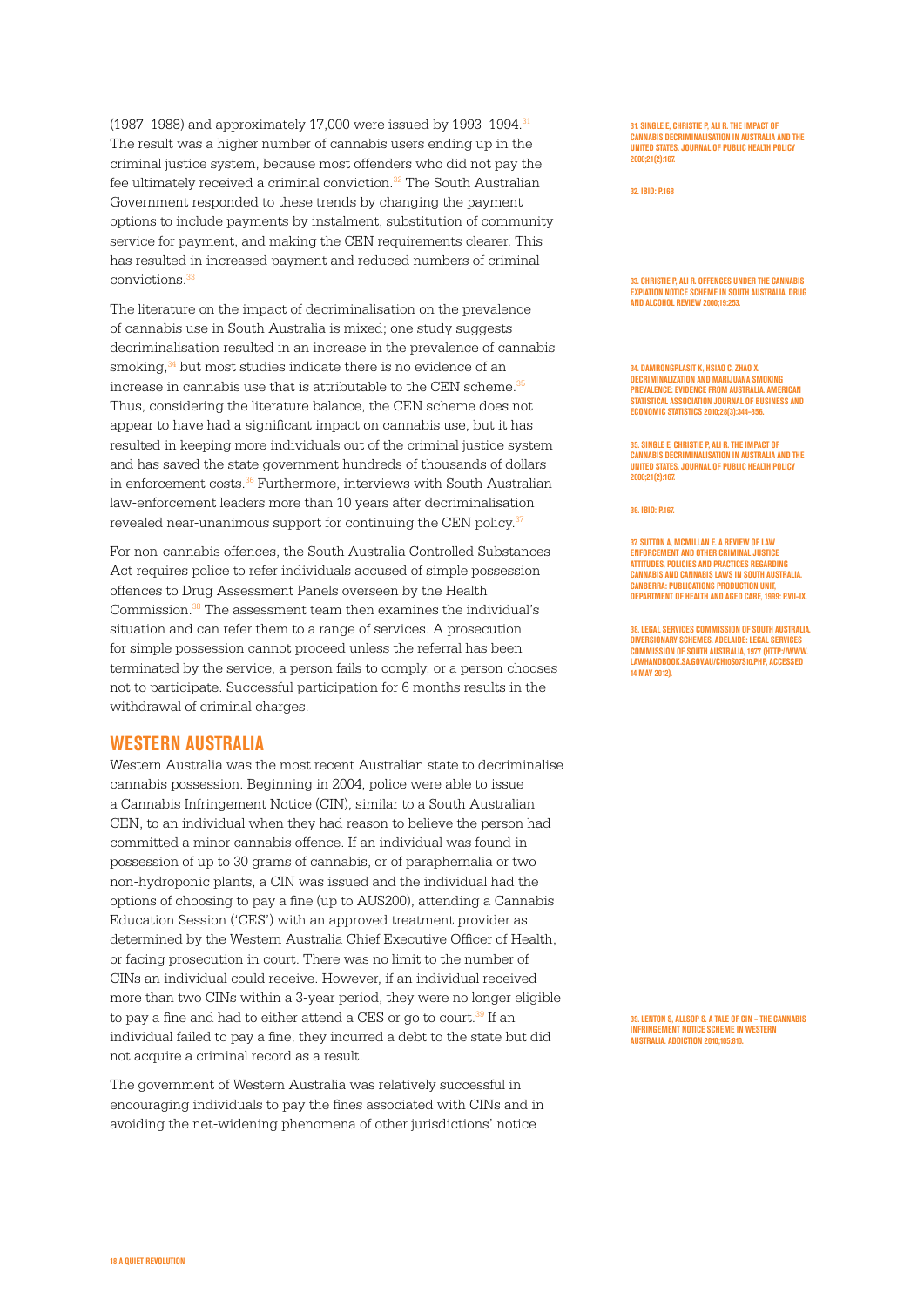**40. REUTER, PETER H , 'MARIJUANA LEGALIZATION:**  WHAT CAN BE LEARNED FROM OTHER COUNTRIES? **RAND DRUG POLICY RESEARCH CENTER, P. 9 (2010).**

**41. HYSHKA E. TURNING FAILURE INTO SUCCESS: WHAT DOES THE CASE OF WESTERN AUSTRALIA TELL US ABOUT CANADIAN CANNABIS POLICY-MAKING? POLICY STUDIES 2009;30(5):519.**

**42. FETHERSTON J, LENTON S. EFFECTS OF THE WESTERN AUSTRALIAN CANNABIS INFRINGEMENT NOTICE SCHEME ON PUBLIC ATTITUDES, KNOWLEDGE, AND USE. PERTH: NATIONAL DRUG RESEARCH INSTITUTE, 2007: PIX.** 

**43. IBID: P.43.**

**44. TOUGH NEW CANNABIS LAWS AS USAGE SOARS. ABC NEWS 27 JULY 2011 (HTTP://WWW.ABC.NET. NEWS/2011–07–27/WA-TOUGH-NEW-CANNABIS-LAWS/2812558, ACCESSED 14 MAY 2012).**

**45. AUSTRALIAN INSTITUTE OF HEALTH AND WELFARE. 2010 NATIONAL DRUG STRATEGY HOUSEHOLD SURVEY REPORT. JULY 2011, DRUG STATISTICS SERIES NO. 25. CANBERRA: AUSTRALIAN INSTITUTE OF HEALTH AND WELFARE, 2011 – FOR ALL OF AUSTRALIA: RECENT USE OF CANNABIS INCREASED (FROM 9.1% IN 2007 TO 10.3%), BUT HAS DECLINED IN THE LONGER TERM (FROM 12.7% IN 1993). FOR WESTERN AUSTRALIA, THERE WAS AN 8.9% DECREASE IN RECENT USE OF CANNABIS BETWEEN 1998 AND 2010, WITH THE PREVALENCE RATE IN 2010 BEING 13.4%. COMPARED TO OTHER STATES SUCH AS NEW SOUTH WALES, VICTORIA OR QUEENSLAND (WHERE PERSONAL USE IS STILL CRIMINALISED), THERE IS NO SIGNIFICANT DIFFERENCE IN PERCENTAGE OF USAGE, IN FACT ALL STATES SHOW A SIMILAR TREND IN USAGE REGARDLESS OF THE ENFORCEMENT IN PLACE. MOST INTERESTINGLY, USAGE LEVELS IN THE NORTHERN RITORY HAD THE GREATEST DECREASE IN USE WITH THAT PERIOD (20%), ALBEIT THEY ALSO HAD THE HIGHEST USAGE RATES OF ALL THE STATES.**

**46. CANNABIS LAW REFORM ACT 2010, DIVISION 3, IN 8J. (HTTP://WWW.AUSTLII.EDU.AU/AU/ NUM\_ACT/CLRA201045O2010224/, ACCESSED 20 MAY 2012)**

**47. LENTON S, ALLSOP S. A TALE OF CIN – THE CANNABIS INFRINGEMENT NOTICE SCHEME IN WESTERN AUSTRALIA. ADDICTION 2010;105:812.**

**48. NATIONAL CANNABIS PREVENTION AND INFORMATION CENTRE (NCPIC). CANNABIS AND THE LAW. RANDWICK: NCPIC, 2011 (HTTP://NCPIC.ORG.AU/NCPIC/PUBLICATIONS/ FACTSHEETS/ARTICLE/CANNABIS-AND-THE-LAW, ACCESSED 14 MAY 2012).**

**49. IBID.**

**50. MCLAREN J, MATTICK RP. CANNABIS IN AUSTRALIA: USE, SUPPLY, HARMS, AND RESPONSES. SYDNE NATIONAL DRUG AND ALCOHOL RESEARCH CENTRE UNIVERSITY OF NEW SOUTH WALES, 2007: P.57.**

schemes by using the threat of driver's license suspensions to compel payment, resulting in over 75 per cent compliance with CIN fines.<sup>40</sup> The State government was also able to avoid the net-widening problem that South Australia faced in part by processing CINs at the police station, rather than issuing them in the field.

The CIN policy also resulted in a perceived decline in the prevalence of cannabis use: the number who reported using cannabis in the past year decreased from 19 per cent in 2002 to 12 per cent in 2007.<sup>41</sup> Reported lifetime cannabis use also declined from 54 per cent in 2002 to 46 per cent in 2007.42 Opponents of decriminalisation of cannabis often argue that decriminalisation would make cannabis more widely available and lead to increased use of other drugs. Yet one study demonstrated that after the CIN scheme was implemented, 5 per cent of Western Australian residents reported an increase in their use of non-cannabis drugs, 9 per cent reported a decrease in use of other drugs and 82 per cent reported no change or a decline in their use of non-cannabis  $druas.<sup>43</sup>$ 

Following the election of the centre-right Liberal party in 2008, the government eliminated the CIN scheme in Western Australia. The new law came into effect in August 2011. Seemingly ignoring evidence of the success of the CIN policy, the government changed the threshold limit for a minor cannabis offence from 30 grams to 10 grams. One of the arguments put forward by the state government for the change in law was a perceived increase in cannabis use within the state.<sup>44</sup> However, data reveal there has been a decrease in levels of cannabis use within Western Australia during the period of decriminalisation, and that trends in prevalence rates are similar throughout the states, regardless of the law-enforcement model in place.<sup>45</sup> The new policy has resulted in a greater number of people being prosecuted for cannabis possession. Those caught in possession of less than 10 grams for the first offence no longer receive a civil response but are issued a cannabis caution. They are then required to attend a Cannabis Intervention Session (CIS), which explains the 'adverse health & social consequences of cannabis use'46 and the laws relating to cannabis. Failure to attend results in a conviction for the offence and a criminal record.<sup>47</sup> Further offences receive stricter penalties, including custodial sentences.<sup>48</sup> Furthermore, cultivating a small number of cannabis plants will be treated as a criminal offence in the first instance.

#### **AUSTRALIAN CAPITAL TERRITORY**

Beginning in 1993, the police in the Australian Capital Territory have had the authority to issue an individual found with up to 25 grams of cannabis a Simple Cannabis Offence Notice (SCON), instead of charging them with a criminal offence.<sup>49</sup> A SCON requires payment of an AU\$100 fine within 60 days. Failure to pay the fine may trigger further sanctions, such as mandatory attendance at a treatment programme. If paid within 60 days, no criminal charge is recorded. However, a police officer may instead choose to refer the individual to criminal prosecution instead of granting a SCON, if the offence appears to be for sale, and not personal possession. Since 2002, the option of diversion into treatment was added to the law. Under this scheme, in lieu of paying a fine, an individual can be assessed and referred to treatment or education up to two times if necessary. $50$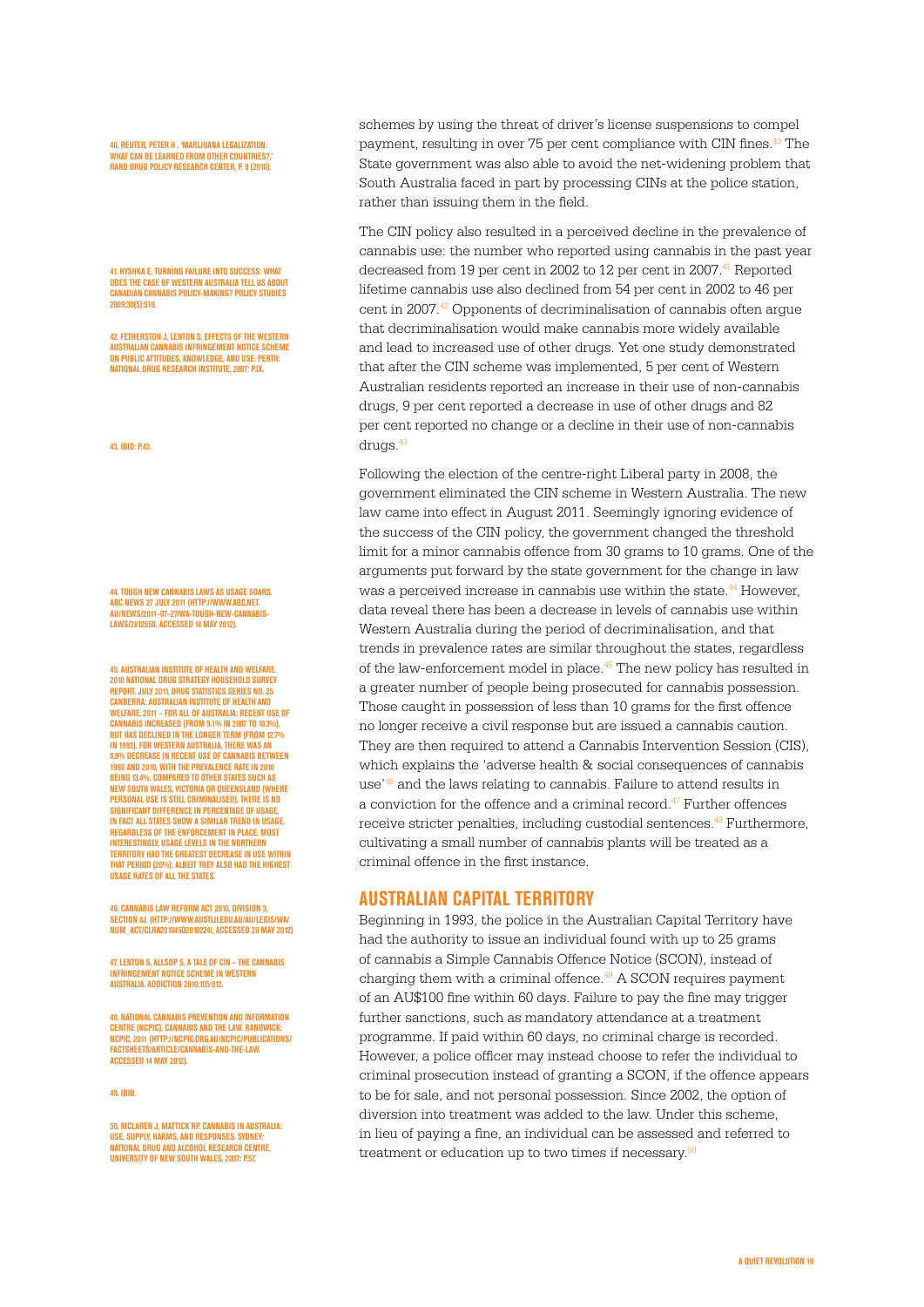#### **NORTHERN TERRITORY**

Cannabis possession has been decriminalised in the Northern Territory since 1996. Under the Northern Territory scheme, police may give individuals found with up to 50 grams of cannabis an infringement notice requiring them to pay a fine of up to AU\$200. Failure to pay the fine results in the individual owing a debt to the state but does not result in a criminal conviction or record.

For non-cannabis offences, adult individuals in possession of small quantities of drugs are referred to the Northern Territory Illicit Drug Pre-Court Diversion Program, in which offenders are offered education and treatment services instead of prosecution; avoidance of a criminal charge depends on successful participation in the diversion programme.<sup>5</sup>

### **AUSTRALIA: CONCLUSIONS**

The decriminalisation models across Australia vary and have resulted in different outcomes and frequent policy changes. While additional research is needed to fully assess the impacts of Australia's various decriminalisation policies, one general conclusion that emerges is that Australia's decriminalisation policies have little to no impact on an individual's decision to use cannabis or other narcotics. In our review of the analytical literature about the impact of decriminalisation on cannabis use in Australia, we found one study reporting a significant increase in cannabis use in States where it has been decriminalised, $52$ one study demonstrating a decrease in cannabis use after  $\alpha$  decriminalisation.<sup>53</sup> and five studies showing that decriminalisation had no significant impact on the prevalence of cannabis use. $54$ 

Collectively, these studies suggest that decriminalisation of cannabis in Australia has had a minor impact on cannabis use, if any. Yet the States that have implemented decriminalisation have shown a capacity to keep individuals out of the criminal justice system. One study compared the outcomes of individuals given a CEN in South Australia and individuals given a criminal sentence in Western Australia (predecriminalisation) and found that:

**The individuals given criminal penalties were more likely to suffer negative employment, relationship, and accommodation consequences as a result of their cannabis charge and were more likely to come into further contact with the criminal justice system than the South Australia (non-criminalised) individuals.**<sup>55</sup>

On a broader societal level, research also suggests that moving from criminalisation to decriminalisation can save states' scarce fiscal resources.<sup>56</sup>

**51. HUGHES C, RITTER A. A SUMMARY OF DIVERSION PROGRAMS FOR DRUG AND DRUG RELATED OFFENDERS IN AUSTRALIA. SYDNEY: NATIONAL DRUG AND ALCOHOL RESEARCH CENTRE, UNIVERSITY OF NEW SOUTH WALES, 2008: P.52.**

**52. SEE GENERALLY, DAMRONGPLASIT K, HSIAO C, ZHAO X. DECRIMINALIZATION AND MARIJUANA SMOKING PREVALENCE: EVIDENCE FROM AUSTRALIA. AMERICAN STATISTICAL ASSOCIATION JOURNAL OF BUSINESS AND ECONOMIC STATISTICS 2010;28(3):344–356.**

**53. SEE FETHERSTON J, LENTON S. EFFECTS OF THE WESTERN AUSTRALIAN CANNABIS INFRINGEMENT NOTICE SCHEME ON PUBLIC ATTITUDES, KNOWLEDGE, AND USE PERTH: NATIONAL DRUG RESEARCH INSTITUTE, 2007: P.54.**

**54. SEE DONNELLY N, HALL W, CHRISTIE P. EFFECTS OF THE CANNABIS EXPIATION NOTICE SCHEME ON LEVEL AND PATTERNS OF CANNABIS USE IN SOUTH AUSTRALIA: EVIDENCE FROM THE NATIONAL DRUG STRATEGY HOUSEHOLD SURVEYS 1985–1995. PARKSIDE: DRUG AND ALCOHOL SERVICES COUNCIL, SOUTH AUSTRALIA, 2009; LENTON S, CHRISTIE P, HUMENIUK R ET AL. INFRINGEMENT VERSUS CONVICTION: THE SOCIAL IMPACT OF A MINOR CANNABIS OFFENCE UNDER A CIVIL**<br>**DENAITIES SYSTEM AND STRICT PROHIBITION IN TWO PENALTIES SYSTEM AND STRICT PR AUSTRALIAN STATES. PARKSIDE: DRUG AND ALCOHOL SERVICES COUNCIL, SOUTH AUSTRALIA, 1999; LENTON S. CANNABIS POLICY AND THE BURDEN OF PROOF: IS IT NOW BEYOND REASONABLE DOUBT THAT CANNABIS PROHIBITION IS NOT WORKING?,' DRUG AND ALCOHOL REVIEW 2000;19(1):95–100; SINGLE E, CHRISTIE P, ALI R. THE IMPACT OF CANNABIS DECRIMINALISATION IN AUSTRALIA AND THE UNITED STATES. JOURNAL OF PUBLIC HEALTH POLICY 2000;21(2):157–186; ANNE LINN BRETTVILLE-JENSON AL, WILLIAMS J. DECRIMINALIZATION AND INITIATION INTO CANNABIS USE. MELBOURNE: UNIVERSITY OF MELBO 2011 (HTTP://WWW.ECONOMICS.UNIMELB.EDU.AU/ MICROECO/DOWNLOADS/DECRIMINALIZATION%20 AND%20INITIATION%20INTO%20CANNABIS%20USE.PDF, AND ACCESSED 14 MAY 2012). ALTHO AN IMPACT ON OVERALL USE, BRETTVILLE-JENSON AND WILLIAMS DO SUGGEST THAT THE AGE OF INITIATION INTO CANNABIS USE WAS LOWER IN THOSE STATES THAT HAD DECRIMINALISED CANNABIS, ALTHOUGH NO CAUSAL LINK IS ESTABLISHED.**

**55. MCLAREN J, MATTICK RP. CANNABIS IN AUSTRALIA: USE, SUPPLY, HARMS, AND RESPONSES. SYDNEY: NATIONAL DRUG AND ALCOHOL RESEARCH CENTRE, UNIVERSITY OF NEW SOUTH WALES, 2007: P.560.**

**56. SINGLE E, CHRISTIE P, ALI R. THE IMPACT OF CANNABIS DECRIMINALISATION IN AUSTRALIA AND THE UNITED STATES. JOURNAL OF PUBLIC HEALTH POLICY 2000;21(2):167.**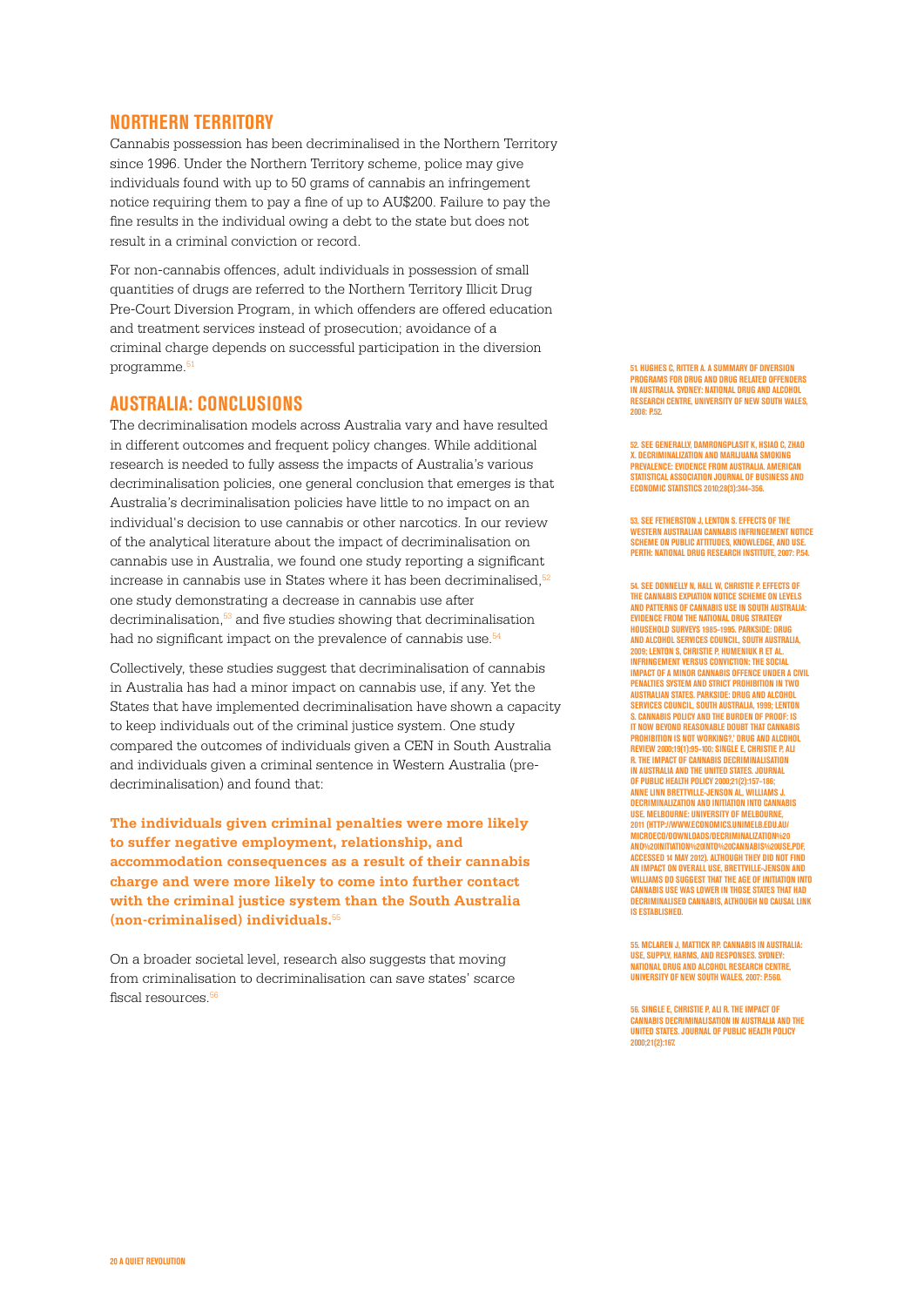**57. EMCDDA. BELGIUM COUNTRY PROFILE. LISBON: EMCDDA, 2011 (HTTP://WWW.EMCDDA.EUROPA.EU/ HTML.CFM/INDEX5174EN.HTML?PLUGINMETHOD=ELDD. COUNTRYPROFILES&COUNTRY=BE, ACCESSED 14 MAY 2012).** 

**58. SLEIMAN, ED., BELGIAN NATIONAL REPORT ON DRUGS 2005. IPH/EPI REPORTS NR 2005-012. BRUSSELS: SCIENTIFIC INSTITUTE OF PUBLIC HEALTH UNIT OF EPIDEMIOLOGY, 2005: PP.14–15 (HTTP://USERS.SKYNET.BE/ APPEL/TELECH/ISP\_4.PDF, ACCESSED 14 MAY 2012).**

**59. EMCDDA. TABLE GPS-1: LIFETIME PREVALENCE OF DRUG USE BY AGE AND COUNTRY, MOST RECENT NATIONAL GENERAL POPULATION SURVEY AVAILABLE SINCE 2000. LISBON: EMCDDA, 2011 (HTTP://WWW. EMCDDA EUROPA EU/STATS11/GPSTAB1B, ACCESSED 14 MAY 2012) – ALTHOUGH IT SHOULD BE NOTED THAT A VARIETY OF FACTORS CAN RESULT IN DIFFERENT LEVELS OF USE AND THERE IS NO EVIDENCE TO SHOW THAT THE DIFFERING NATIONAL POLICY RESPONSES DIRECTLY IMPACT ON PREVALENCE RATES.**

**60. TORRES R, HENRIQUE J. DRUG POLICY AND THE COURTS: A BRAZILIAN EXPERIENCE. TRANSNATIONAL INSTITUTE SERIES ON LEGISLATIVE REFORM OF DRUG POLICIES NR. 2. AMSTERDAM: TRANSNATIONAL INSTITUTE, 2009: PP.2–3.**

**61. PRESIDÊNCIA DA REPÚBLICA. CASA CIVIL SUBCHEFIA PARA ASSUNTOS JURÍDICOS. LEI N. 11.343, 2006 (HTTP:// WWW.PLANALTO.GOV.BR/CCIVIL\_03/\_ATO2004-2006/2006/ LEI/L11343.HTM, ACCESSED 14 MAY 2012).**

**62. TORRES R, HENRIQUE J. DRUG POLICY AND THE COURTS: A BRAZILIAN EXPERIENCE. TRANSNATIONAL INSTITUTE SERIES ON LEGISLATIVE REFORM OF DRUG POLICIES NR. 2. AMSTERDAM: TRANSNATIONAL INSTITUTE, 2009: PP.2–3.**

**63. IBID: P.1.**

**64. JELSMA M. DRUG LAW REFORM TREND IN LATIN AMERICA. AMSTERDAM: TRANSNATIONAL INSTITUTE, 2009: P.3 (HTTP://WWW.AKZEPT.ORG/PDF/VOLLTEXTE\_PDF/ NR23/DROGENPO\_INTER/TNITRENDS\_LATAM0110.PDF ACCESSED 14 MAY 2012).**

#### **BELGIUM**

After internal debates within political factions in Belgium, laws passed in 2003 created a legal distinction between possession of cannabis for personal use and other types of drug offences, creating a civil penalty system.<sup>57</sup> The laws were amended and supplemented by a Minister of Justice and Prosecutors-General directive issued in 2005, instructing that adult individuals found with under 3 grams of cannabis for personal use would be issued a 'Process-Verbal Simplifé' (PVS) or 'simple record'. There is no penalty associated with the PVS, nor is the cannabis confiscated from the individual. The police officer sends the individual's name, location, quantity of cannabis, and other basic details to the local police station, where notes are summarised and sent to the local prosecutor on a monthly basis for statistical purposes. Individuals' details are not, however, kept in any database and no punishment is administered.<sup>58</sup>

If aggravating factors are present (i.e., cannabis possession in a penitentiary, possession with a minor, etc.) or non-cannabis drugs are found, more serious penalties, including custodial sentences, are available to police and prosecutors.

According to the European Monitoring Centre for Drugs and Drug Addiction (EMCDDA), as of 2008, the prevalence of cannabis use in the UK was approximately 114 per cent higher than in Belgium.<sup>59</sup>

#### **BRAZIL**

Possession of drugs for personal use was depenalised in 2006 as part of major revisions to Brazil's drug laws. If an individual is arrested for possession of illegal drugs, the criminal justice authorities (including police, prosecutors and, finally, a judge) will look at a number of factors to determine whether the drugs were intended for personal consumption, including the nature and quantity of the substance, the conditions in which possession occurred, and the personal circumstances and history of the accused individual. $60$  If the authorities determine the drugs were intended for personal consumption, the offender is subject to a warning about the effects of drugs, community service requirements, and attendance at an educational course about drugs. For up to three instances of recidivism, the individual is subject to community service and educational courses lasting up to 5 months. On a fourth instance, the individual is subject to community service and educational courses lasting up to 10 months. If the educational programme is not complied with, a judge may issue a fine of the equivalent of between £16 and £40 – the current national minimum wage is  $£0.90$  per hour.<sup>61</sup> This process is administered entirely within the criminal justice system.

While the 2006 legislation removes incarceration from the list of possible penalties for possession, for many legal professionals and judges, possession for personal use is still considered a criminal offence.<sup>62</sup> In 2008, a judge of the Sixth Appellate Court of the High Court of Justice in São Paulo ruled that Brazil's legislation regarding drug possession for personal use was in violation of Section 5 of Brazil's Federal Constitution.<sup>63</sup> Although the ruling appears not to have been followed throughout the country, the debate over further decriminalisation is ongoing in Brazil.<sup>64</sup>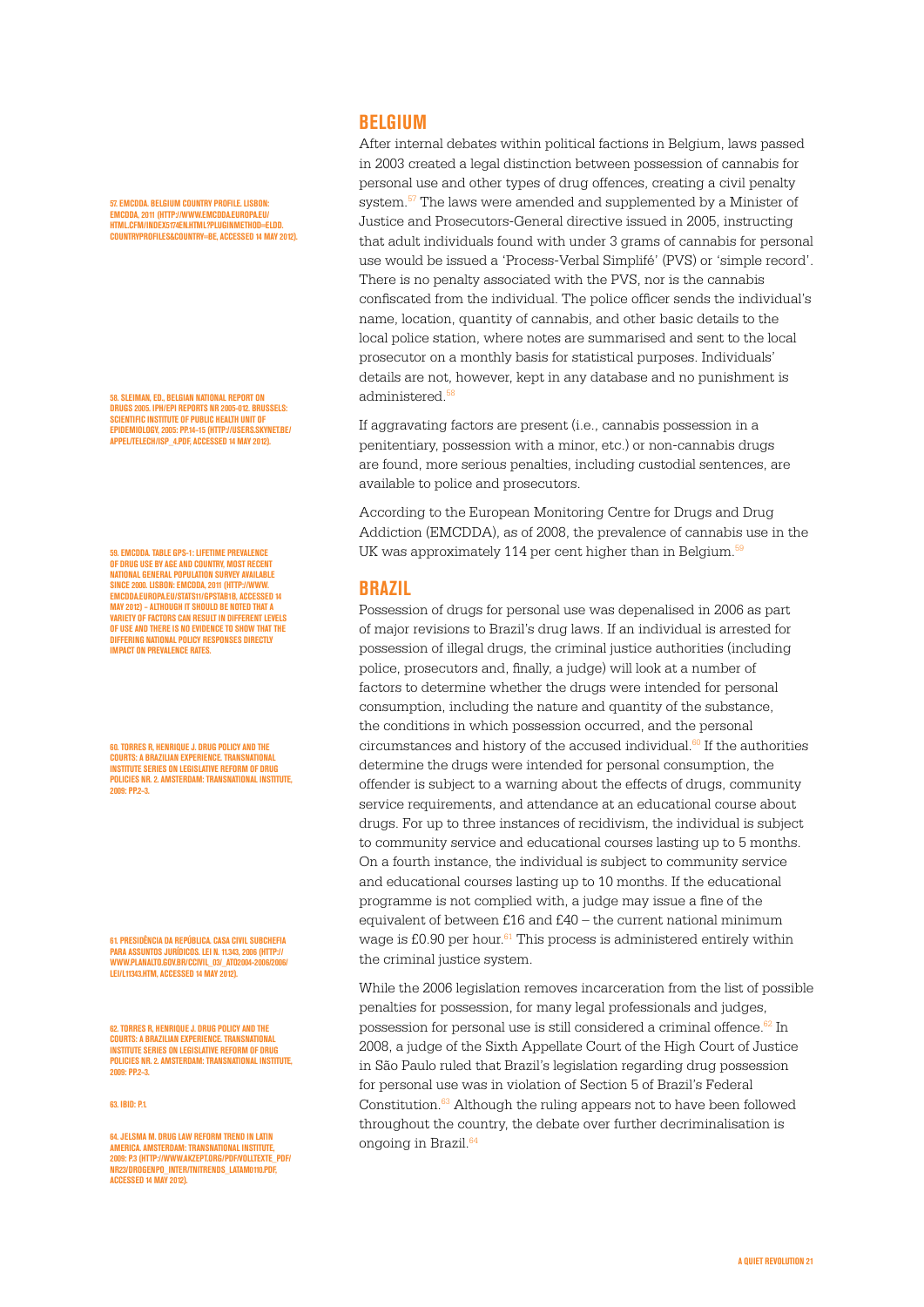#### **CHILE**

Since 2007, individuals in Chile found with drugs intended for 'exclusive personal use or consumption in the near future' have been exempt from criminal prosecution. $65$  It is up to a judge to determine whether the drugs were intended for private use or consumption when the evidence does not provide for a rational inference that it was for such purposes. The legal burden falls on the arrestee to prove possession was for personal use and not for distribution or sharing. However, if the individual is arrested for use or possession in public or in private and it is determined that 'they have assembled for that purpose,' the judge may administer fines, forced treatment, community service requirements, and/or suspension of his or her driver's licence.<sup>66</sup>

Although the majority of cases terminate in the suspension of sentences or administrative sanctions, many people caught with small quantities do end up in prison. Chile is assessing the possibility of further changes to its laws, including full decriminalisation and drug reclassification.<sup>67</sup>

#### **COLOMBIA**

Drug possession for personal use has been decriminalised in Colombia since the Colombian Constitutional Court ruled in 1994 that penalties for possession of a personal dose violated Article 49 of the 1991 Constitution guaranteeing the freedom of decision-making to affect one's own health as long as it does not impact the rights of third parties.68 Following the Court ruling, possession of quantities under certain maximum thresholds was not prohibited until 2009, when Colombian President Álvaro Uribe's government succeeded in passing a constitutional amendment to restore a prohibition model – Uribe had been campaigning for this since his election in 2002.

Following the passage of the amendment in 2009, possession for personal use and consumption became unlawful but the sanctions for possession for personal use were largely limited to administrative sentences, including referrals to various treatment and prevention services.

In August 2011, a challenge to the 2009 amendment was heard before the Colombian Supreme Court. The Court ruled that the new law 'violated personal freedoms' and reaffirmed the 1994 ruling that Colombian citizens has a right to carry the 'minimum dose' of drugs as outlined in that case. $69$  The minimum dose is defined as 20 grams of cannabis or cocaine.<sup>70</sup>

In March 2012, Colombian media reported that the Santos government was preparing to introduce a new National Drug Statute to comply with the Supreme Court ruling which would establish 'personal dose' thresholds below which possession would be decriminalised – these were reported as 5 grams for marijuana, 1 gram for cocaine, and 200 grams for ecstasy. $71$  Notably, the proposed legislation excluded possession of heroin from the list of decriminalised substances and also raised the possibility of low-level users possessing more than the minimum threshold amounts.72 In May 2012, the Colombian House of Representatives passed a draft bill decriminalising the growing of coca, marijuana, and opium poppy plants.73 While Colombia has long been a global centre of the 'war on drugs,' recent months have witnessed a flurry of activity moving the country's drug policies towards decriminalisation.

**65. LAW 20.000, ARTICLE 4, 2007, LIBRARY OF THE NATIONAL CONGRESS OF CHILE (HTTP://WWW.LEYCHILE. CL/NAVEGAR?IDNORMA=235507&BUSCAR=LEY+20.000, ACCESSED 14 MAY 2012).**

**66. JELSMA M. DRUG LAW REFORM TREND IN LATIN AMERICA. AMSTERDAM: TRANSNATIONAL INSTITUTE, 2009: P.5–6 (HTTP://WWW.AKZEPT.ORG/PDF/VOLLTEXTE\_PDF/ NR23/DROGENPO\_INTER/TNITRENDS\_LATAM0110.PDF, ACCESSED 14 MAY 2012).**

**67. IBID: P.6.**

**68. GUZMÁN DE, YEPES RU. PROHIBITION, A BACKWARDS STEP: THE PERSONAL DOSE IN COLOMBIA. TRANSNATIONAL INSTITUTE SERIES ON LEGISLATIVE REFORM ON DRUG POLICIES NR. 4. AMSTERDAM: TRANSNATIONAL INSTITUTE, 2010: P.3.**

**69. PACHIO E. COLOMBIA TAKES STEP TOWARDS DECRIMINALISATION. INSIGHT 25 AUGUST 2011 (HTTP://INSIGHTCRIME.ORG/INSIGHT-LATEST-NEWS/ ITEM/1465-COLOMBIA-TAKES-STEP-TOWARDS-DRUG-DECRIMINALIZATION, ACCESSED 14 MAY 2012).**

**70. CORTE SUPREMA DEFIENDE EL PORTE DE DOSIS MINIMA DE DROGA. EL TIEMPO 24 AUGUST 2011 (HTTP:// WWW.FITIFMPO.COM/JUSTICIA/ARTICULO-WEB-NEW\_NOTA\_INTERIOR-10219935.HTML, ACCESSED 14 MAY 2012) – THE DOSE IS NOT THE ONLY FACTOR THE COURT CAN LOOK AT WHEN CONSIDERING IF DRUGS ARE FOR PERSONAL USE.**

**71. PACHECO D. REVIVE PULSO POR LA DOSS PERSONAL. EL ESPECTADOR 13 MARCH 2012 (HTTP://WWW. ELESPECTADOR.COM/IMPRESO/TEMADELDIA/ARTICULO-332022-REVIVE-PULSO-DOSIS-PERSONAL, ACCESSED 14 MAY 2012).**

**72. IBID.**

**73. COLOMBIA PASSES 1ST DRAFT OF DRUG CROP LEGALIZATION BILL. COLOMBIA REPORTS 9 MAY 2012 (HTTP://COLOMBIAREPORTS.COM/COLOMBIA-NEWS/ NEWS/23958-COLOMBIA-PASSES-FIRST-DRAFT-OF-DRUG-CROP-LEGALIZATION-BILL-.HTML, ACCESSED 15 MAY 2012).**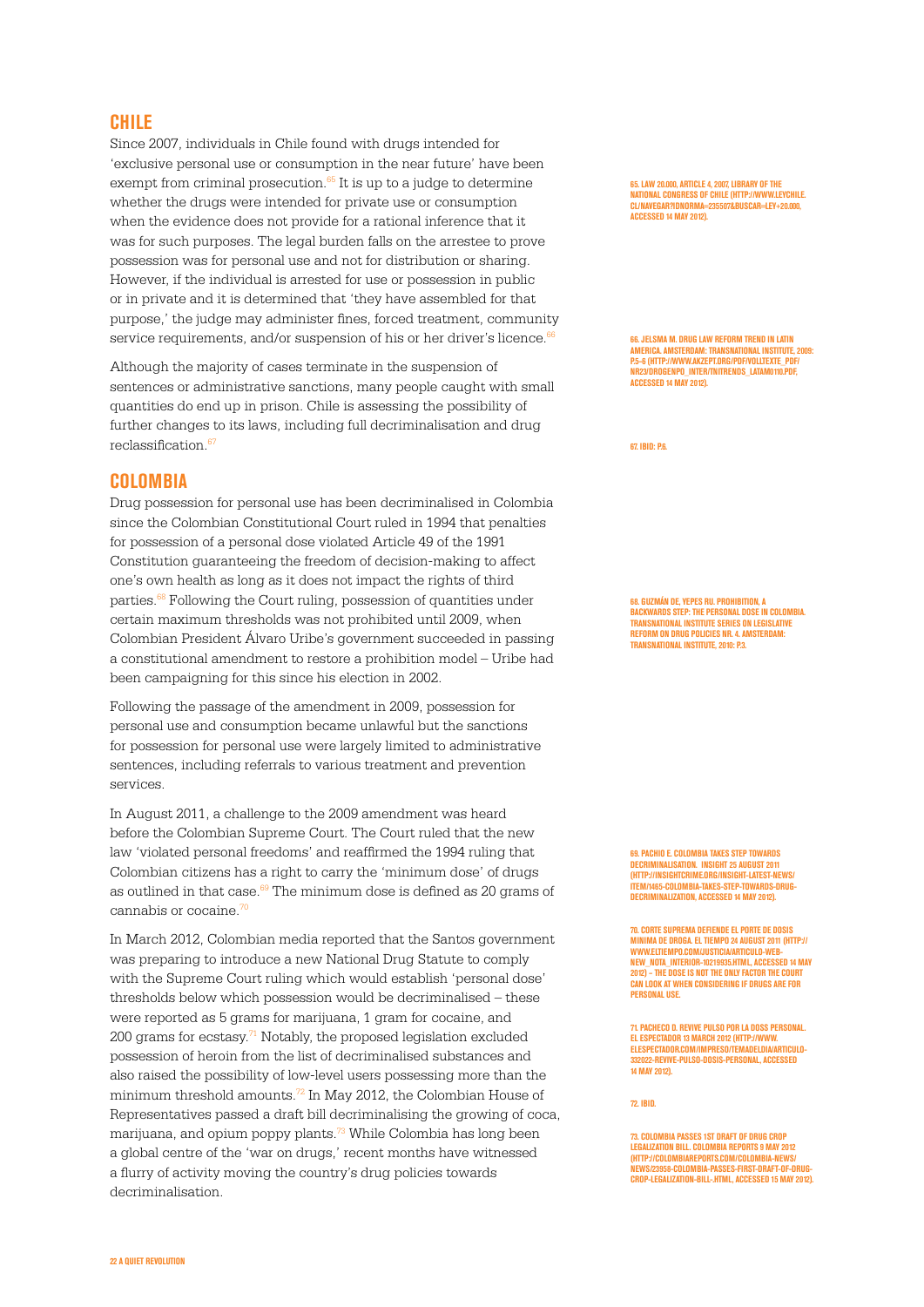**74. NEW DRUG GUIDELINES ARE EUROPE'S MOST LIBERAL. PRAGUE POST 23 DECEMBER 2009 (HTTP:// WWW.PRAGUEPOST.COM/NEWS/3194-NEW-DRUG-GUIDELINES-ARE-EUROPES-MOST-LIBERAL.HTML, ACCESSED 14 MAY 2012).**

**75. ZABRANSKY T, MRAVCIK V, GAJDOSIKOVA H, MIOVSKÙ M. IMPACT ANALYSIS PROJECT OF NEW DRUGS LEGISLATION SUMMARY FINAL REPORT. PRAGUE: SECRETARIAT OF THE NATIONAL DRUG COMMISSION OFFICE OF THE CZECH GOVERNMENT, 2001 (HTTP://WWW. DRUGLAWREFORM.INFO/IMAGES/STORIES/DOCUMENTS/ CZECH\_EVALUATION\_2001\_PAD\_EN.PDF, ACCESSED 14 MAY 2012); PAVEL B. CZECH REPUBLIC: CASE STUDY IN THE LIBERALISATION OF DRUG POLICY, PRESENTED AT HOUSE OF LORDS EVENT ON DRUG POLICY REFORM ON 17TH AND 18TH NOVEMBER 2011 ORGANISED BY THE ALL PARTY PARLIAMENTARY GROUP ON DRUG POLICY REFORM.**

**76. NEW DRUG GUIDELINES ARE EUROPE'S MOST LIBERAL. PRAGUE POST 23 DECEMBER 2009 (HTTP://WWW.PRAGUEPOST.COM/NEWS/3194-NEW-DRUG-GUIDELINES-ARE-EUROPES-MOST-LIBERAL.HTML, ACCESSED 14 MAY 2012).**

**77. JOHNSTONE C. CZECH POLICE TO ISSUE SPOT FINES TO DRUG USERS. CZECH POSITION 23 JUNE 2011 (HTTP://** WWW.CESKAPOZICE.CZ/EN/NEWS/SOCIETY/CZE **POLICE-ISSUE-SPOT-FINES-DRUGS-USERS, ACCESSED 14 MAY 2012).**

**78. IBID.**

### **CZECH REPUBLIC**

Following years of intense debate, the Czech Republic became one of the most recent countries to formally decriminalise possession of illegal drugs in  $2010$ .<sup>74</sup> Interestingly, the Czech Republic had decided to decriminalise drug possession after carrying out a cost-benefit analysis of its criminal laws that were adopted in 2000. After a two-year project that was concluded in 2002, research found that:

- 1. penalisation of drug use had not affected the availability of illicit drugs;
- 2. there was an increase in the levels of drug use within the country;
- 3. the social costs of illicit drug use increased significantly.<sup>75</sup>

As a result of this analysis of the impact of introducing penalties for drug possession, the Czech Republic formally decriminalised possession of illegal drugs in 2010. $\frac{76}{6}$ 

 The delay in implementing decriminalisation was the result of a full assessment of drug-use patterns by the Czech authorities to ensure that quantity thresholds were set at the appropriate levels. Even before the new legislation, Czech policy focused on public health approaches to drug use and this was reflected in the low rates of imprisonment for possession offences.

Following passage of the legislation and a new directive issued by interim Prime Minister Jan Fischer in late 2009, police and prosecutors are now instructed to charge individuals possessing up to 15 grams of cannabis, 1 gram of cocaine, 1.5 grams of heroin, 4 ecstasy tablets, or 40 pieces of hallucinogenic mushrooms with an administrative offence – not a criminal charge. Such an offence brings with it potential fines of up to the equivalent of £550 processed through municipal administrative procedures, but no criminal record is created for the individual. In June 2011, the law changed to allow police officers to issue fines on the spot for drug use – similar to the process for minor traffic offences. $77$ 

While the broader effects of the Czech Republic's legislative change cannot yet be determined, preliminary assessments show the fears of the new law's critics that there would be an explosion of drug use in the country have not been realised. Jindřich Vobořil, the Czech government's national anti-drug coordinator explained in 2011:

**"There is not a more prevalent drug problem [since the new law came into effect]. We have always had high rates of marihuana use, and that has not changed. We also have problems with the use of harder drugs but that has not got much to do with this change".**<sup>78</sup>

As data are compiled in the coming years, it will become possible to draw further conclusions about the impact of the 2010 decriminalisation law.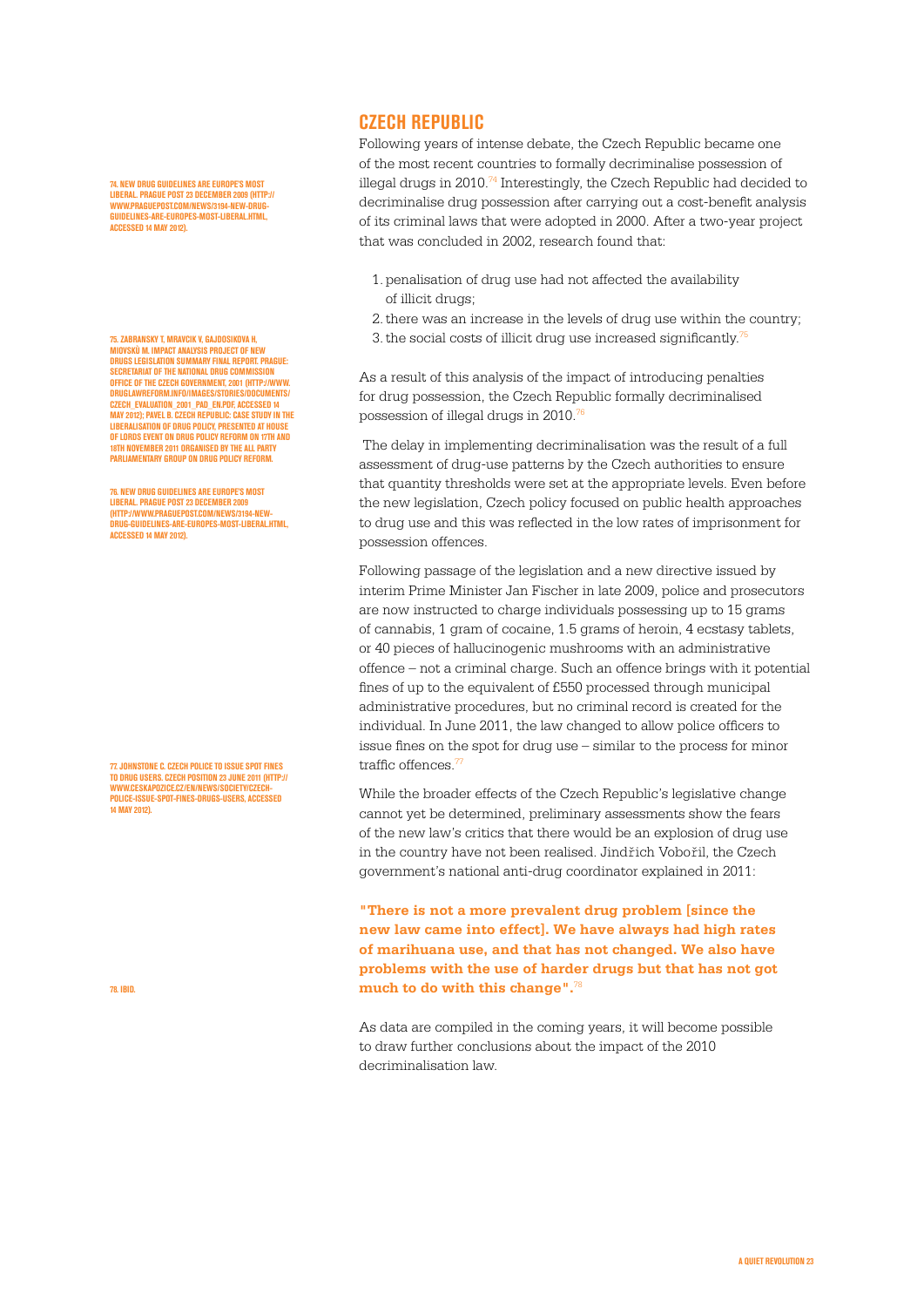#### **ESTONIA**

Following amendments in 2002 to the Narcotic Drug and Psychotropic Substance Act, possession of small quantities of drugs for personal use has been decriminalised in Estonia.<sup>79</sup> The 'small quantity' standard is one determined by judicial precedent or expert court opinions in a particular case, but is generally considered to be 10 times a single dose for an average drug user. $80$  While police still arrest individuals found with prohibited drugs, under the law, courts or 'extra-judicial bodies' may issue a sentence. This can include a fine of up to the equivalent of £685 or a sentence of administrative detention (non-prison detention) for up to 30 days.<sup>81</sup> This is considered an administrative, not a criminal offence.

#### **GERMANY**

German law has contained decriminalisation elements since the early 1990s. At a federal level, the amendments to the federal Narcotics Act in 1992 gave prosecutors the discretion to decide not to prosecute an individual for cannabis possession if the prosecutor considers the offence to be 'minor' and determines there is 'no public interest' in criminal prosecution. $82$  The determination of whether a possession offence is minor largely depends on whether an individual possesses a 'small amount' of prohibited substances. The definition of 'small amount' ranges in different länder (German states) for different substances.<sup>83,84</sup>

In 1994, the German Federal Constitutional Court ruled that criminal penalties for individuals for possession or importation of small amounts of cannabis were unconstitutional.<sup>85</sup> Different länder have interpreted this ruling in different ways. Some have interpreted the ruling to extend to non-cannabis drugs as well. Since the ruling, the länder and even some municipalities have set their own threshold definitions of a 'small amount' of narcotics, below which individuals are not prosecuted for possession. With regard to cannabis, these limits vary from 6 grams to 15 grams; $86$  for cocaine the range is 1 gram to 3 grams. Some länder do not have statutory threshold limits but instead look to judicial precedent to establish limits on these and a wide range of other drugs. $87$ 

While the law only grants prosecutors the authority to not prosecute an individual possessing a small amount of illicit drugs, in practice, police in some länder often refrain from proactively arresting such individuals or reactively responding to complaints about such minor drug possession, particularly in cases involving cannabis or ecstasy.<sup>88</sup> In Germany, problematic drug users who have received a custodial sentence of 2 years or less are eligible for diversion to treatment instead of imprisonment; incarceration may be cancelled entirely if an individual demonstrates continued participation in a treatment programme for the duration specified by the administering authority. Failure to participate successfully can result in execution of the original custodial sentence.<sup>89</sup> Reports indicate, however, that, in practice, many problematic users face coerced therapy followed by a custodial sentence.<sup>90</sup>

While according to the EMCDDA Germany continues to have moderately high rates of use of cannabis, cocaine and LSD, the prevalence of use among adults is significantly below that of the UK.<sup>91</sup>

**79. EMCDDA. COUNTRY LEGAL PROFILE – ESTONIA (HTTP://WWW.EMCDDA.EUROPA.EU/HTML.CFM/ INDEX5174EN.HTML?PLUGINMETHOD=ELDD. COUNTRYPROFILES&COUNTRY=EE#, ACCESSED 14 MAY 2012).**

**80. EUROPEAN MONITORING CENTRE FOR DRUGS AND DRUG ADDICTION (EMCDDA) THRESHOLD QUANTITIES FOR DRUG OFFENCES. LISBON: EMCDDA, 2010 (HTTP://WWW. EMCDDA.EUROPA.EU/HTML.CFM/INDEX99321EN.HTML, ACCESSED 1 MAY 2012).**

**81. EMCDDA. THE STATE OF THE DRUGS PROBLEM IN THE ACCEDING AND CANDIDATE COUNTRIES TO THE EUROPEAN UNION LISBON: EMCDDA, 2003 (HTTP://CANDIDATES2003. EMCDDA.EUROPA.EU/DOWNLOAD/CANDIDATES\_AR2003- EN.PDF, ACCESSED 14 MAY 2012).**

**82. NARCOTIC DRUGS ACT (BETÄUBUNGSMITTELGESETZ) OF 1981 SEC. 31A (AS AMENDED 18 DECEMBER 2009) (HTTP:// WWW.EMCDDA.EUROPA.EU/HTML.CFM/INDEX5173EN. HTML?PLUGINMETHOD=ELDD.SHOWLEGALTEXTDETAIL&ID= 677&LANG=EN&T=2, ACCESSED 14 MAY 2012).** 

**83. MAX PLANCK INSTITUTE FOR FOREIGN AND CRIMINAL LAW. CANNABIS NON-PROSECUTION POLICIES IN GERI FREIBURG: MAX PLANCK INSTITUTE FOR FORFIGN AND CRIMINAL LAW, 2011) (HTTP://WWW.MPICC.DE/WW**<br>PIR/EDRSCHUNG/EDRSCHUNGSARREIT/KRIMINOL **PUB/FORSCHUNG/FORSCHUNGSARBEIT/KRIMINOLOGIE/ ARCHIV/CANNABIS.HTM, ACCESSED 14 MAY 2012).**

**84. FOR THE DIFFERENT THRESHOLDS PLEASE SEE**  ww.drug-infopool.de/gesetz/nord **WESTFALEN.HTML, ACCESSED 14 MAY 2012) – IT WOULD APPEAR THAT THE MORE CONSERVATIVE LÄN THE SOUTH OF THE COUNTRY TAKE A MORE RESTRICTIVE APPROACH THAN LOCAL GOVERNMENTS IN THE NORTH.**

**85. DECISION OF GERMAN FEDERAL CONSTITUTIONAL COURT, SECOND SENATE, 9 MARCH 1994, BVERFGE 90, 145.**

**86. BERLIN SET TO RELAX CANNABIS LAWS. DER SPIEGEL 18 MAY 2010 (HTTP://WWW.SPIEGEL.DE/INTERNATIONAL/ GERMANY/0,1518,695215,00.HTML, ACCESSED 14 MAY 2012).**

**87. EMCDDA. EUROPEAN MONITORING CENTRE FOR DRUGS AND DRUG ADDICTION (EMCDDA) THRESHOLD QUANTITIES FOR DRUG OFFENCES. LISBON: EMCDDA, 2010 (HTTP:// WWW.EMCDDA.EUROPA.EU/HTML.CFM/INDEX99321EN. HTML, ACCESSED 1 MAY 2012).**

**88. BÖLLINGER L. DRUG LAW AND POLICY IN GERMANY AND THE EUROPEAN COMMUNITY: RECENT DEVELOPMENTS. JOURNAL OF DRUG ISSUES 2004; 34(3):499.**

**89. ACT ON THE TRADE IN NARCOTIC DRUGS SEC. 35 (AS AMENDED 18 DEC. 2009).**

**90. BÖLLINGER L. DRUG LAW AND POLICY IN GERMANY AND THE EUROPEAN COMMUNITY: RECENT DEVELOPMENTS. JOURNAL OF DRUG ISSUES 2004; 34(3):492.**

**91. EMCDDA. LIFETIME PREVALENCE OF DRUG USE BY AGE AND COUNTRY, MOST RECENT NATIONAL GENERAL POPULATION SURVEY AVAILABLE SINCE 2000. LISBON: EMCDDA, 2011 (HTTP://WWW.EMCDDA.EUROPA.EU/STATS11/ GPSTAB1B, ACCESSED 14 MAY 2012).**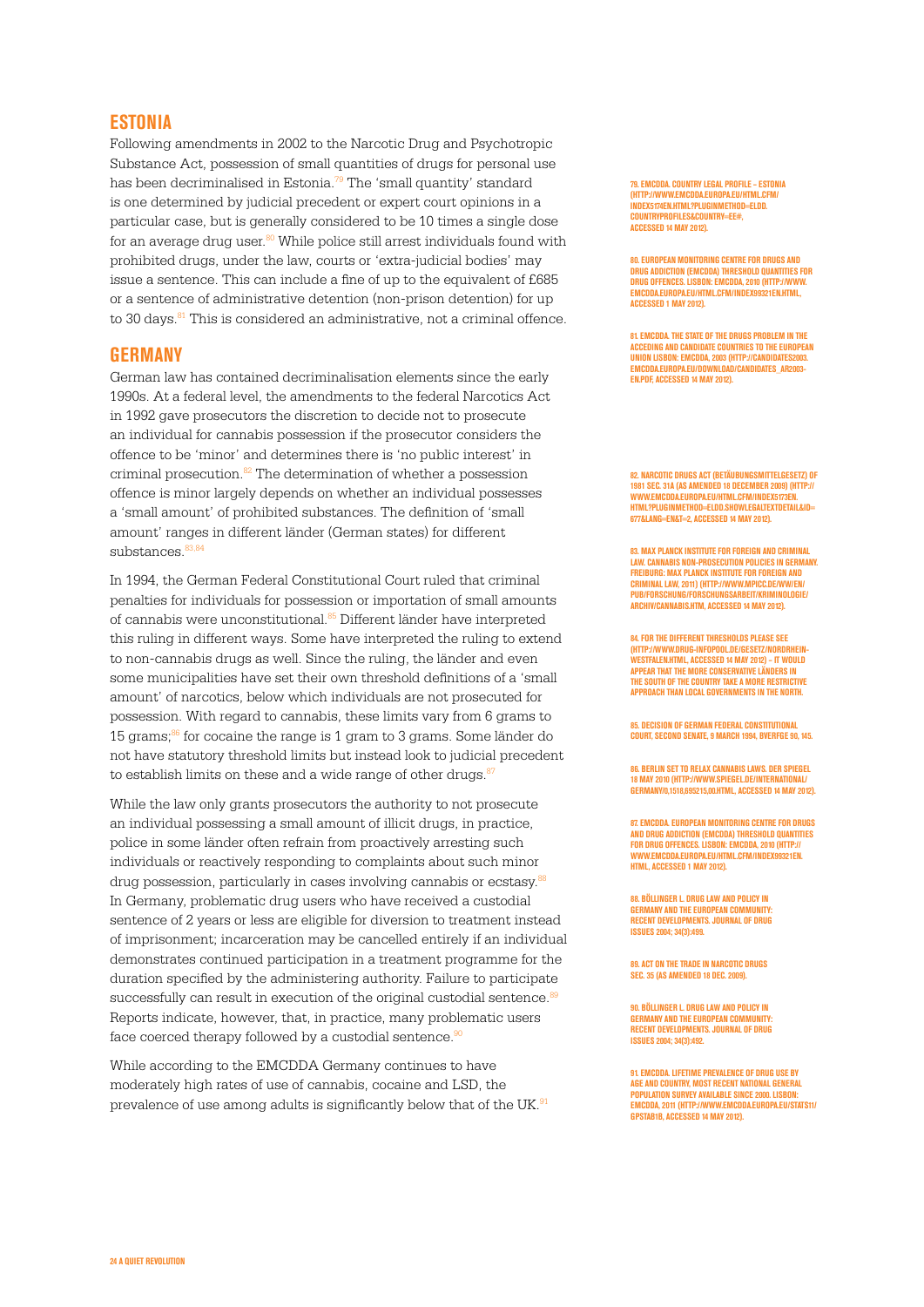**92. SOLVETTI LM. DRUG USE CRIMINALIZATION V DECRIMINALIZATION: AN ANALYSIS IN LIGHT OF THE ITALIAN EXPERIENCE, REPORT PREPARED FOR THE SWISS FEDERAL OFFICE OF PUBLIC HEALTH. BERN: SWISS FEDERAL OFFICE OF PUBLIC HEALTH, 2001: P.32.**

**93. SEE GENERALLY IBID.**

**94. IBID: P.40.**

**95. ZUFFA G. HOW TO DETERMINE PERSONAL USE IN DRUG LEGISLATION: THE 'THRESHOLD CONTROVERSY' IN THE LIGHT OF THE ITALIAN EXPERIENCE. TRANSNATI INSTITUTE SERIES ON LEGISLATIVE REFORM OF DRUG LAWS NR. 15. AMSTERDAM: TRANSNATIONAL INSTITUTE 2011: P.4 (HTTP://WWW.TNI.ORG/SITES/WWW.TNI.ORG/ FILES/DOWNLOAD/DLR15.PDF, ACCESSED 14 MAY 2012).** 

**96. IBID.**

**97. SEE THE 'FINI-GIOVANARDI' LAW. DPR OF 9 DECEMBER 1990 N.390 (AS AMENDED BY LAW 309 OF 28 FEB. 2006).**

**98. ANTIGONE, CNCA, FORUM DROGHE, SOCIETÁ DELLA RAGIONE, THE EFFECTS OF THE 2006 ITALIAN DRUG LEGISLATION ('FINI-GIOVANARDI LAW') ON THE PENAL AND PRISONS SYSTEM (2006–2010) EXECUTIVE SUMMARY, P.1. KEY POINTS OF THE EXECUTIVE SUMMARY ARE AVAILABLE IN ENGLISH AT (HTTP://WWW.IDPC.NET/SITES/DEFAULT/ FILES/LIBRARY/WHITE-BOOK\_EXECUTIVE-SUMMARY.PDF, ACCESSED 14 MAY 2012).** 

### **ITALY**

Drug use and possession was first decriminalised in Italy over three and a half decades ago. $92$  Since then, Italian drug laws and policies have fluctuated between harsh and lenient penalties for use and possession; custodial sentences and treatment for drug-dependent individuals and repeat offenders; and high and low levels of prevalence of drug use, drug-related disease rates, and treatment availability.<sup>93</sup> While penalties for possession of illicit drugs in Italy have varied in severity, little can be deduced about their impact. The conclusion is that the policies – whether harsh or lenient – have had little effect on the prevalence of drug use and related metrics in Italy.

The backbone of Italy's current drug laws was passed in 1990, when Italy instituted an administrative sanctions regime for possession offences involving a small quantity of drugs. A 'daily average dose' guide was produced to assist sentencing and established potential fines or 3-month custodial sentences for repeat or drug-dependent offenders – the first punitive scheme since decriminalisation began in 1975. Yet the institution of harsher sanctions did not appear to affect the prevalence of drug use, and in the early 1990s Italy's rate of problematic users became the highest in the European Union (EU).  $94$  Recognising the consequences of increasing criminalisation of drug users found with amounts of illegal drugs above the average dose, the Italian Constitutional Court issued a decision in 1991 encouraging judges to use the daily dose threshold as only one of many factors in determining intent to sell, not as an inflexible rule. $95$  Then, following a national referendum in 1993, the law changed to eliminate custodial measures for drug users or repeat offenders and eliminated the 'daily average dose' concept. This gave judges more flexibility in considering whether an individual possessed drugs for personal use or sale even if the quantity surpassed the maximum quantity threshold established by law.<sup>96</sup>

This 'judicial discretion' regime existed for over a decade until new drugs legislation was passed by the Italian parliament in early 2006.<sup>97</sup> These laws, which are currently in force, made significant changes to existing law, including:

- reinstituting a stricter 'maximum quantity allowed' threshold for personal-use possession offences (set at 500 milligrams of cannabis (psychoactive ingredient), 250 milligrams of heroin, 750 milligrams of ecstasy and 750 milligrams of cocaine);
- establishing tougher administrative sanctions for personal-use offences, including curfews, mandatory reporting to police, and driving prohibitions for longer periods of time;
- eliminating the alternative sentence of therapy in lieu of administrative sanctions for personal use;
- extending the sentences that drug-dependent individuals must receive in order to be eligible for alternative therapeutic programmes in place of imprisonment, from 4 years to 6 years (or with 6 years remaining in prison). $98$

Under the current Italian system, if the police find an individual in possession of a quantity of illegal drugs clearly below the 'maximum quantity allowed' threshold or clearly not intended for sale, he or she is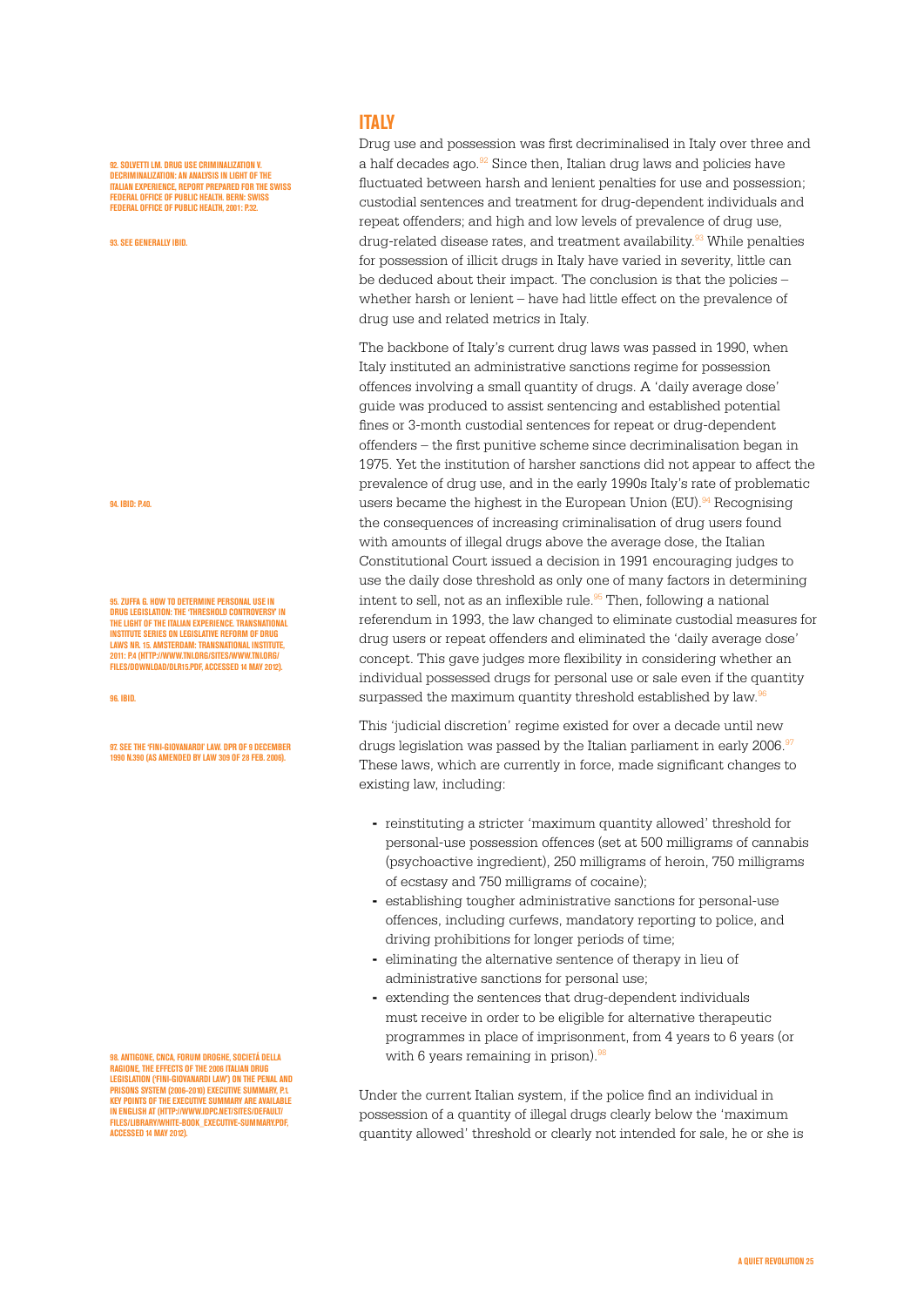brought to the local prefect (the provincial authority), where he or she faces any number of administrative sanctions ranging from a warning to fines or licence suspensions. If the quantity is close to or above the threshold, or packaged in a way that raises suspicion of an intent to sell, the individual may be arrested and detained while tests are conducted to determine the quantity of active ingredients in the substance, and will appear before a judge within 48 hours for a hearing to have the arrest ratified. If appropriate, a trial to contest the charges and determine sentencing may take place, potentially months later.

Since the new laws were implemented in 2006, the number of sanctions administered for personal use has more than doubled: from 7,229 in 2006 to 16,154 in 2010. $99$  The proportion of individuals incarcerated for drug offences as part of the general prison population has also increased from 28 per cent in 2006 to 31 per cent in 2010. Additionally, the number of drug-dependent offenders in treatment has significantly decreased: from 3,852 at the start of 2006 to 1,597 at the start of 2010.<sup>100</sup> It is possible that this reduction in those accessing treatment is linked to the increasing stigmatisation of those who use drugs, as a result of criminalisation. While this increasing criminalisation of drug users as a result of low maximum-quantity thresholds has led some in Italy to describe a system that is not decriminalised in practice, the numbers of individuals who face administrative sanctions for personal possession but do not retain a criminal record remain high.<sup>101</sup> This is probably linked to a net-widening effect as demonstrated by the increased numbers of individuals receiving administrative sanctions between 2006 and 2010. The impact of this may also partially explain the drop in numbers in the treatment system, with many potentially fearing the risk of prosecution by participating in treatment.

The Italian legal system continues to grapple with challenges to the enforcement of the new laws. In June of 2011, Italy's Court of Cassation, its highest court, held that individuals could legally grow small amounts of cannabis on their home balconies or terraces.<sup>102</sup>

#### **Overall, as successive Italian governments attempt to legislate a solution to a perceived problem of widespread drug misuse, it does not appear that particular harshness or leniency in drug laws has made much of an impact.**

While the 2011 World Drug Report indicates that the prevalence of illicit drug use in Italy remains one of the highest in Europe, the prevalence of heroin and cocaine use still remains lower than in the UK.<sup>103</sup> Although more Italians are now going to prison for drug offences, drug use appears to continue unabated.

**99. ZUFFA G. HOW TO DETERMINE PERSONAL USE IN DRUG LEGISLATION: THE 'THRESHOLD CONTROVERSY' IN THE LIGHT OF THE ITALIAN EXPERIENCE. TRANSNATIONAL INSTITUTE SERIES ON LEGISLATIVE REFORM OF DRUG LAWS NR. 15. AMSTERDAM: TRANSNATIONAL INSTITUTE, 2011: P.7 (HTTP://WWW.TNI.ORG/SITES/WWW.TNI.ORG/ FILES/DOWNLOAD/DLR15.PDF, ACCESSED 14 MAY 2012).**

**100. IBID.**

**101. IBID.**

**102. IN ITALY, NO NEED TO HIDE THE POT PLANTS. UPI 29 JUNE 1011 (HTTP://WWW.UPI.COM/TOP\_NEWS/WORLD-NEWS/2011/06/29/IN-ITALY-NO-NEED-TO-HIDE-THE-POT-PLANTS/UPI-74621309392885/, ACCESSED 14 MAY 2012).** 

**103. UNITED NATIONS OFFICE ON DRUGS AND CRIME (UNODC), WORLD DRUG REPORT 2011. VIENNA: ONODC, 2011: P.220 (HTTP://WWW.UNODC.ORG/DOCUMENTS/DATA-AND-ANALYSIS/WDR2011/WORLD\_DRUG\_REPORT\_2011\_ EBOOK PDF, ACCESSED 14 MAY 2012).**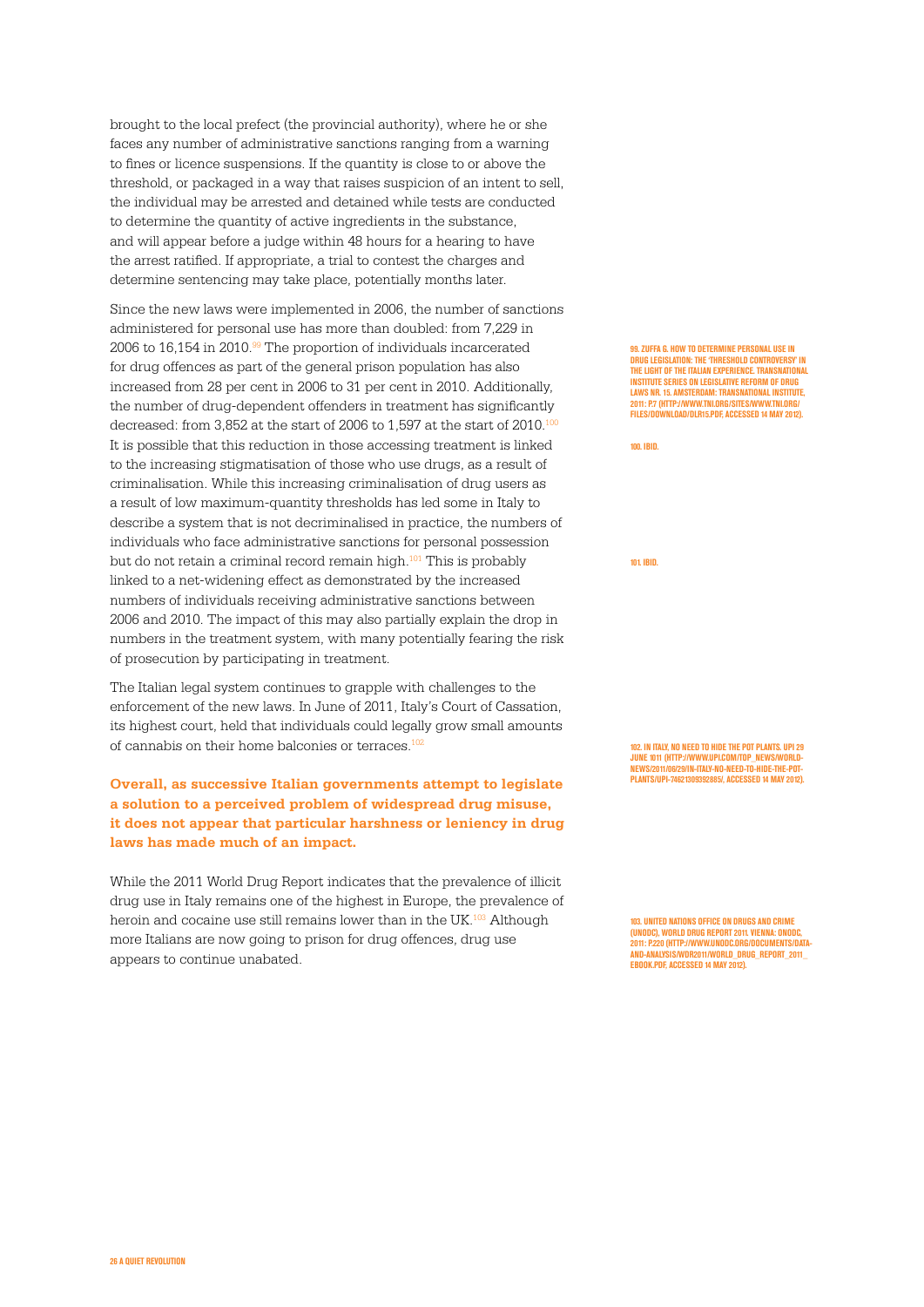**104. Q&A: MEXICO'S DRUG-RELATED VIOLENCE. BBC NEWS 25 JANUARY 2012 (HTTP://WWW.BBC.CO.UK/NEWS/ WORLD-LATIN-AMERICA-10681249, ACCESSED 14 MAY 2012).**

**105. MEXICO LEGALIZES DRUG POSSESSION. NEW YORK TIMES 21 AUGUST 2009 (HTTP://WWW.NYTIMES. COM/2009/08/21/WORLD/AMERICAS/21MEXICO.HTML, ACCESSED 14 MAY 2012).**

**106. 'NARCOMENUDEO DECREE,' AMENDING GENERAL HEALTH LAW ART. 478, AVAILABLE AT HTTP://WWW. DIPUTADOS.GOB.MX/LEYESBIBLIO/PDF/142.PDF [LAST VISITED 10 AUG. 2011].** 

**107. IBID.**

**108. MORAFF C. LATIN AMERICA'S LEGALIZATION PUSH. THE AMERICAN PROSPECT 26 JUNE 2009 (HTTP:// PROSPECT ORG/CS/ARTICLES?ARTICLE=LATIN AMERICAS\_LEGALIZATION\_PUSH, ACCESSED 14 MAY 2012).**

**109. HERNÁNDEZ TINAJERO J, ANGLES CZ. MEXICO: THE LAW AGAINST SMALL-SCALE DRUG DEALING. THE LAW AGAINST SWALL-SCALE DRUG DEALING:**<br>**TRANSNATIONAL INSTITUTE SERIES ON LEGISLATIVE REFORM OF DRUG POLICIES NR. 3. AMSTERDAM: TRANSNATIONAL INSTITUTE, 2009: P.3 (HTTP://WWW.TNI.ORG/FILES/DOWNLOAD/DLR3.PDF, ACCESSED 14 MAY 2012).**

**110. THE LEGISLATION REFERS TO DRUGS THAT POSE 'UNACCEPTABLE RISKS' AND THOSE WITH 'LESS SEVERE' RISKS.** 

**111. SEE STEVENS A. DRUGS, CRIME AND PUBLIC HEALTH: THE POLITICAL ECONOMY OF DRUG POLICY. ABINGDON: ROUTLEDGE, 2010: PP.120–122.**

**112. IBID.**

**113. OPIUM ACT (HTTP://WWW.CANNABIS-MED.ORG/ DUTCH/REGULATIONS/OPIUM\_ACTPDF ACCESSED 14 MAY 2012).**

#### **MEXICO**

In recent years, Mexico has become the frontline for drug-war violence. Since a decision in late 2006 by Mexican president Felipe Calderón to send federal troops to the Mexican state of Michoacán to battle drug cartels there, at least 45,000–50,000 people have died in drug-warrelated violence across the country.<sup>104</sup>

Advertised as a measure intended to focus law-enforcement priorities on combating traffickers and 'small-scale drug dealing' in lieu of drug users, Mexico decriminalised possession of small amounts of drugs in 2009.<sup>105</sup> Since the changes to the General Health Law, the Attorney General is instructed not to prosecute individuals found in possession of less than 5 grams of cannabis, 0.5 grams of cocaine, 50 milligrams of heroin, or one ecstasy tablet, among other minimum quantities.<sup>106</sup> If caught with drugs under the threshold amount, individuals receive only an encouragement to seek treatment; if caught three times with drugs under the threshold amount, treatment becomes mandatory.<sup>107</sup> If the arresting authorities, in consultation with medical officials, determine an individual is a problematic user, they can refer that individual to treatment on the first offence. And if individuals refuse to participate or fail to participate successfully in treatment, they are subject to criminal prosecution, as are those found in possession of drugs above the legal threshold amounts.

While news of Mexico's decriminalisation law made headlines around the world as a bold step in drug policy reform when President Calderón signed it in 2009, many have criticised the law as more of a symbolic decriminalisation than one that will have a significant effect on the lives of Mexicans. Many of the critiques centre on the low maximumquantity thresholds – some suggest that the amounts are so low that they will potentially label more drug users as traffickers than before decriminalisation and will subject them to harsher penalties.<sup>108</sup> Others predict the changes will create ambiguity as to how threshold amounts are measured, will increase corruption, and will continue to force consumers to engage with those the law considers criminals in order to purchase the substances it is no longer criminal to possess.<sup>109</sup>

The changes to the law are too recent to draw any significant conclusions or to measure the large-scale effects of the new laws on Mexican society.

#### **THE NETHERLANDS**

The Netherlands has long been regarded as a global pioneer in drug policy, often relating back to the amendments to its drug laws in 1976 that created a legal division between hard and soft drugs. $110$  Technically, the 1976 legislation continued to criminalise drug possession and supply, but guidelines for prosecution introduced at the same time lay the foundation for the decriminalisation framework.<sup>111</sup> These guidelines determined that cannabis supply and possession should be of the lowest priority to law enforcement and prosecutors.<sup>112</sup> This was the system that led to the subsequent creation of the Netherlands' famous 'coffee shops,' which are legally permitted to sell cannabis in limited amounts $113$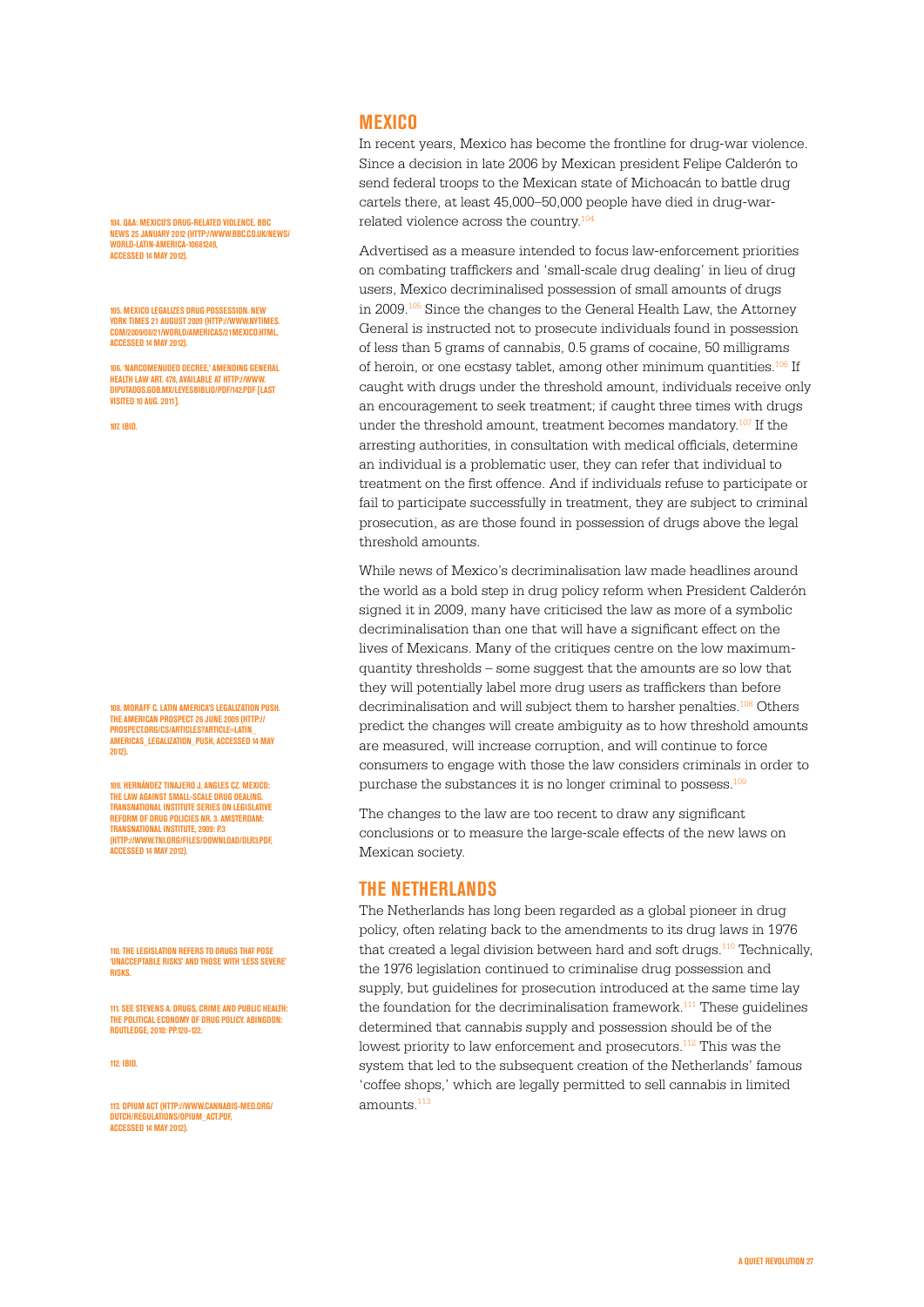Drug possession in the Netherlands is not statutorily decriminalised; rather, there is a long-standing non-prosecution policy in place, established by written guidelines issued by the Ministry of Justice, which generally instruct prosecutors not to prosecute possession offences of up to 5 grams of cannabis for personal use (the amount was 30 grams before 1996)114 or about one dose of 'hard' drugs for personal use.115 Individuals found with amounts at or below this threshold face no penalties – civil or criminal.

Numerous studies have been undertaken to evaluate the effects of the Netherlands' cannabis policies on the prevalence of drug use there. One study demonstrated that the removal of prohibitions on cannabis has not led to an explosion of drug use and that particular policies do not have much of an impact on rates of drug use.116 Another concluded there is no evidence that the decriminalisation component of the 1976 policy increased levels of cannabis use.117 While reported prevalence of lifetime cannabis use in the Netherlands did increase significantly from 1984 to 1996, experts have pointed to the expansion of the commercial promotion of cannabis use by 'coffee shops' as a cause of the increase, not the decriminalisation policy enacted years before.<sup>118</sup>

With regard to other drugs, policies in the Netherlands have resulted in a smaller proportion of 'hard'drug addicts there than in most of the rest of Western Europe and the USA.119 Between 1979 and 1994, the prevalence of 'hard-drug' use in the Netherlands decreased from 15 per cent to 2.5 per cent, indicating no compelling correlation between decriminalisation and increased prevalence of drug use.<sup>120</sup>

**Recent evaluations of Dutch drug policies show low numbers of deaths from heroin and methadone use compared to the rest of the globe, low prevalence of injecting drug use, and a decrease in the number of young people who become problematic offenders, demonstrating the Netherlands' decriminalisation policies may have contributed to reducing the worst drug harms.**<sup>121</sup>

Despite the decades of de facto decriminalisation in the Netherlands, according to the EMCDDA, the prevalence of cannabis and cocaine use in the country is still below that of the UK.<sup>122</sup>

While it appears there is no intention to change the rules around decriminalisation of drug possession in the Netherlands, the political climate has resulted in changes to the coffee shop model. The new conservative government wants to restrict access by introducing a 'weed pass' system that will allow only legal residents of the Netherlands to buy cannabis and turn coffee shops into closed clubs with a maximum of 2000 resident members. The new system went into effect in southern cities in May  $2012^{123}$  and is expected to expand nationwide in 2013.<sup>124</sup>

**114. REUTER P. MARIJUANA LEGALIZATION: WHAT CAN BE LEARNED FROM OTHER COUNTRIES? SANTA MONICA, CA: RAND DRUG POLICY RESEARCH CENTER, 2010: P.2 (HTTP://WWW.RAND.ORG/CONTENT/DAM/RAND/PUBS/ WORKING\_PAPERS/2010/RAND\_WR771.PDF, ACCESSED 14 MAY 2012).**

**115. EMCDDA. THRESHOLD QUANTITIES FOR DRUG OFFENCES. LISBON: EMCDDA, 2010 (HTTP://WWW. EMCDDA.EUROPA.EU/HTML.CFM/INDEX99321EN.HTML, ACCESSED 1 MAY 2012).**

**116. KILMER B. DO CANNABIS POSSESSION LAWS INFLUENCE CANNABIS USE?. CANNABIS 2002 REPORT: A JOINT INTERNATIONAL EFFORT AT THE INITIATIVE OF THE MINISTERS OF PUBLIC HEALTH OF BELGIUM, FRANCE, GERMANY, THE NETHERLANDS, SWITZERLAND: TECHNICAL REPORT OF THE SCIENTIFIC CONFERENCE. BRUSSELS: BELGIAN MINISTRY OF PUBLIC HEALTH, 2002: P.105.**

**117. IBID.**

**118. MACCOUN R, REUTER P. DRUG WAR HERESIES: LEARNING FROM OTHER VICES, TIMES AND PLACES. CAMBRIDGE: CAMBRIDGE UNIVERSITY PRESS, 2001: P.259.**

**119. MAMBER N. NOTE: COKE AND SMACK AT THE DRUGSTORE: HARM REDUCTIVE DRUG LEGALIZATION: AN ALTERNATIVE TO A CRIMINALIZATION SOCIETY. CORNELL JOURNAL OF LAW AND POLICY 2006;619:641.**

**120. GRAY JP. THE HOPELESSNESS OF DRUG PROHIBITION. 13 CHAPMAN LAW REVIEW 2010;521:545.**

**121. STEVENS A. DRUGS, CRIME AND PUBLIC HEALTH: THE POLITICAL ECONOMY OF DRUG POLICY. ABINGDON: ROUTLEDGE, 2010: PP.122–123.**

**122. EMCDDA. THE STATE OF THE DRUGS PROBLEM IN THE ACCEDING AND CANDIDATE COUNTRIES TO THE EUROPEAN UNION LISBON: EMCCDA, 2003 (HTTP://CANDIDATES2003. EMCDDA.EUROPA.EU/DOWNLOAD/CANDIDATES\_AR2003- EN.PDF, ACCESSED 14 MAY 2012).**

**123. KRANJC S., ESCRITT, T. TOURISTS PROTEST DUTCH CANNABIS BAN, TORONTO SUN 1 MAY 2012 (HTTP://WWW. TORONTOSUN.COM/2012/05/01/PROTESTORS-SAY-NO-TO-DUTCH-CANNABIS-BAN, ACCESSED 15 MAY 2012).**

**124. DUTCH CANNABIS CAFE OWNERS FIGHT CHANGES. BBC NEWS 7 APRIL 2012 (HTTP://WWW.BBC.CO.UK/NEWS/ WORLD-EUROPE-17865663, ACCESSED 14 MAY 2012).**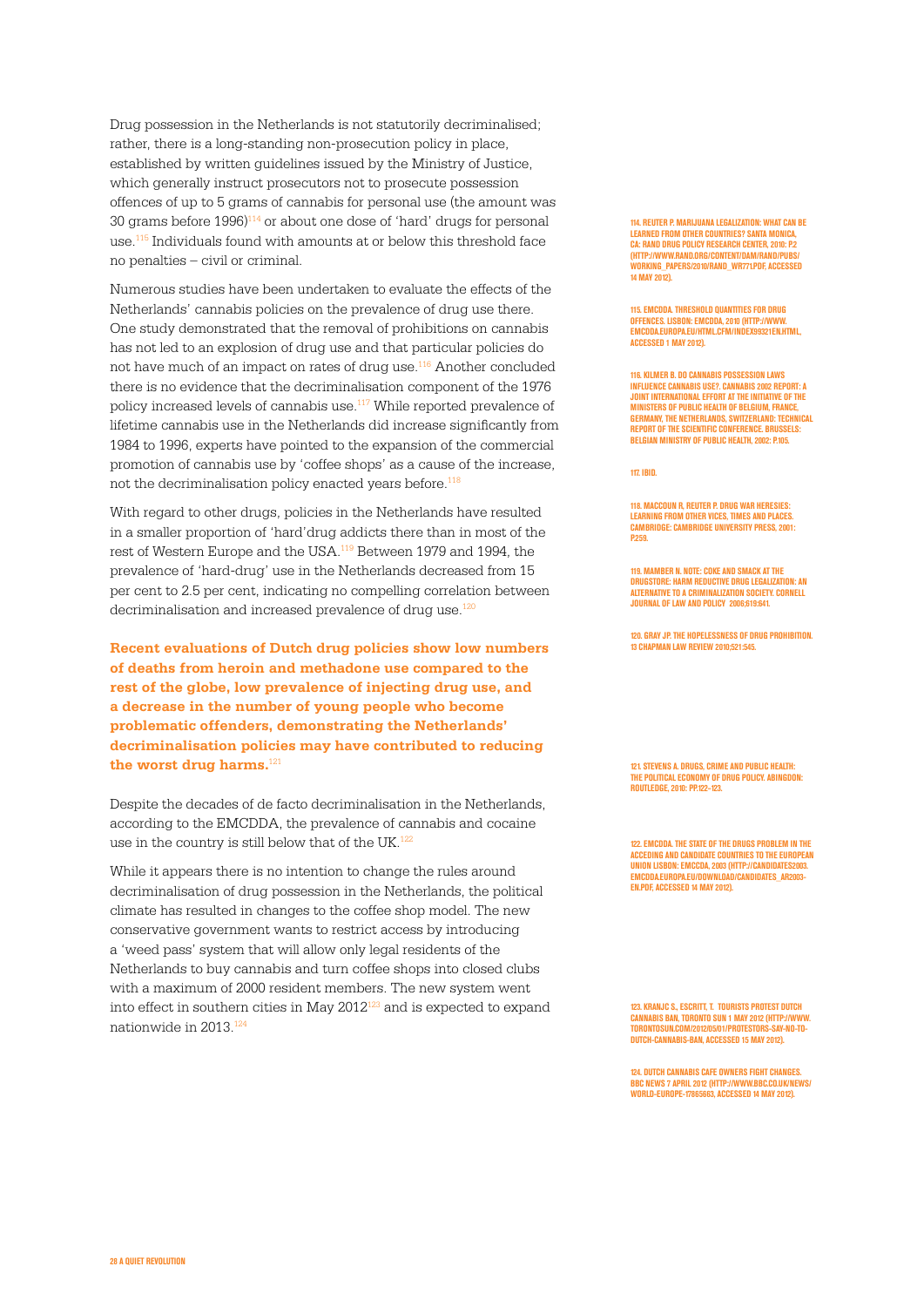**125. JELSMA M. DRUG LAW REFORM TREND IN LATIN AMERICA. AMSTERDAM: TRANSNATIONAL INSTITUTE, 2009: P.2 (HTTP://WWW.AKZEPT.ORG/PDF/VOLLTEXTE\_PDF/**<br> **2009: P.2 (HTTP://WWW.AKZEPT.ORG/PDF/VOLLTEXTE\_PDF/ NR24 INTER/TNITRENDS\_LATAM0110.PDF ACCESSED 14 MAY 2012).**

**126. UNODC, WORLD DRUG REPORT 2011. VIENNA: ONODC, 2011: P.220 (HTTP://WWW.UNODC.ORG/DR AND-ANALYSIS/WDR2011/WORLD\_DRUG\_REPORT\_2011\_ EBOOK.PDF, ACCESSED 14 MAY 2012.**

**127. PERUVIAN PENAL CODE, LAW 28,002 OF 2003, ART. 299 (HTTP://WWW.SEGURIDADIDL.ORG.PE/NORMAS/LEY28002. HTM, ACCESSED 14 MAY 2012).**

**128. GARRIDO RS. LEGISLATION ON DRUGS AND THE PRISON SITUATION IN PERU. IN: SYSTEMS OVERLOAD: DRUG LAWS AND PRISONS IN LATIN AMERICA. WASHINGTON/AMSTERDAM: WASHINGTON OFFICE ON LATIN AMERICA (WOLA)/TRANSNATIONAL INSTITUTE, 2010: P.71–80 (HTTP://WWW.DRUGLAWREFORM.INFO/EN/ PUBLICATIONS/SYSTEMS-OVERLOAD/ITEM/875-DRUG-LAWS-AND-PRISONS-IN-PERU, ACCESSED 14 MAY 2012).**

**129. IBID: P.71.**

**130. INTERNATIONAL DRUG POLICY CONSORTIUM. [POLISH PRESIDENT APPROVES NEW DRUG LAW.] LOND INTERNATIONAL DRUG POLICY CONSORTIUM, 2011 (HTTP:// WWW.IDPC.NET/ALERTS/POLISH-PRESIDENT-APPROVES-NEW-DRUG-LAW, ACCESSED 14 MAY 2012).**

#### **PARAGUAY**

Paraguay has formally decriminalised possession of illicit drugs since 1988. Under Law N° 1.340, an individual found with less than 10 grams of cannabis or 2 grams of cocaine or heroin will generally not be punished criminally or administratively. However, if a court determines that an individual is drug dependent, a judge is authorised, following an assessment by medical authorities, to mandate custodial drug treatment for a period of his or her determination.<sup>125</sup>

According to the UN World Drug Report, after decades of decriminalisation, Paraguay has the lowest prevalence of use for heroin, is tied for the lowest prevalence of cocaine use with Ecuador and Suriname, and is in the lower third of prevalence of cannabis use in South America.<sup>12</sup>

#### **PERU**

Historically a major source of coca cultivation, consumption of the traditional coca leaf has never been criminalised in Peru, but consumption and possession of other drugs for personal use have been exempted from maximum thresholds for personal possession. Since 2003, individuals found with up to 5 grams of cocaine paste, 2 grams of cocaine hydrochloride, 200 milligrams of heroin or 8 grams of tetrahydrocannabinol (THC) are not punishable under Peruvian law.<sup>127</sup>

Despite this statutory decriminalisation, research reveals a disconnection between policy and the reality of police practices in Peru. Police regularly hold in custody individuals who are found in possession of drugs, until determination of a non-trafficking status can be made  $-$  this often results in long periods of detention without charge.<sup>128</sup> This reveals that the criminal justice structures and operations within a state may have a significant impact on the ability of decriminalisation policies to be implemented effectively and successfully; policing and detention practices on the ground do not necessarily reflect the legislature's policy alignment. Drug-related offences have become the third leading cause of imprisonment in Peru, yet approximately onethird of nearly 12,000 inmates incarcerated for drug offences have not been formally charged or convicted of a crime.<sup>129</sup>

#### **POLAND**

Following years of intense debate, Poland took its first steps towards decriminalisation when President Komorowski signed an amendment to the country's drug laws in May 2011. This gives prosecutors the discretion not to prosecute drug-possession offences when the offender possesses a 'small quantity' for personal use and is a first-time offender.130 Prosecutors may also discontinue prosecution in favour of a referral to treatment if the individual is judged to be drug-dependent. The law, which formally took effect by the end of 2011, does not set out thresholds for determining what constitutes a 'small quantity,' leaving that determination to prosecutors.

It remains to be seen how Poland's recent drug law amendment will function in practice and what effects it will have on the prevalence of drug use, drug dependence, and drug-related disease, among other metrics.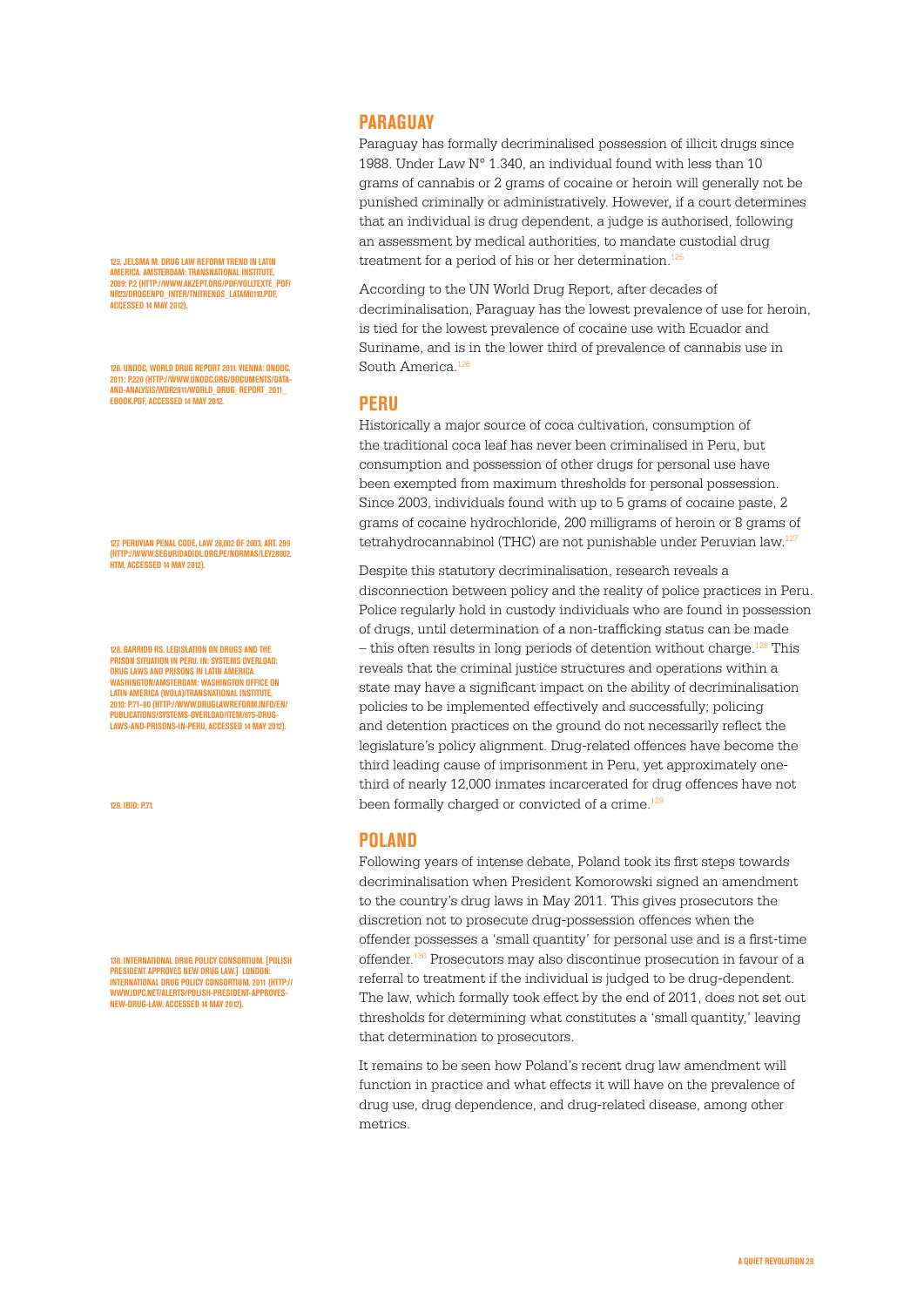#### **PORTUGAL**

When Portugal decriminalised drug use and possession in 2001, newspapers and governments across the globe labelled it a bold step forward for evidence-based drug policies, a dangerous retreat in the war on drugs, and everything in between. As shown in this report, Portugal was not the first country to decriminalise illicit drugs, but it did so in response to a perceived national drug problem. Together with its decriminalisation legislation, lawmakers also re-focused Portugal's drug policies on a public health model with significant financial investment from the State. Portugal passed new harm reduction measures in 2001 to better coordinate and bolster drop-in centres, shelters, mobile health units, prescription programmes, syringe-exchange schemes, and other initiatives for dependent drug users.<sup>131</sup>

#### **Over 10 years later, there remains much to be learned about the effects of Portugal's 2001 policy change on drug use and harms, but the evidence appears clear that decriminalisation has not been the disaster critics had said it would be.**

Rather, the decriminalisation model and the associated public health policies were followed by important reductions in drug-related harms and Portugal has experienced a perceived decline in drug use among some of the most vulnerable populations – young people and problematic users.

Under the decriminalisation law, if the police find an individual in possession of up to 10 days' worth of an average daily dose of drugs for personal use, $132$  an officer issues that individual a citation referring him or her to a meeting with a 'dissuasion commission' (CDT) – a three-person panel made up of medical experts, social workers and legal professionals.133 Designed to be non-adversarial, the panels do not meet in courtrooms; panel members focus on a health-centred approach to gauge an individual's treatment needs, if appropriate. The panels have a wide range of sanctions at their disposal to respond to each individual's offence – these include requiring treatment for those who are drug-dependent, requiring regular reporting to the panel. mandating community service, suspending a driver's licence or other licences, or, as a last resort, issuing fines. For non-dependent, first-time offenders, the panels will almost always suspend the proceedings and impose no sanction. $134$  If an individual is found with more than up to 10 days' worth of personal supply, he or she is referred to a criminal court, where criminal charges for trafficking or criminal consumption are possible.<sup>135</sup>

Between 2002 and 2009, CDTs facilitated approximately 6,000 administrative processes each year against individuals in possession of illicit drugs. $136$  Most of these cases – ranging from 59 per cent to 68 per cent in a given year – have resulted in suspensions of proceedings for non-dependent users. The use of punitive sanctions – such as licence suspension, restrictions on movement, or fines – has increased from 3 per cent in 2002137 to 14 per cent in 2009 (10 per cent non-pecuniary sanctions and 4 per cent fines).<sup>138</sup> In 2009, CDTs provisionally suspended 15 per cent of cases with an agreement that the individual would undergo treatment.139 Approximately 76 per cent of cases involved

**131. EMCDDA. DRUG POLICY PROFILES – PORTUGAL. LISBON: EMCDDA, 2011: P.18 (HTTP://WWW.EMCDDA. EUROPA.EU/PUBLICATIONS/DRUG-POLICY-PROFILES/ PORTUGAL, ACCESSED 14 MAY 2012).**

**132. EMCDDA. THRESHOLD QUANTITIES FOR DRUG OFFENCES. LISBON: EMCDDA, 2010 (HTTP://WWW. EMCDDA.EUROPA.EU/HTML.CFM/INDEX99321EN.HTML, ACCESSED 14 MAY 2012) – THIS AMOUNTS IN PRACTICE TO UP TO 5 GRAMS OF CANNABIS RESIN OR 25 GRAMS OF HERBAL CANNABIS, 1 GRAM OF ECSTASY, 1 GRAM OF HEROIN, AND 2 GRAMS OF COCAINE.**

**133. KREIT A. THE DECRIMINALIZATION OPTION: SHOULD STATES CONSIDER MOVING FROM A CRIMINAL TO A CIVIL DRUG COURT MODEL? UNIVERSITY OF CHICAGO LEGAL FORUM. CHICAGO: UNIVERSITY OF CHICAGO, 2010: 299–326.**

**134. EMCDDA. THRESHOLD QUANTITIES FOR DRUG OFFENCES. LISBON: EMCDDA, 2010 (HTTP://WWW. EMCDDA.EUROPA.EU/HTML.CFM/INDEX99321EN.HTML, ACCESSED 14 MAY 2012) – THIS AMOUNTS IN PRACTICE TO UP TO 5 GRAMS OF CANNABIS RESIN OR 25 GRAMS OF HERBAL CANNABIS, 1 GRAM OF ECSTASY, 1 GRAM OF HEROIN, AND 2 GRAMS OF COCAINE.**

**135. HUGHES CE, STEVENS A. WHAT CAN WE LEARN FROM THE PORTUGUESE DECRIMINALIZATION OF ILLICIT DRUGS? BRITISH JOURNAL OF CRIMINOLOGY 2010;50:1002.**

**136. IBID: P.1004.**

**137. IBID: P.1005.** 

**138. EMCDDA, DRUG POLICY PROFILES – PORTUGAL. LISBON: EMCDDA, 2011: P.17 (HTTP://WWW.EMCDDA. EUROPA.EU/PUBLICATIONS/DRUG-POLICY-PROFILES/ PORTUGAL, ACCESSED 14 MAY 2012).**

**139. IBID.**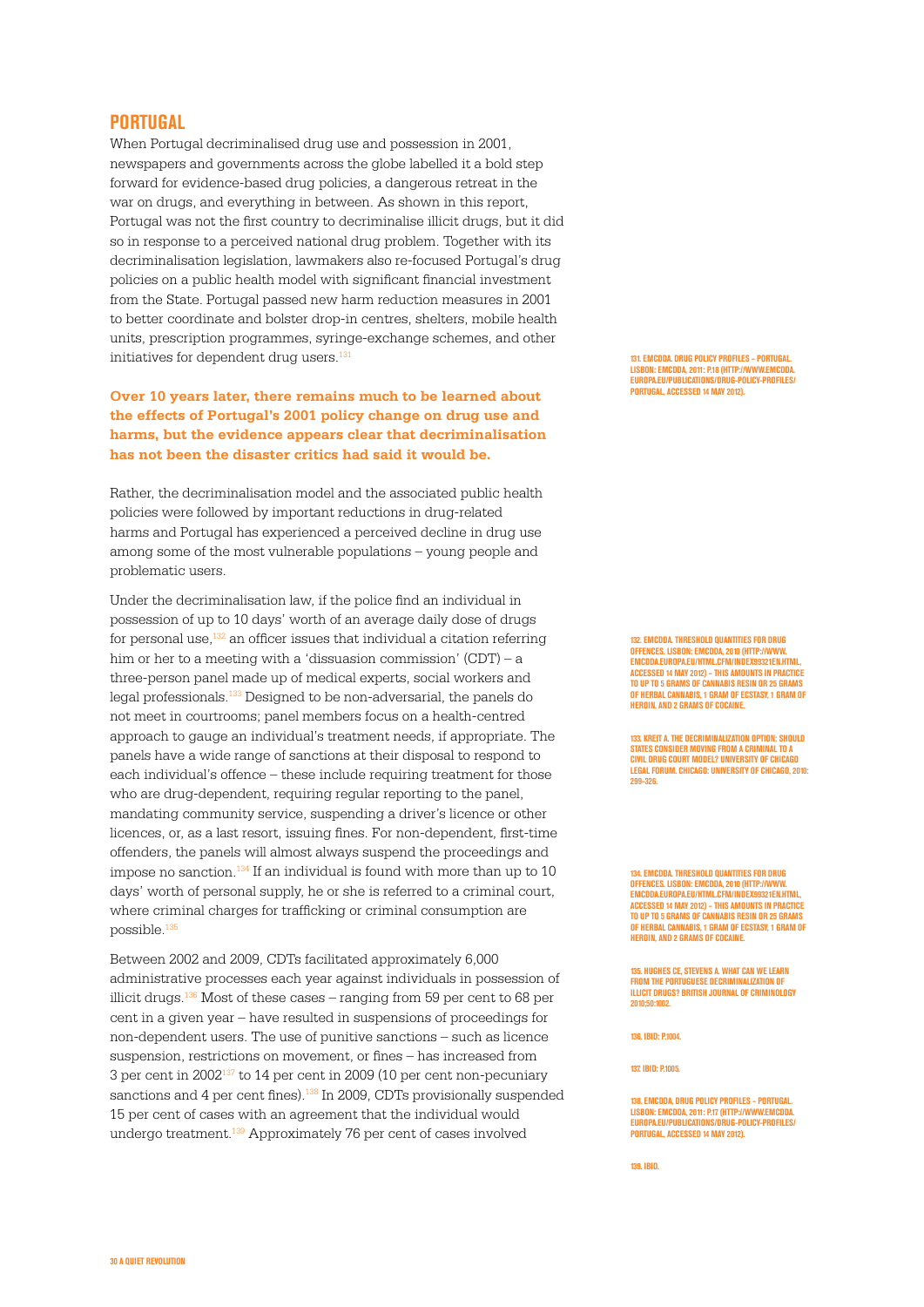**140. GREENWALD G. DRUG DECRIMINALISATION IN PORTUGAL: LESSONS FOR CREATING FAIR AND SUCCESSFUL DRUG POLICIES. WASHINGTON DC: CATO INSTITUTE, 2009.**

**141. PINTO C. THE RESOUNDING SUCCESS OF THE PORTUGUESE DRUG POLICY: THE POWER OF AN ATTRACTIVE FALLACY. LISBON: ASSOCIACAO PARA UMA PORTUGAL LIVRE DE DROGAS, 2010.**

**142. HUGHES CE, STEVENS A. A RESOUNDING SUCCESS OF A DISASTROUS FAILURE: RE-EXAMINING THE INTERPRETATION OF EVIDENCE ON THE PORTUGUESE DECRIMINALISATION OF ILLICIT DRUGS. DRUG AND ALCOHOL REVIEW 2012;31:101–113.**

**143. HUGHES CE, STEVENS A. WHAT CAN WE LEARN FROM THE PORTUGUESE DECRIMINALIZATION OF ILLICIT DRUGS? BRITISH JOURNAL OF CRIMINOLOGY 2010;50:1006 – CITING A SMALL INCREASE FROM 2001 TO 2007.**

**144. EMCDDA, DRUG POLICY PROFILES – PORTUGAL. LISBON: EMCDDA, 2011: P.20 (HTTP://WWW.EMCDDA. EUROPA.EU/ATTACHEMENTS.CFM/ATT\_137215\_EN\_ POLICYPROFILE\_PORTUGAL\_WEB\_FINAL.PDF, ACCESSED 14 MAY 2012).**

**145. PORTUGAL NATIONAL DRUG SURVEYS ARE NOT CARRIED OUT ANNUALLY; THE REPORTED INCREASE OCCURRED DURING THE PERIOD 1999 TO 2003.**

**146. HUGHES CE, STEVENS A. WHAT CAN WE LEARN FROM THE PORTUGUESE DECRIMINALIZATION OF ILLICIT DRUGS? BRITISH JOURNAL OF CRIMINOLOGY 2010;50:1006.**

**147. EMCDDA, DRUG POLICY PROFILES – PORTUGAL, P. 17 (2011), AVAILABLE AT HTTP://WWW.EMCDDA.EUROPA.EU/ ATTACHEMENTS.CFM/ATT\_137215\_EN\_POLICYPROFILE\_ PORTUGAL\_WEB\_FINAL PDF.** 

**148. HUGHES CE, STEVENS A. WHAT CAN WE LEARN FROM THE PORTUGUESE DECRIMINALIZATION OF ILLICIT DRUGS? BRITISH JOURNAL OF CRIMINOLOGY 2010;50:1015.**

**149. AFP. PORTUGAL DRUG LAW SHOW RESULTS TEN YEARS ON, EXPERTS SAY. AFP . 2011 (HTTP:// WWW.GOOGLE.COM/HOSTEDNEWS/AFP/ARTICLE/ ALEQM5G9C6X99ENFVDFUXW\_B8PVDRZLQCA?DOCID=CNG. E740B6D0077BA8C28F6D1DD931C6F679.5E1 ACCESSED 2 JULY 2012).**

**150. IBID.**

**151. GREENWALD G. DRUG DECRIMINALISATION IN PORTUGAL: LESSONS FOR CREATING FAIR AND SUCCESSFUL DRUG POLICIES. WASHINGTON DC: CATO INSTITUTE, 2009.**

**152. HUGHES CE, STEVENS A. WHAT CAN WE LEARN FROM THE PORTUGUESE DECRIMINALIZATION OF ILLICIT DRUGS? BRITISH JOURNAL OF CRIMINOLOGY 2010;50:1014.**

**153. IBID: 1015.**

**154. IBID: 1016.**

cannabis alone, 11 per cent involved heroin, 6 per cent involved cocaine and the remaining cases involved multiple drugs.

Reports on the impact of the Portuguese model have ranged from a 'resounding success'140 to 'disastrous failure'.141 Some decriminalisation proponents have claimed that Portugal's decriminalisation policy has led to a significant decrease in drug use and critics have claimed a significant increase; the truth lies somewhere in the middle. A study of the evidence and the competing positions was analysed in a 2012 report and identified the tensions in terms of the quality of available data in Portugal and the narrow reporting, or 'cherry picking' by some analysts, of the Portuguese experience.<sup>142</sup>

The impact of decriminalisation on any of the trends is debatable, not least because of the significant investment in harm reduction that took place in 2001, but:

**Analysis appears to suggest Portugal experienced a small increase in lifetime drug use among adults following decriminalisation, on par with its regional neighbours.**<sup>143</sup>  **Yet Portugal's level of drug use still remains generally below the European average.**<sup>144</sup> **Significantly, analysis has also demonstrated marked decreases in reported prevalence of use among particularly vulnerable groups.** 

After a slight increase leading up to and immediately after decriminalisation,<sup>145</sup> lifetime use among 15–16 year olds decreased between 2003 and 2007146 and both recent and current reported drug use declined among 15 to 24 year olds from 2001 to 2007. Rates of reported lifetime use appeared to increase for older age groups, but these increases were smaller for recent and current use. The prevalence of cannabis use in this age group is one of the lowest in Western Europe $147$  and trends suggest reductions in the number of young people becoming dependent on harder drugs like heroin.<sup>148</sup> Furthermore, from 2000 to 2005, the estimated number of problematic drug users declined, while the same category of users increased in regional neighbours Italy and Spain. Recent studies have suggested that there has been a 50 per cent decrease in the number of problematic drug users, from 100,000 in the early 1990s to 50,000 in 2012.<sup>149</sup> The estimated numbers of injecting drug users in Portugal also decreased by over 40 per cent during that period.<sup>150</sup>

Some of the most significant changes in Portugal have taken place in the public health arena – since decriminalisation, Portugal has experienced tremendous increases in the number of drug-dependent individuals in treatment $151$  and has seen significant reductions in transmission of HIV and tuberculosis.<sup>152</sup> The number of new drug users diagnosed with HIV decreased from 907 in 2000 to 267 in 2008 and the number of new AIDS cases decreased from 506 to 108 over the same period.<sup>153</sup> Experts on the ground attribute this to the significant expansion of harm reduction services in conjunction with the decriminalisation policy.154 While the number of new HIV cases is still high by international standards, the trends demonstrate an encouraging sign of the success of harm reduction services there.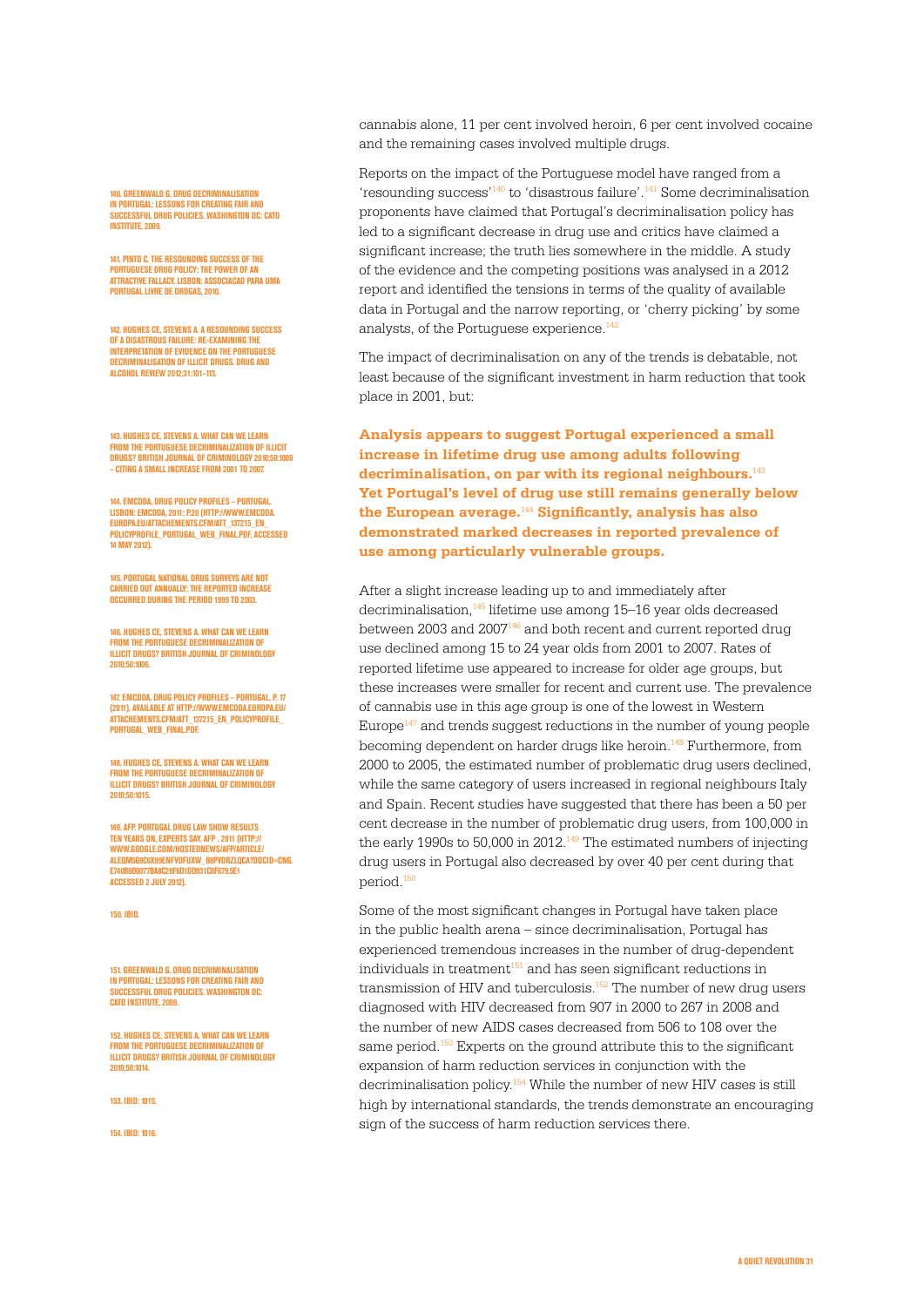There have been conflicting reports on the level of drug-related deaths since the introduction of decriminalisation in 2001, with some commentators stating that there has been an increase and others claiming a decrease. This is largely as a result of the different methods of post-mortem reporting resulting in weaknesses in the data. The most reliable reporting data is from the National Statistics Institute (INE), which has backdated its research to 2001 and measures drug-related death as only those incidents where a doctor has determined the cause of death as related directly to drug consumption. The INE data show a significant decrease in the number of drug-related deaths since the introduction of decriminalisation and the increased investment in harm reduction services.<sup>155</sup>

On the criminal justice side, Portugal has reduced the number of criminal drug offences from approximately 14,000 per year to an average of 5000 to 5500 per year after decriminalisation.<sup>156</sup> This has led to a significant reduction in the proportion of individuals in Portuguese prisons for drug-related offences – in 1999, 44 per cent of prisoners were incarcerated for drug-related offences; by 2008, that figure had reduced to 21 per cent. This resulted in a major reduction in prison overcrowding in Portuguese prisons.157 Since decriminalisation, Portuguese law-enforcement statistics have also revealed an increase in operational capacity, resulting in more domestic drug trafficking seizures and an increase in international anti-trafficking collaborations that have provided for greater targeting of drug traffickers by sea.<sup>158</sup>

Critics of the Portuguese system have attempted to link the change in policy with an increase in the murder rate in the country.<sup>159</sup> These claims are simply unfounded. In their 2012 paper, Hughes and Stevens tackle this issue head on and assert that the claims that the murder rate have increased are related to an unsubstantiated comment in the World Drug Report 2009.<sup>160</sup> Hughes and Stevens found that there was no evidence linking decriminalisation to the increase in the murder rate.161 Interestingly, the Eurostat data that record homicide rates in Europe show that, prior to the introduction of decriminalisation in 2001, Portugal's homicide rate was 0.9 per 100,000 and fluctuated between 1.1 per 100,000 in 1999 and a peak of 1.7 in 100,000 in 2004. In 2009, the murder rate was again 0.9 per 100,000 of the population, arguably debunking the notion that decriminalisation results in an increased homicide rate.

#### **THE RUSSIAN FEDERATION**

Following years of harsh drug policies, Russia moved towards decriminalisation for possession of small quantities of drugs in the last 10 years. Article 228 of Russia's criminal code provides that possession of a 'large amount' of illegal drugs is punishable by criminal sanctions. Those caught in possession of less than a 'large amount' however, potentially face only administrative sanctions. Over the previous 8 years, the threshold that determines a 'large' quantity of drugs has oscillated from a very low limit to slightly higher limit and then back to a very low level. This has made decriminalisation in Russia an inconsistent and effectively unrealised policy.<sup>162</sup>

#### **155. HUGHES CE, STEVENS A. A RESOUNDING SUCCESS OF A DISASTROUS FAILURE: RE-EXAMINING THE INTERPRETATION OF EVIDENCE ON THE PORTUGUESE PERIMINALISATION OF ILLICIT ALCOHOL REVIEW 2012;31:101, 107–108.**

**156. HUGHES CE, STEVENS A. WHAT CAN WE LEARN FROM THE PORTUGUESE DECRIMINALIZATION O ILLICIT DRUGS? BRITISH JOURNAL OF CRIMINOLOGY 2010;50:1008.**

**157. IBID: P.1010.**

#### **158. IBID: PP.1012–1013.**

**159. PINTO C. THE RESOUNDING SUCCESS OF THE PORTUGUESE DRUG POLICY: THE POWER OF AN ATTRACTIVE FALLACY. LISBON: ASSOCIACAO PARA UMA PORTUGAL LIVRE DE DROGAS, 2010.**

**160. THE UNODC WORLD DRUG REPORT 2009 (HTTPS:// WWW.UNODC.OR WDR2009\_ENG\_WEB.PDF, ACCESSED 14 MAY 2012) STATED THAT 'WHILE COCAINE SEIZURES IN A NUMBER OF EUROPEAN COUNTRIES INCREASED SHARPLY DURING THAT PERIOD, IN 2006, PORTUGAL SUD SIXTH-HIGHEST COCAINE SEIZURE TOTAL IN THE WORLD. THE NUMBER OF MURDERS INCREASED 40% DURING THIS SAME PERIOD OF TIME, A FACT THAT MIGHT BE RELATED TO THE TRAFFICKING ACTIVITY. ALTHOUGH THE RATE REMAINS LOW AND LISBON IS ONE OF EUROPE'S SAFEST CITIES, PORTUGAL WAS THE ONLY EUROPEAN COUNTRY TO SHOW A SIGNIFICANT INCREASE IN MURDER DURING THIS PERIOD'.**

**161. HUGHES CE, STEVENS A. A RESOUNDING SUCCESS OF A DISASTROUS FAILURE: RE-EXAMINING THE INTERPRETATION OF EVIDENCE ON THE PORTUGUESE DECRIMINALISATION OF ILLICIT DRUGS. DRUG AND ALCOHOL REVIEW 2012;31:108.**

**162. LEVISON L. HALF A GRAM – A THOUSAND LIVES. HARM REDUCTION JOURNAL 2008;5(22):2 (HTTP://WWW. HARMREDUCTIONJOURNAL.COM/CONTENT/PDF/1477-7517- 5-22.PDF, ACCESSED 14 MAY 2012).**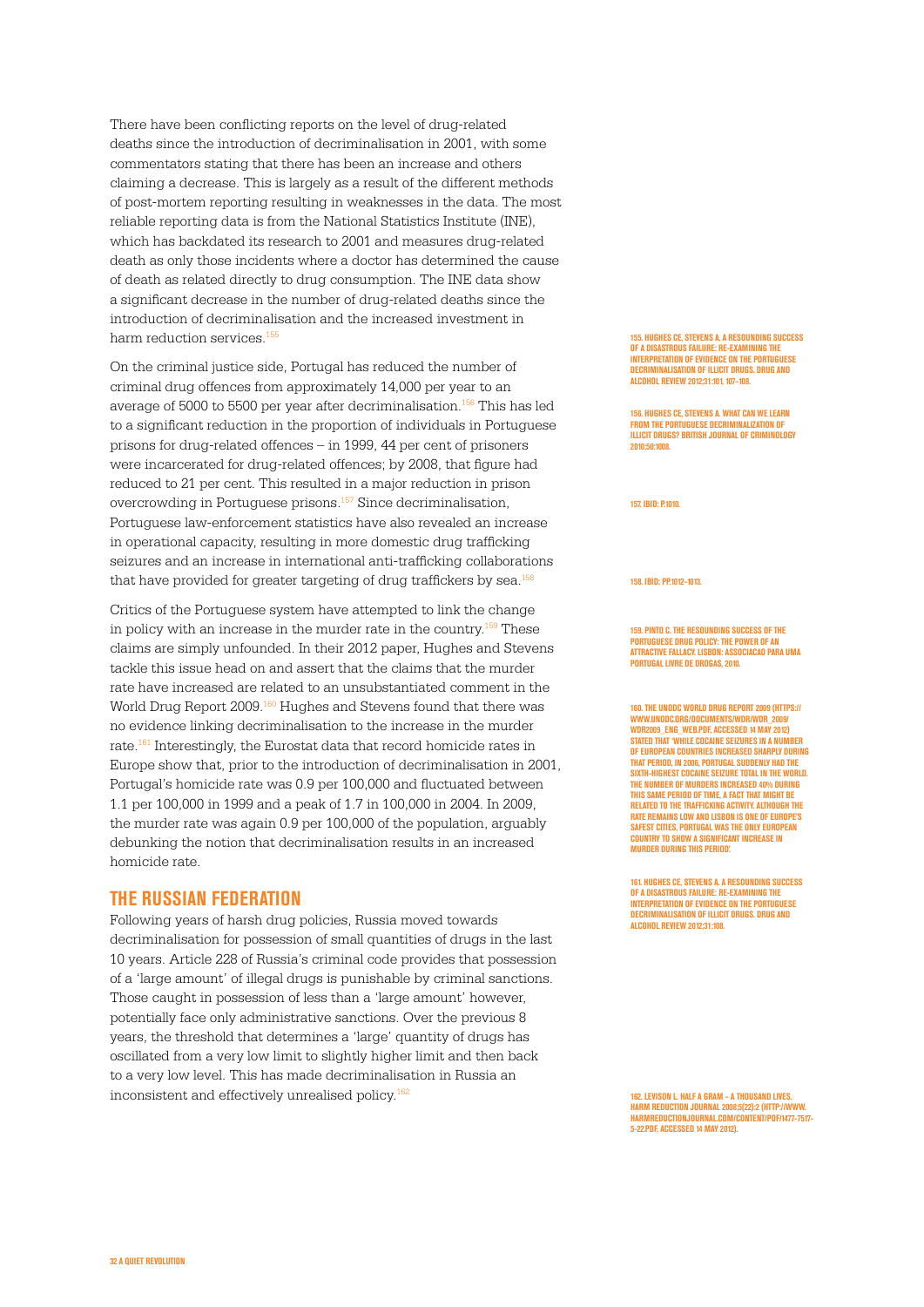Prior to 2004, Russian law did not define the threshold that constituted a criminal amount or 'large amount' of drugs. However, courts and prosecutors relied on a summary table from the Expert Board of the International Narcotics Control Board. This table defined 0.1 grams of cannabis and 0.005 grams of heroin as exceptionally large amounts. This meant that the application of administrative punishment was practically unavailable.

In 2004, the Russian Government introduced RF Government Decree No. 231, which stated that 10 to 50 times a single dose should be treated as a 'large amount'.163 In practice, this translated to threshold amounts of 20 grams of cannabis, 1 gram of heroin, and 1.5 grams of cocaine, and resulted in 40,000 people who had been previously convicted being released or having their sentences reduced. In 2004– 2005, an estimated 60,000 people avoided criminal prosecution as a result of the change. $164$ 

Yet following political pressures on the Russian Government after the 2004 law revision, the law was changed again in 2006 to decrease the thresholds. The new 'large amount' thresholds  $-6$  grams of cannabis, 0.5 grams of heroin and 0.5 grams of cocaine – are still higher than the pre-2004 thresholds but have significantly increased the number of individuals convicted under the drug possession laws. $^{165}$ 

If found in possession of an amount below the 'large amount' threshold, individuals face fines of up to 1000 rubles (approximately £21) or 15 days of administrative detention.<sup>166</sup> It is worth noting that according to the European Court of Human Rights any detention of an individual by the State for such acts is equal to criminal liability.<sup>167</sup>

As of 2011, Russia's Kremlin-controlled parliament was planning to institute harsh new drug laws, described as a 'total war on drugs'. Under the proposed legislation, dependent drug users would be jailed or forced into treatment, in a departure from the existing administrative sentencing regime, and dealers will be handed more severe custodial sentences, including sentences of up to life imprisonment.<sup>168</sup> There are also proposals to introduce the criminal offence of internal possession, meaning anyone testing positive for the presence of an illegal drug would be guilty of an offence.

Despite the appearance of a moderate statutory decriminalisation policy, in practice Russia's approach to drug use has been an unmitigated disaster. As well as their failure to properly implement decriminalisation, punitive laws have prevented the availability of opiate substitute-prescribing and a restriction on needle exchanges. This has led to an HIV epidemic among people who use drugs, especially those who inject intravenously, with 80 per cent of all HIV cases registered from 1987 to 2008 associated with injecting drug use.<sup>169</sup> Human rights abuses against those who use drugs have been well documented, with 'treatment methods' including beatings, starvation, long-term handcuffing to bed frames, electric shock and burying patients in the ground.<sup>170</sup>

**163. IBID: P.1.**

**164. IBID: P.2.**

**165. IBID: P.3.**

**166. IBID: P.1.**

**167. MERKINAITE, S. A WAR AGAINST PEOPLE WHO USE DRUGS: THE COSTS. EURASIAN HARM REDUCTION NETWORK (EHRN), VILNIUS: 2012, PAGE15 (HTTP://WWW.HARM-REDUCTION.ORG/IMAGES/STORIES/LIBRARY/COSTS\_ REPORT\_FINAL\_ENG.PDF, ACCESSED 20 MAY 2012).** 

**168. PARFITT T. RUSSIA DEFIES GROWING CONSENSUS WITH DECLARATION OF 'TOTAL WAR ON DRUGS'. THE GUARDIAN 8 JUNE 2011 (HTTP://WWW.GUARDIAN.CO.UK/ WORLD/2011/JUN/08/RUSSIA-TOTAL-WAR-ON-DRUGS, ACCESSED 14 MAY 2012) – BORIS GRYZLOV, SPEAKER OF THE STATE DUMA, SAID, 'THE BARONS OF NARCO-BUSINESS MUST BE PUT ON A PAR WITH SERIAL KILLERS WITH THE APPROPRIATE PUNISHMENT IN THE FORM OF A LIFE SENTENCE'.**

**169. MERKINAITE S. A WAR AGAINST PEOPLE WHO USE DRUGS: THE COSTS. VILNIUS: EURASIAN HA REDUCTION NETWORK, 2012: P22.** 

**170. IBID: P.21.**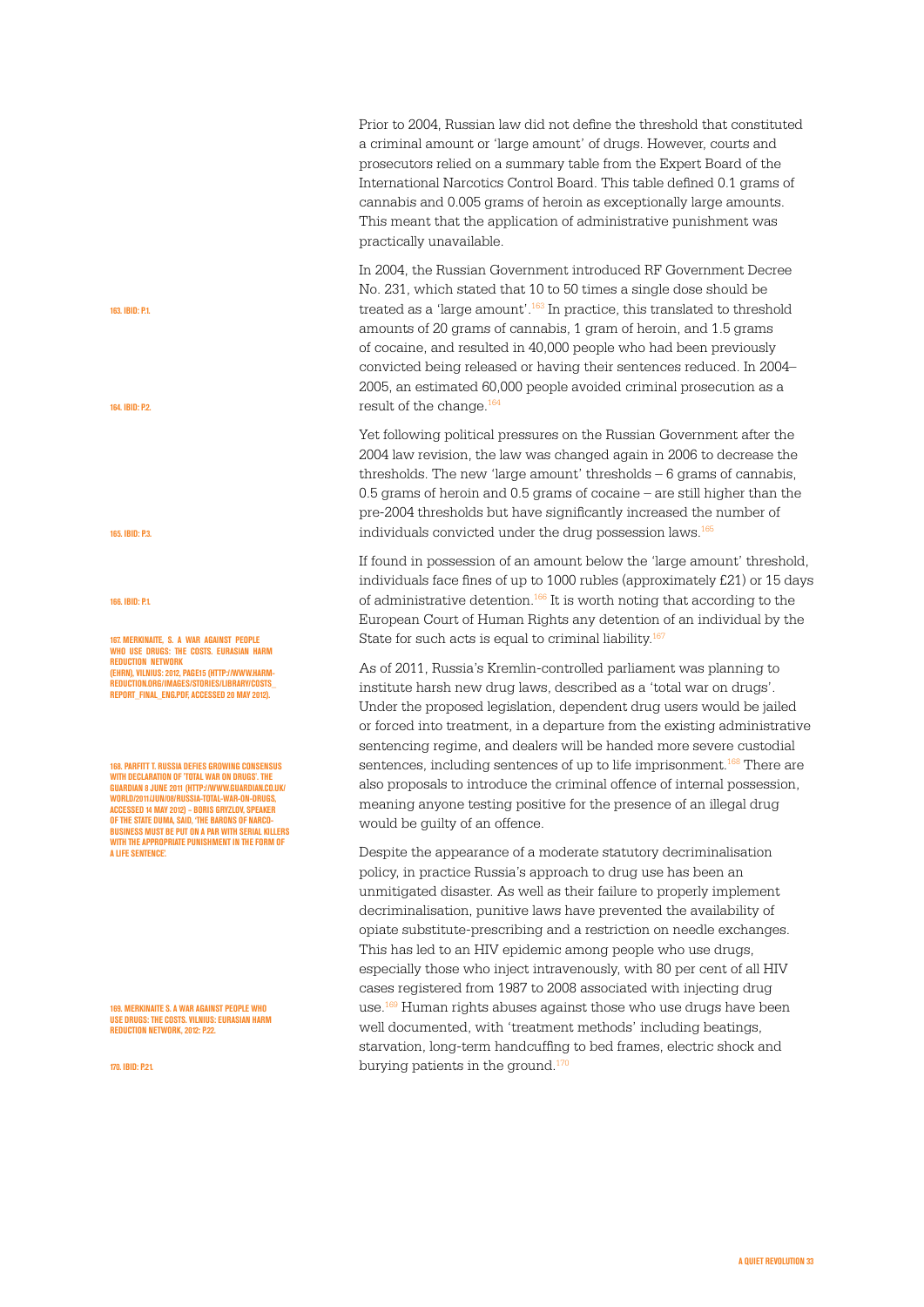#### **SPAIN**

Personal possession and private use of small amounts of drugs have been formally decriminalised in Spain for nearly 30 years.<sup>171</sup> While the Spanish Supreme Court ruled in 1974 that drug consumption and possession were not criminal offences, the concept was not integrated into Spanish law until 1982.<sup>172</sup> In 1992, Spanish law first called for administrative penalties for public drug use and personal possession.<sup>173</sup>

Under current law, if police find an individual in possession of up to 5 days' worth of drugs – 200 grams of cannabis, 25 grams of cannabis resin, 2.4 grams of ecstasy, 3 grams of heroin, 7.5 grams of cocaine $174$ – that individual is likely to face an administrative penalty issued by the police.175 Such sanctions can include a fine, suspension of an individual's driver's licence or firearms licence, or other minor penalties. Penalties are established by the Spanish Ministry of the Interior but local authorities may also determine sanctions in conjunction with a hearing before a local safety board if local laws or regulations for drug offences are present.

If an individual is found with a quantity above the threshold, that individual may go before a court or a local safety board, which considers the quantity together with other factors, including whether the individual is a known user, where the drugs were found, how they were stored, and the presence of large quantities of cash, to determine if the drugs were intended for self-consumption or trade.<sup>176</sup> Although Supreme Court precedent holds that possession of quantities over the 5-day threshold constitutes a crime, individuals apprehended with larger quantities have been acquitted of criminal liability. Many issues remain contestable in Spanish drug offence court proceedings, including whether a drug is 'hard' or 'soft' (which may impact the determination of a particular sanction) and whether the drugs were intended for use or distribution. If an individual is found to possess drugs for distribution or sale, custodial sentences are available to the court. For drug-dependent users, penalties or fines can be suspended if an offender agrees to attend treatment at an officially recognised service or centre.

**Although the prevalence of illicit drug use in Spain has fluctuated over the past 30 years, and the prevalence of possession and use among the general population – particularly of cocaine – is currently high, Spain's experience seems to clearly illustrate what research continues to bear out: a country's drug-enforcement policies do not have a significant impact on drug use.**

For example, in the 5 years following Spain's formal decriminalisation of illicit drugs in 1982, the prevalence of heroin dependence reached its peak.<sup>177</sup> However, consumption of cannabis and hashish declined over the same period.<sup>178</sup> Neither appears to necessarily be a product of changes in legislation or enforcement.

In the past decade, cannabis growers and users have begun opening 'cannabis clubs', which are private organisations that administer bars or clubs where members can use cannabis in private together with

**171. GAMELLA J, RODRIGO MLJ. A BRIEF HISTORY OF CANNABIS POLICIES IN SPAIN (1968–2003). JOURNAL OF DRUG ISSUES 2004;SUMMER:630.**

**172. MARTÍN BA. CANNABIS SOCIAL CLUBS IN SPAIN: A NORMALIZING ALTERNATIVE UNDERWAY. TRANSNATIONAL INSTITUTE SERIES ON LEGISLATIVE REFORM OF DRUG POLICIES NR. 9. AMSTERDAM: TRANSNATIONAL INSTITUTE 2011 (HTTP://WWW.TNI.ORG/SITES/WWW.TNI.ORG/FILES/ DOWNLOAD/DLR9.PDF, ACCESSED 14 MAY 2012).**

**173. CONSTITUTIONAL LAW 1/1992, ART. 25–30. (HTTP:// WWW.EMCDDA.EUROPA.EU/HTML.CFM/INDEX5173EN. HTML?PLUGINMETHOD=ELDD.SHOWLEGALTEXTDETAIL&ID =564&LANG=EN&T=2, ACCESSED 20 MAY 2012).**

**174. EMCDDA. THRESHOLD QUANTITIES FOR DRUG OFFENCES. LISBON: EMCDDA, 2010 (HTTP://WWW. EMCDDA.EUROPA.EU/HTML.CFM/INDEX99321EN.HTML, ACCESSED 14 MAY 2012).**

**176. IBID: P.638.**

**177. IBID: P.629.**

**178. IBID: P.634.**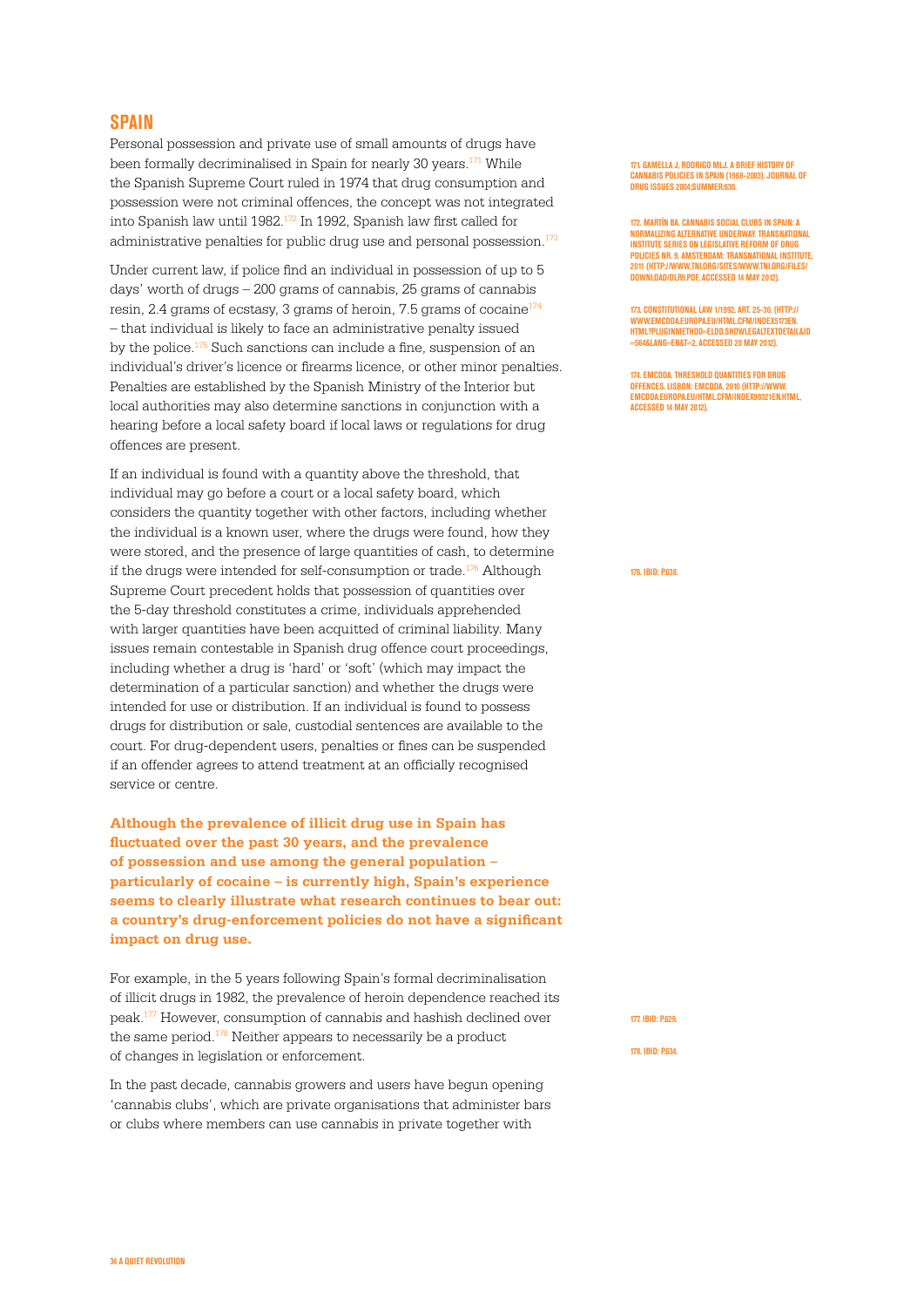**179. BUXTON N. DRUG CLUB: SPAIN'S ALTERNATIVE CANNABIS ECONOMY. AMSTERDAM: TRANSNATIONAL INSTITUTE, 2011 (HTTP://WWW.TNI.ORG/ARTICLE/DRUG-CLUB-SPAINS-ALTERNATIVE-CANNABIS-ECONOMY, ACCESSED 14 MAY 2012).**

#### **180. IBID.**

**181. JELSMA M. DRUG LAW REFORM TREND IN LATIN AMERICA. AMSTERDAM: TRANSNATIONAL INSTITUTE, 2009: P.1 (HTTP://WWW.AKZEPT.ORG/PDF/VOLLTEXTE\_PDF/**<br> **NR23/DROGENPO\_INTER/TNITRENDS\_LATAM0110 PDE NR24 INTER/TNITRENDS\_LATAM0110.PDF ACCESSED 14 MAY 2012).**

**182. LAW NO. 17.016 ART. 31. 1998, UPDATING LAW NO. 14.294 ART. 31. 1974.**

**183. IBID.**

**184. GARIBOTTO G. PRISONS AND DRUGS IN URUGUAY. IN: SYSTEMS OVERLOAD: DRUG LAWS AND PRISONS IN LATIN AMERICA, WASHINGRON/AMSTERDAM: WASHIN OFFICE ON LATIN AMERICA (WOLA)/TRANSNATIONAL INSTITUTE, 2010: P.82 (HTTP://WWW.DRUGLAWREFORM. INFO/IMAGES/STORIES/DOCUMENTS/SYSTEMS\_ OVERLOAD/TNI-SYSTEMS\_OVERLOAD-URUGUAY-DEF.PDF, ACCESSED 14 MAY 2012).**

**185. UNODC. WORLD DRUG REPORT 2011. VIENNA: ONODC, 2011: P.220 (HTTP://WWW.UNODC.ORG/DOCUMENTS/DATA-AND-ANALYSIS/WDR2011/WORLD\_DRUG\_REPORT\_2011\_ EBOOK.PDF, ACCESSED 14 MAY 2012).**

**186. VALERIA G. PERMITIRÁN HASTA 8 PLANTAS DE MARIHUANA. EL PAIS 19 APRIL 2011 (HTTP://WWW.ELPAIS. COM.UY/110419/PNACIO-561056/NACIONAL/PERMITIRAN-HASTA-8-PLANTAS-DE-MARIHUANA/, ACCESSED 14 MAY 2012).**

**187. GARIBOTTO G. PRISONS AND DRUGS IN URUGUAY. IN: SYSTEMS OVERLOAD: DRUG LAWS AND PRISONS IN LATIN AMERICA, WASHINGRON/AMSTERDAM: WASHINGTON OFFICE ON LATIN AMERICA (WOLA)/ TRANSNATIONAL INSTITUTE, 2010: PP.82–86 (HTTP://WWW. DRUGLAWREFORM.INFO/IMAGES/STORIES** SYSTEMS\_OVERLOAD/TNI-SYSTEMS\_OVERLOAD-**URUGUAY-DEF.PDF, ACCESSED 14 MAY 2012).**

other members. While Spanish law enforcement has been inconsistent in its response to the emergence of cannabis clubs, the organisations adhere to Spanish law by only facilitating use in private. This principle was recognised in a series of Supreme Court decisions in 2001 and 2003 that held that private cannabis possession without an intention of trafficking, even of large quantities, is not a criminal offence.<sup>179</sup> There are an estimated 300 such clubs operating in Spain.<sup>180</sup>

#### **URUGUAY**

Possession of drugs for personal use has never been criminalised in Uruguay.181 The decriminalisation principle formally entered Uruguayan law in 1974 and was updated in 1998 to clarify ambiguities. Under the law, anyone found in possession of a 'reasonable quantity exclusively destined for personal consumption,' as determined by a judge, is exempt from punishment – criminal or administrative.<sup>182</sup> If a judge, considering a number of factors including quantity, makes a determination that the drugs in possession were intended for sale, production or distribution, he or she must explain the reasoning for such a determination in any sentence issued.<sup>183</sup> Uruguay has also implemented harm reduction strategies to accompany its decriminalisation policy position over the past  $12$  years.<sup>184</sup> According to the 2011 UN World Drug Report, Uruguay reports lower prevalence of drug use than the UK for opiates, cocaine, marijuana, amphetamines and ecstasy. $18$ 

In April 2011, the Uruguayan legislature debated legalising cultivation and harvesting of up to eight cannabis plants per household.<sup>186</sup> It is expected that this bill will be discussed further in 2012.

Although drug use and possession is statutorily decriminalised in Uruguay, researchers point out that police-enforcement practices and judicial processes have resulted in the incarceration of many low-level drug users. Many individuals are placed in pre-trial detention, with the de facto presumption of a cultivation or trafficking offence but no formal charges. Weaknesses of the Uruguayan criminal justice structures and detention system impact both drug and non-drug offences, and may work counterproductively with the legislative goal of decriminalisation. As of 2009, 11 per cent of the Uruguayan prison population was composed of drug offenders, but 65.3 per cent of all prisoners were held in pre-trial detention without conviction – some for months or years at a time.187 Despite Uruguay's decriminalisation policy, implementation of the policy in practice remains challenging.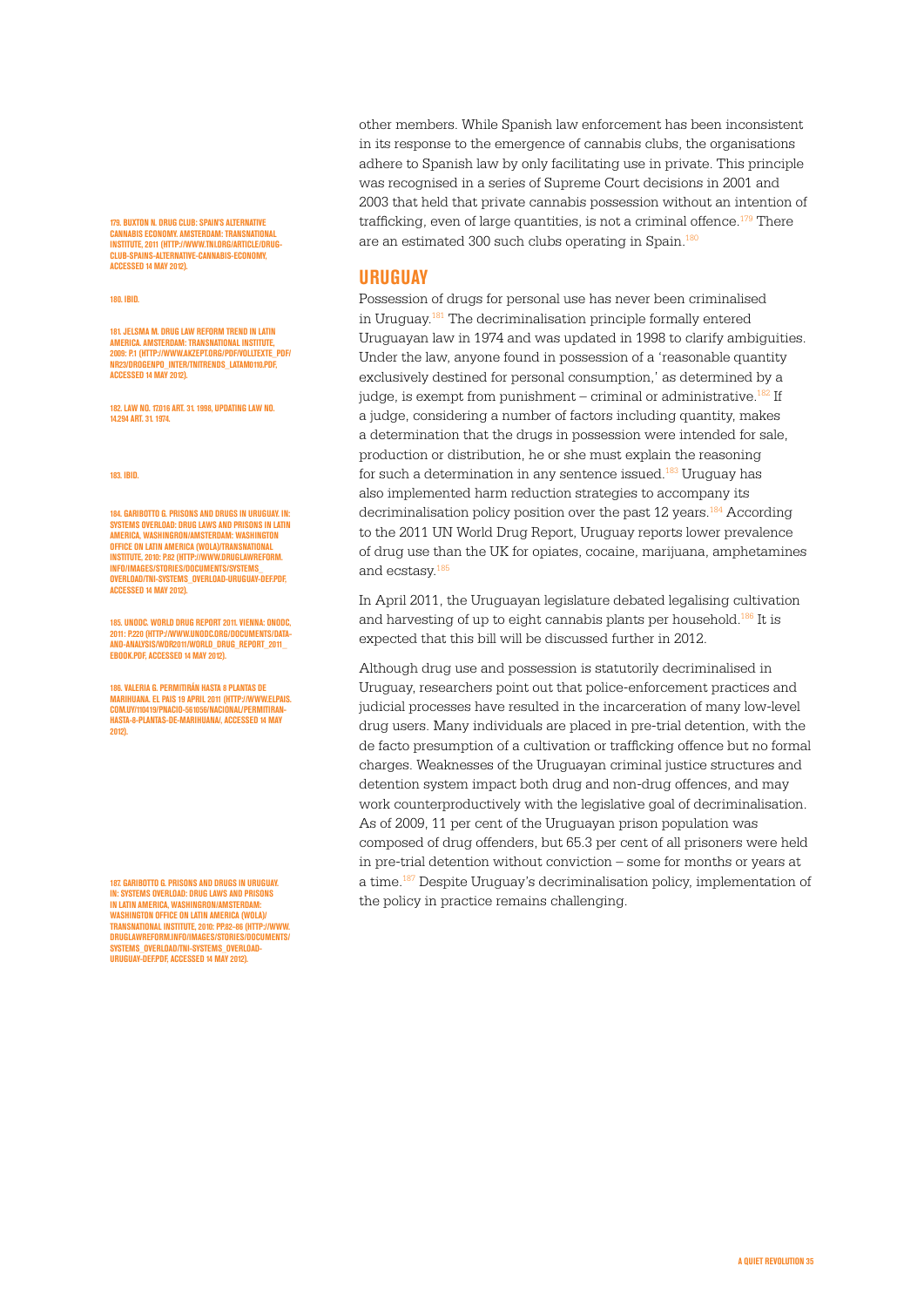### **UNITED STATES OF AMERICA: STATE OF CALIFORNIA**

While the USA is infamous for both its extremely harsh drug laws (and consequential incarceration rates – often as the result of mandatory minimum sentencing) and its insatiable appetites for illicit drugs, 14 US states have passed some variety of cannabis decriminalisation laws since 1973.<sup>188</sup> Although cannabis is still criminalised under US federal law, states and municipalities throughout the USA have set their own cannabis-enforcement policies and penalties for decades. Studies conducted in the 1970s to assess the impact of decriminalisation on the prevalence of cannabis use in four decriminalised US states indicated slight but statistically insignificant increases in cannabis use among the adult population. Over the same time period, states with harsh penalties experienced larger and statistically significant increases in the prevalence of use.<sup>189</sup> Other studies have suggested a slightly greater likelihood (2–5 per cent) that young people living in decriminalised states will have used cannabis recently, but have not found any statistically significant impact on the annual prevalence of use.<sup>190</sup>

#### **Following decriminalisation in California, the total cost of cannabis enforcement declined from \$17 million in the first half of 1975 to \$4.4 million in the first half of 1976.**<sup>191</sup>

Although cannabis is the only decriminalised illicit drug in any state in the USA, some jurisdictions have made strides towards reducing the punitive sanctions associated with minor drug offences. In 2000, voters in California approved Proposition 36 in a state-wide referendum, changing California law to sentence offenders convicted of nonviolent, first- or second-time simple drug possession to community drug treatment and probation, in lieu of a custodial sentence.<sup>192</sup> Since implementation began in 2001, hundreds of thousands of individuals have been referred to treatment in lieu of entering the criminal justice system, with savings to the state of \$5,836 for each offender that successfully completed treatment.<sup>193</sup> Overall, the programme has resulted in \$2.50 in savings for every \$1.00 spent implementing it and over 5 years has saved a total of between \$850 million and \$1.3 billion.<sup>194</sup>

Proposition 36 has not been an unqualified success, however: 5 years after implementation, only 34 per cent of people who entered treatment through the programme completed it successfully $195$  and half of people who entered the programme were re-arrested for drug offences within 30 months.196,197 For those who did complete treatment successfully, subsequent drug use dropped by 71 per cent and employment rates nearly doubled.<sup>198</sup>

In practice, Proposition 36 did not create a formal decriminalisation system, as an individual must plead guilty or be convicted of the offence in order to be eligible for the diversion programme. An individual must successfully complete treatment to be eligible to have the arrest and criminal conviction wiped from their permanent record. While many participants completed the programme and successfully struck the crime from their records, many more did not.

Following California's budget crisis in recent years, all funding for Proposition 36 treatment programmes had been eliminated by 2011, while the prohibition on incarceration remains in place.<sup>199</sup> For individuals convicted of offences eligible under Proposition 36 now, many will be released without a referral to treatment, while others will remain on waiting lists for treatment availability.

**188. THESE STATES INCLUDE: ALASKA, CALIFORNIA, COLORADO, CONNECTICUT, MAINE, MASSACHUSETTS, MINNESOTA, MISSISSIPPI, NEBRASKA, NEVADA, NEW YORK, NORTH CAROLINA, OHIO AND OREGON. WHILE SOME STATES' CANNABIS LAWS APPEAR CLOSER TO A CLASSIFICATION OF 'DEPENALISATION' THAN 'DECRIMINALISATION,' EACH HAS AT A MINIMUM SIGNIFICANTLY REDUCED OR ELIMINATED PENALTIES FOR SMALL AMOUNTS OF CANNABIS, OR MADE CANNABIS ENFORCEMENT A LOW PRIORITY FOR LAW ENFORCEMENT. IN ADDITION TO THESE STATES, MANY US MUNICIPALITIES HAVE PASSED DECRIMINALISATION LAWS OR MADE MARIJUANA ENFORCEMENT A LOWEST-LEVEL POLICING PRIORITY. AS OF JUNE 2012, THE U.S. STATE OF RHODE ISLAND WAS POISED TO BECOME THE FIFTEENTH STATE TO DECRIMINALIZE POSSESSION OF CANNABIS. FURTHER TO THIS TWO ADDITIONAL U.S. STATES, COLORADO AND WASHINGTON, WILL HAVE BALLOT QUESTIONS ON DECRIMINALIZATION IN NOVEMBER 2012, WHICH, IF PASSED, WOULD BRING THE NUMBER OF U.S. STATES DECRIMINALIZED UP TO 17. (HTTP:// FOXNEWS.COM/US/2012/06/10/EFFORTS-TO-RELAX-POT-RULES-GAINING-MOMENTUM-IN-US/, ACCESSED 13 JUNE 2012).**

**189. SINGLE E, CHRISTIE P, ALI R. THE IMPACT OF CANNABIS DECRIMINALISATION IN AUSTRALIA AND THE UNITED STATES. JOURNAL OF PUBLIC HEALTH POLICY 2000;21(2):171.**

**190. PACULA R, CHRIQUI J, KING J. MARIJUANA DECRIMINALIZATION: WHAT DOES IT MEAN IN THE UNITED STATES? CAMBRIDGE, MA: NATIONAL BUREAU OF ECONOMIC RESEARCH, 2004: P.17 (HTTP://WWW.RAND. ORG/PUBS/WORKING\_PAPERS/2004/RAND\_WR126.PDF, ACCESSED 14 MAY 2012).**

**191. SINGLE E, CHRISTIE P, ALI R. THE IMPACT OF CANNABIS DECRIMINALISATION IN AUSTRALIA AND THE UNITED STATES. JOURNAL OF PUBLIC HEALTH POLICY 2000;21(2):26.**

**192. SUBSTANCE ABUSE AND CRIME PREVENTION ACT OF 2000 (HTTP://WWW.NATIONALFAMILIES.ORG/GUITER/GUIDE/ CALIFORNIA36-FULL.HTML, ACCESSED 14 MAY 2012).**

**193. URADA D, HAWKEN A, CONNER BT ET AL. EVALUATION OF PROPOSITION 36: THE SUBSTANCE ABUSE AND CRIME PREVENTION ACT OF 2000, UCLA INTEGRATED SUBSTANCE ABUSE PROGRAMS, PREPARED FOR THE DEPARTMENT OF ALCOHOL AND DRUG PROGRAMS, CALIFORNIA HEALTH AND HUMAN SERVICES AGENCY. LOS ANGELES: UCLA, 2008: P.228 (HTTP://WWW.UCLAISAP.ORG/PRO DOCUMENTS/2008%20FINAL%20REPORT.PDF, ACCESSED 14 MAY 2012).**

**194. DOOLEY M. GIVE PROP. 36 A CHANCE. LOS ANGELES TIMES 7 APRIL 2007 (HTTP://WWW.LATIMES.COM/NEWS/ OPINION/LA-OEW-DOOLEY5APR05,0,1087793.STORY, ACCESSED 14 MAY 2012).**

**195. SEE CALIFORNIA SOCIETY OF ADDICTION MEDICINE (CSAM). SAN FRANCISCO: CSAM, 2009. 2009/10 BUD FUNDING FOR PROPOSITION 36 ADDICTION TREATMENT (HTTP://WWW.CSAM-ASAM.ORG/200910-BUD FUNDING-PROPOSITION-36-ADDICTION-TREATMENT, ACCESSED 14 MAY 2012) - SHOWII OF ANNUAL PARTICIPANTS COMPLETED TREATMENT SUCCESSFULLY.**

**196. IBID.**

**197. GARVEY M., LEONARD J. DRUG USE REARRESTS UP AFTER PROP. 36. LOS ANGELES TIMES 14 APRIL 2007 (HTTP://ARTICLES.LATIMES.COM/2007/APR/14/LOCAL/ME-DRUG14, ACCESSED 14 MAY 2012).**

**198. SEE CALIFORNIA SOCIETY OF ADDICTION MEDICINE (CSAM). SAN FRANCISCO: CSAM, 2009. 2009/10 BUDGET: FUNDING FOR PROPOSITION 36 ADDICTION TREATMENT (HTTP://WWW.CSAM-ASAM.ORG/200910-BUDGET-FUNDING-PROPOSITION-36-ADDICTION-TREATMENT, ACCESSED 14 MAY 2012).**

**199. RICHMAN J. MONEY IS GONE, BUT PROPOSITION 36'S DRUG-TREATMENT MANDATE REMAINS. OAKLAND TRIBUNE 22 FEBRUARY 2011.**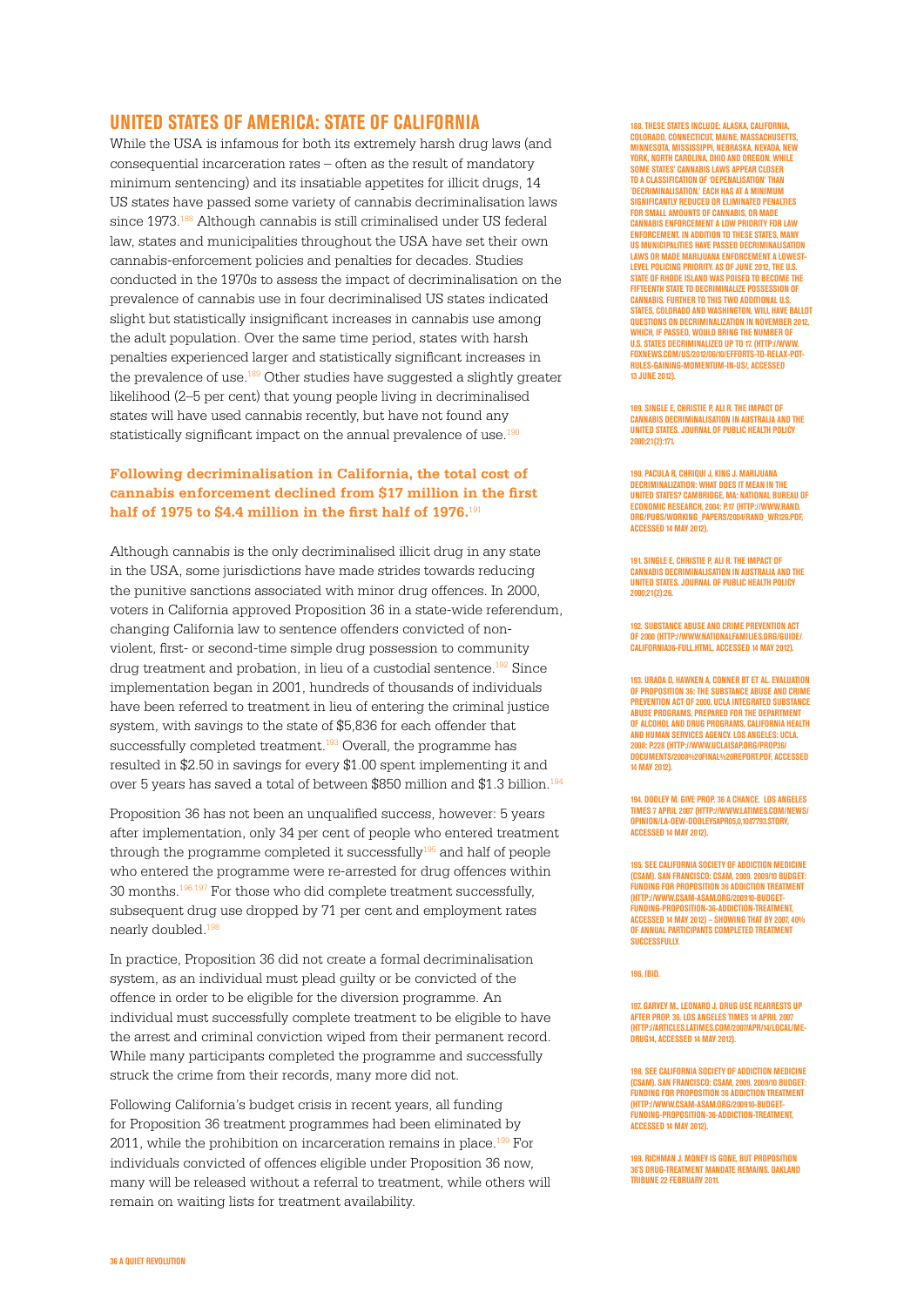### **RECOMMENDATIONS FOR AN EFFECTIVE DECRIMINALISATION POLICY MODEL**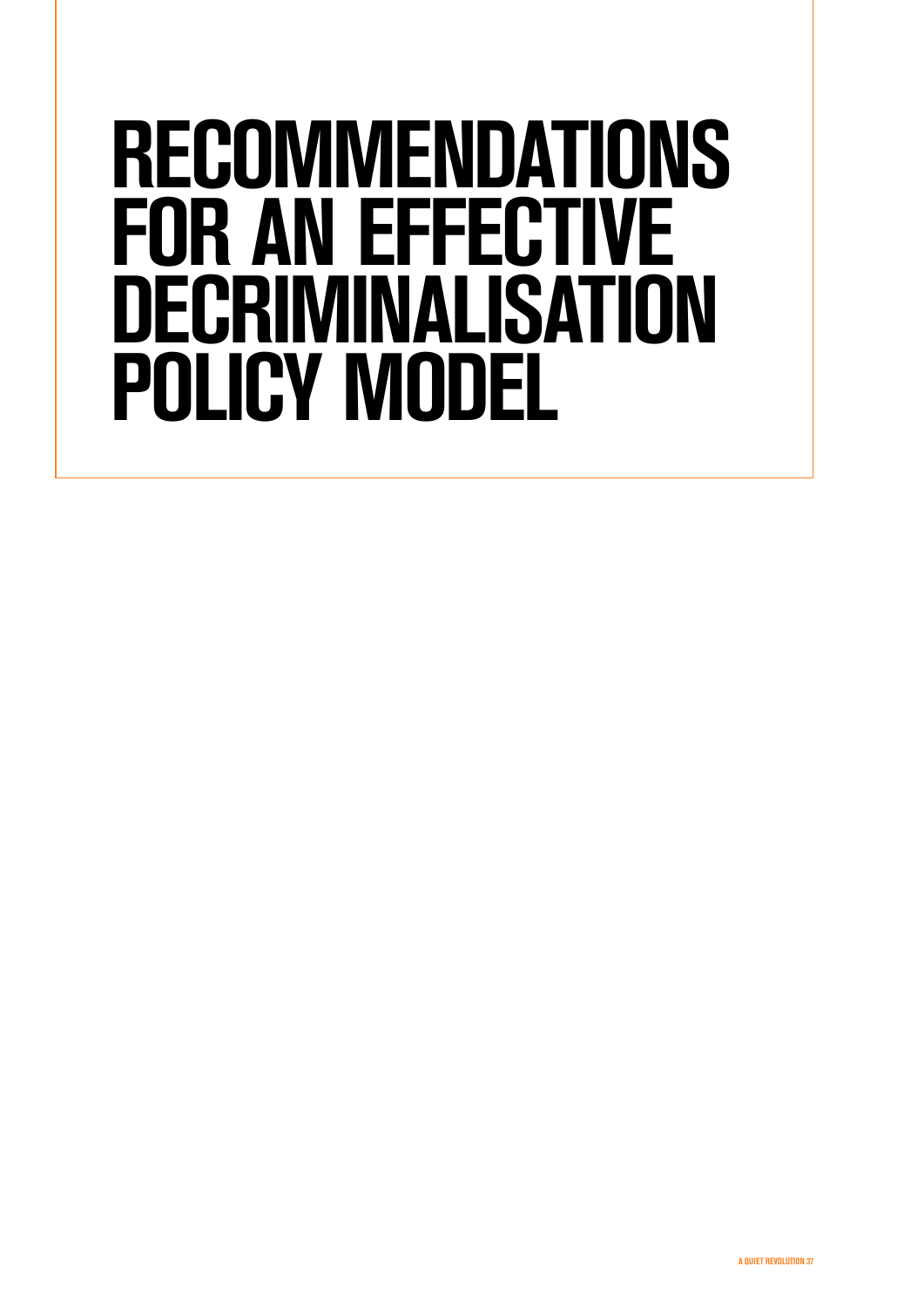**The decriminalisation country profiles above highlight the reality that many countries adopt models which are ineffective, unworkable, or in some cases which result in greater harms for those who use drugs and for society more broadly. The following highlights both issues for the development of the policy itself and implementation considerations:**

- **1 Thresholds or no thresholds** as highlighted a number of countries do not determine threshold amounts when deciding if someone is in possession of a drug for personal use. This approach can overcome the inflexibility of strict application of thresholds but can also result in abuses by the police or others in the criminal justice system in determining whether someone should be subject to the decriminalisation model. It is important to balance these competing positions to ensure that the system works properly.
- **1.1 Non threshold approach** one benefit of adopting an approach where police make initial determinations about personal use versus supply, is that those found in possession of an illegal substance for their own use will not face criminal sanctions regardless of the amount seized. However, such a system can be subject to abuse as demonstrated by the decriminalisation system in Uruguay, which is plagued by high levels of pre-trial detention for possession cases where supply is alleged. While initial police determinations about personal possession versus supply can work to protect users and save prosecution costs, it is critical that independent judiciary subject police determinations of supply to rigorous scrutiny to ensure that in the absence of quantity thresholds non-criminal users are not mistakenly subject to criminal penalties. Judges ought to consider the totality of circumstances as well as embrace principles of lenity in cases such as these.
- **1.2 The adoption of thresholds** as illustrated above, there is a considerable variety of threshold quantities that have been adopted for similar substances in different countries of the world. If a government chooses to adopt a threshold system, the amounts defined in law or prosecutorial guidance must be meaningful, that is to say, adapted to reflect market realities, to ensure that the principle of decriminalisation of personal possession is properly achieved. While there is no ideal threshold quantity, the appropriate adoption of this model should result in no arrests or criminal prosecutions against those caught in simple possession of drugs for personal use. In addition, although threshold quantities can be useful, these should only be considered as indicative, prosecutors and judges should retain the discretion to decide on a case-by-case basis according to all available evidence.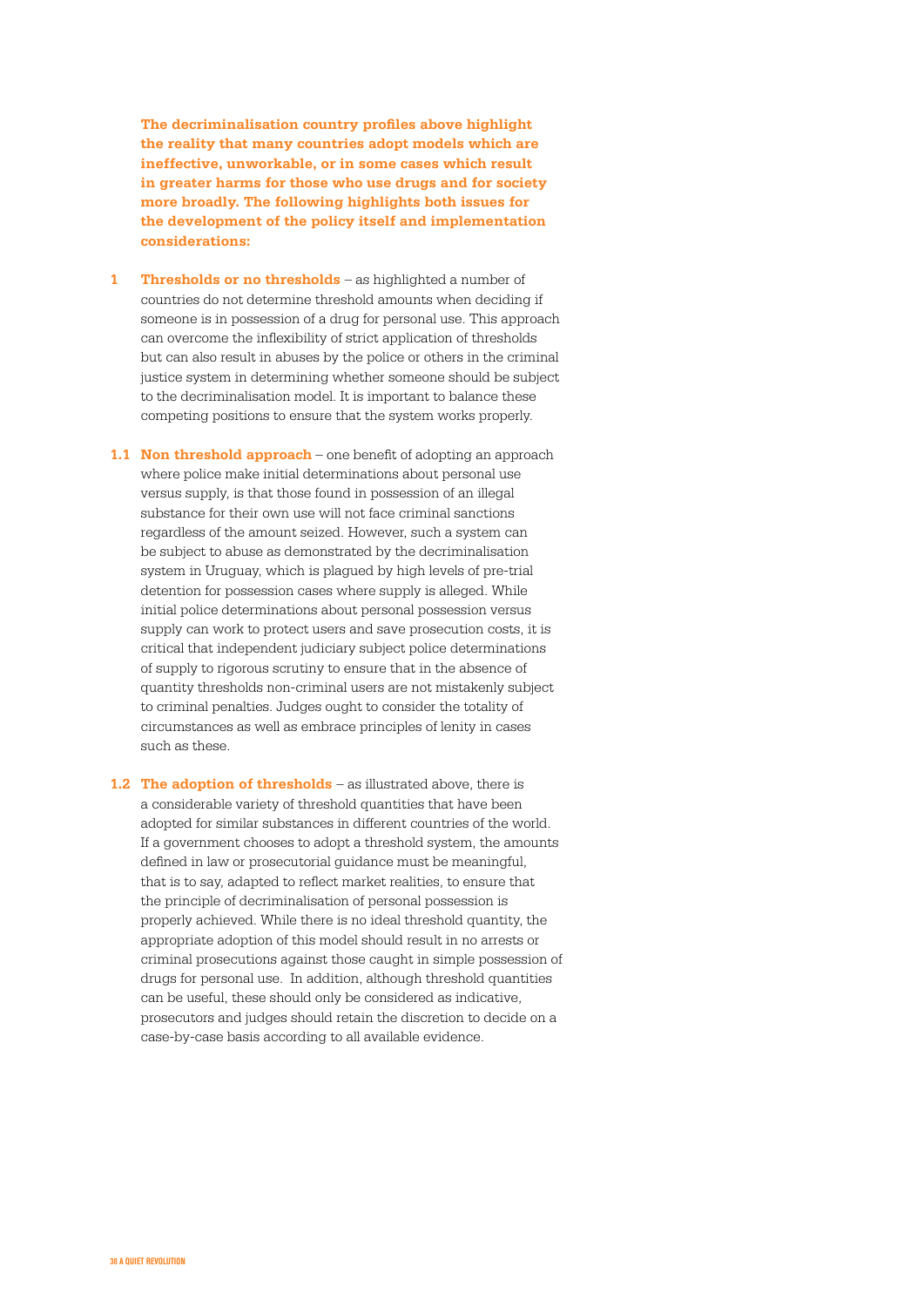- **2 Response and Sentencing** there are a number of responses a country can take in addressing drug possession outside a criminal justice setting:
- **2.1 No response** some countries such as the Netherlands or Belgium have policies whereby those caught in possession for personal use receive no sanction. The benefit of such an approach is the cost savings to the criminal justice system, added to this the individual caught does not have to undergo an unnecessary penalty. For example, large numbers of people subject to a civil fine for possession will agree to undertake a treatment programme in lieu of payment. Many do this simply to avoid payment and do not benefit from treatment since they do not use drugs problematically. It should be recognised that only a minority of people who use drugs (estimated at 10 to 15% of all users) suffer from a medically problematic drug-dependence, and may need treatment.

Further to this, the model adopted by Portugal allows for an incremental response to someone caught in possession of drugs for personal use. On the first occasion generally no action is taken, unless the individual wishes to be referred to treatment. The person's name is simply recorded by the authorities, after six months their name is expunged from the records. However, if they are caught again with drugs within that six month period they are brought before individualised dissuasion commissions and face a penalty or referral to treatment.

It is arguably a waste of police resources to pursue and arrest those who use drugs recreationally, and the decision not to police such offences did not lead to an increase in drug use in the Netherlands.

- **2.2 Fines or other administrative penalties** many countries issue fines (including on the spot fines issued by the police) for possession of drugs for personal use. As highlighted in the point above the availability of undertaking treatment in lieu of payment can be problematic. If a system of fines is to be adopted, it must be set at a reasonable level and not result in the imprisonment of large numbers of people for non-payment. Other forms of civil penalties, such as seizure of passport or driving licence, should be avoided as these can have an unduly negative impact on a person's life.
- **2.3 Treatment** in terms of those who are dependent on drugs, we would recommend that the police work with treatment agencies to offer an individualised referral route such as that advocated in Portugal. It should also be recognised that a variety of treatment options should be made available including opiate substitute prescribing. Drug dependency is a chronic relapsing condition and any system that solely focuses on 'drug free outcomes' is potentially setting a person up to fail. Also, failure to meet the conditions of treatment should be addressed by involving the person in their treatment programme and should certainly not result in criminal sanctions.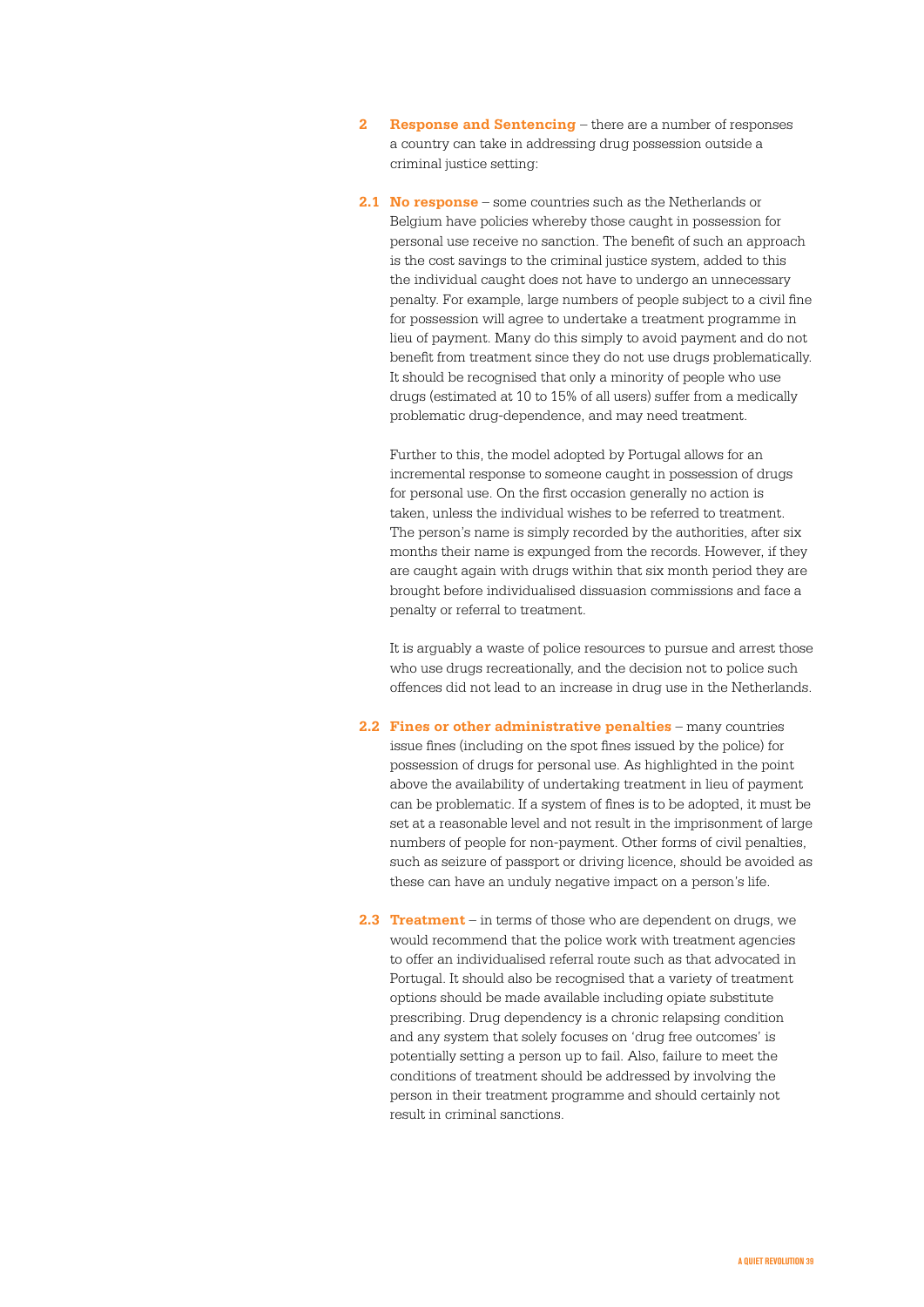**2.4 Administrative detention** – such detention, as adopted in some countries in South East Asia and in the former Soviet Union, is not and should never be considered an appropriate response to drug possession under a decriminalisation model or any other model. Such regimes are linked with significant human rights abuses where individuals are detained for significant periods to be 'treated' and are often subject to forced labour, beatings and torture. Harsh detention outside of the criminal justice system can lead to many of the same destructive consequences as criminal custodial penalties and do not serve the foundational aims of a decriminalisation policy.

### **2.5 Disproportionate sentencing for cases involving**

**possession above the threshold or supply offences** – often States that have adopted a decriminalisation approach significantly heighten the sentences for those committing drug offences outside of the threshold quantities or otherwise decriminalised circumstances. It is critical that governments recognise the principle of proportionality in sentencing for drug offences. Too often those convicted of non-violent drug supply offences receive custodial periods which are much harsher than other violent offences, such as rape and even murder.

#### **3 Public Health Interventions and Treatment** –

Policymakers must view the positive outcomes of the Portuguese decriminalisation experience in light of the significant investment in public health initiatives Portugal made in conjunction with decriminalisation, including needle exchanges and opiate substitute-prescribing. Countries wishing to reduce the potential harms of problematic drug use and who want to limit longterm health costs by introducing programmes that tackle HIV transmission and other blood borne viruses should consider coupling the decriminalisation model with such a public health investment.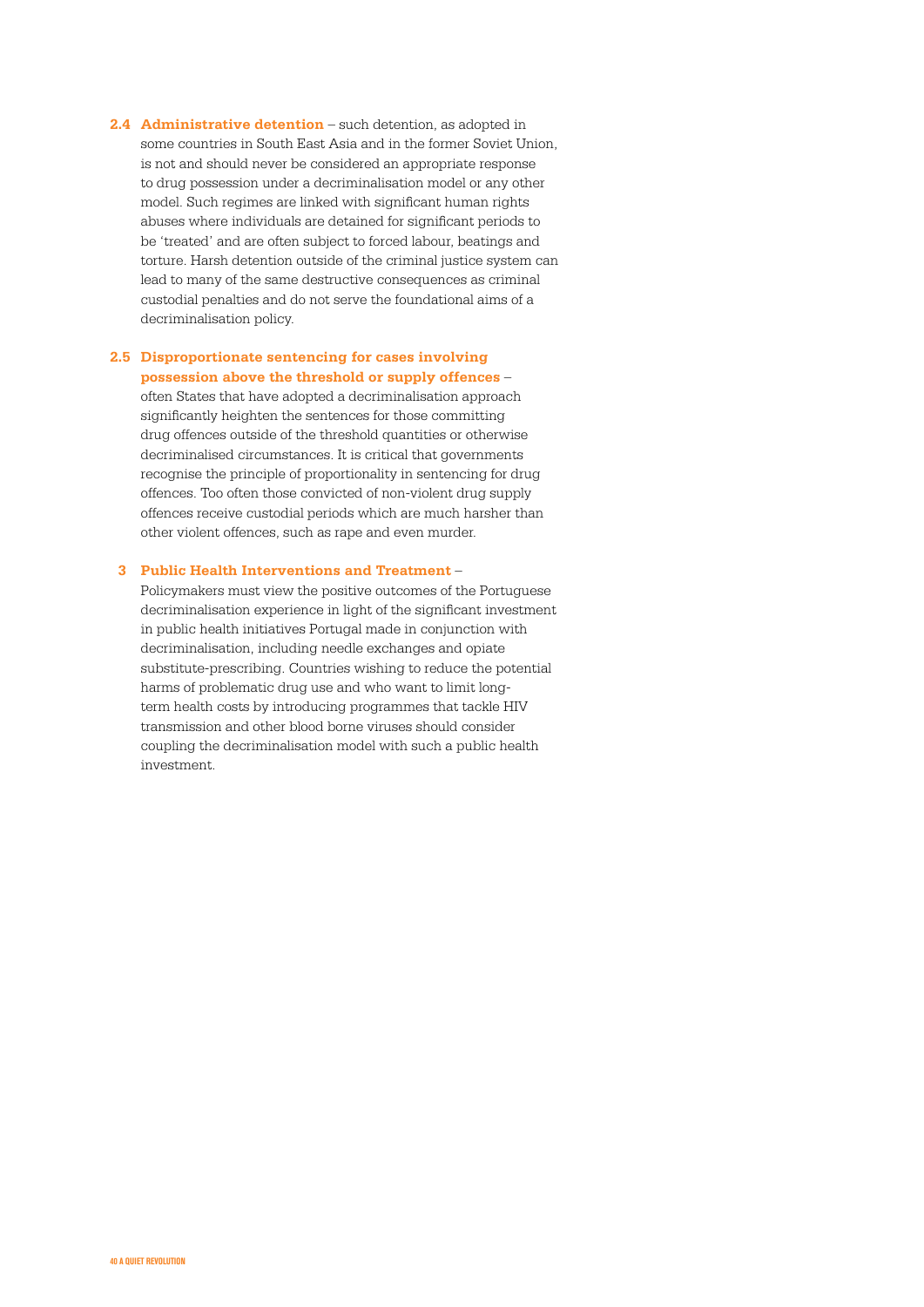#### **4 Implementation considerations:**

- **4.1 Disparate Enforcement** the introduction of decriminalisation ends the needless prosecution and criminalisation of a countless number of people globally each year. However, a careful assessment of how decriminalisation works in practice must be undertaken by those responsible for the system. In systems where threshold quantities have been adopted or where there are significant periods of detention prior to judicial resolution of individual cases of those charged, it is often those from minority communities who are targeted by law enforcement. The racial disparity that exists in the policing of drug offences is apparent in many jurisdictions and apart from the clear abuse of civil rights that this entails, it also undermines community relations with the police and the State. Policymakers must monitor the enforcement of their drug policies to ensure that resources are used fairly, effectively, and efficiently.
- **4.2 Net-widening** as highlighted in the South Australian experience, policymakers must work to ensure that decriminalisation does not result in more people coming into contact with the criminal justice system. Whether this comes as a result of expanded police powers or low thresholds, decriminalisation policies must be targeted at reducing the number of individuals who suffer from the consequences of a criminal conviction, not merely the enactment of decriminalisation in name only.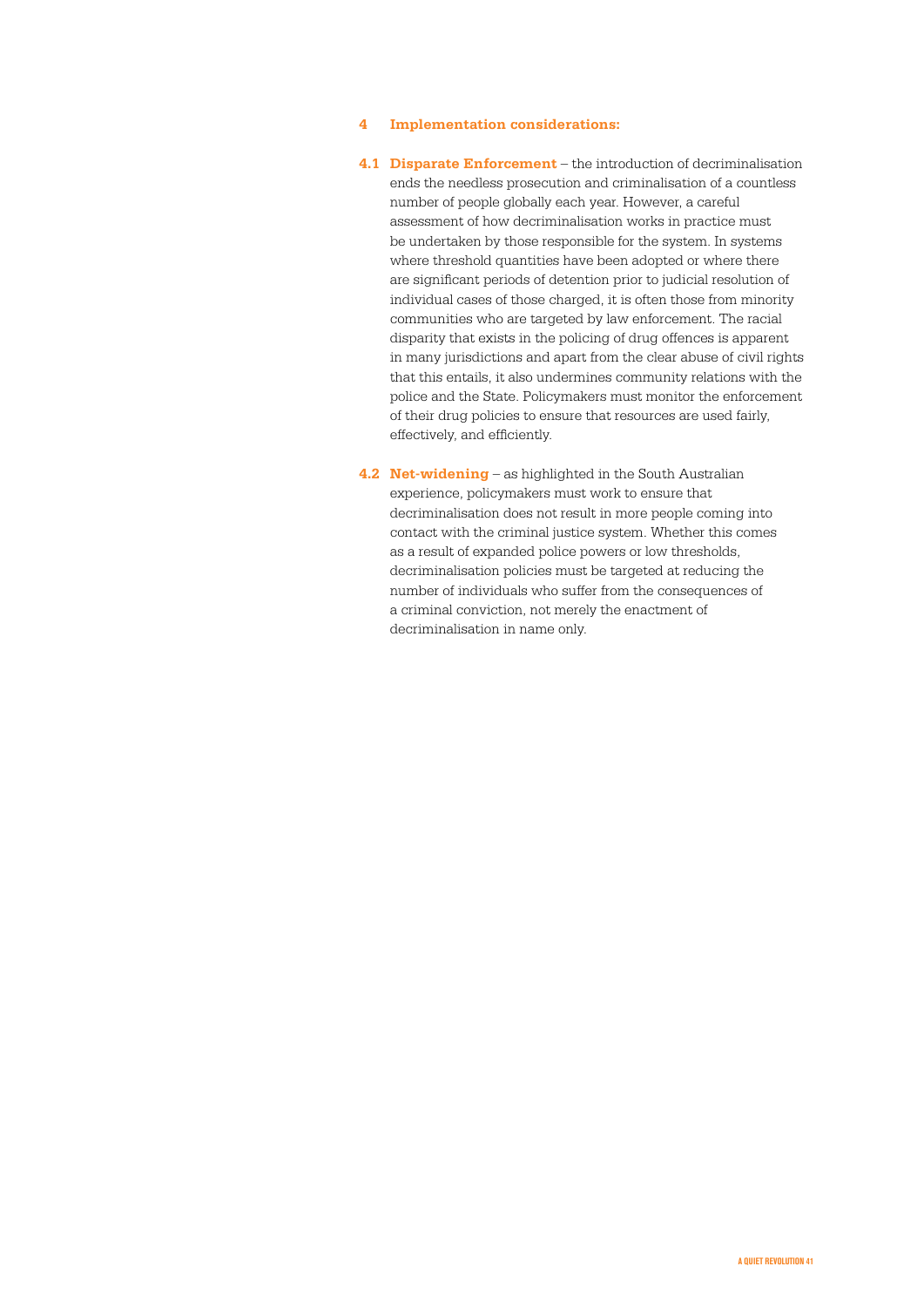## **CONCLUSION**

The proliferation of decriminalisation policies around the world demonstrates that decriminalisation is a viable and successful policy option for many countries. Decriminalisation has not been the disaster many predicted and continue to predict. As evidenced in this report, a country's drug-enforcement policies appear to have little correlation with levels of drug use and misuse in that country. Countries with some of the harshest criminalisation systems have some of the highest prevalence of drug use in the world, and countries with decriminalisation systems have some of the lowest prevalence, and vice versa. But this does not end the discussion. More research is needed; governments and academics must invest more in researching which policy models are the most effective in reducing drug harms and achieving just and healthy policy outcomes. More and better data will bolster the existing research and provide a sound foundation on which to build and design drug policies of the future.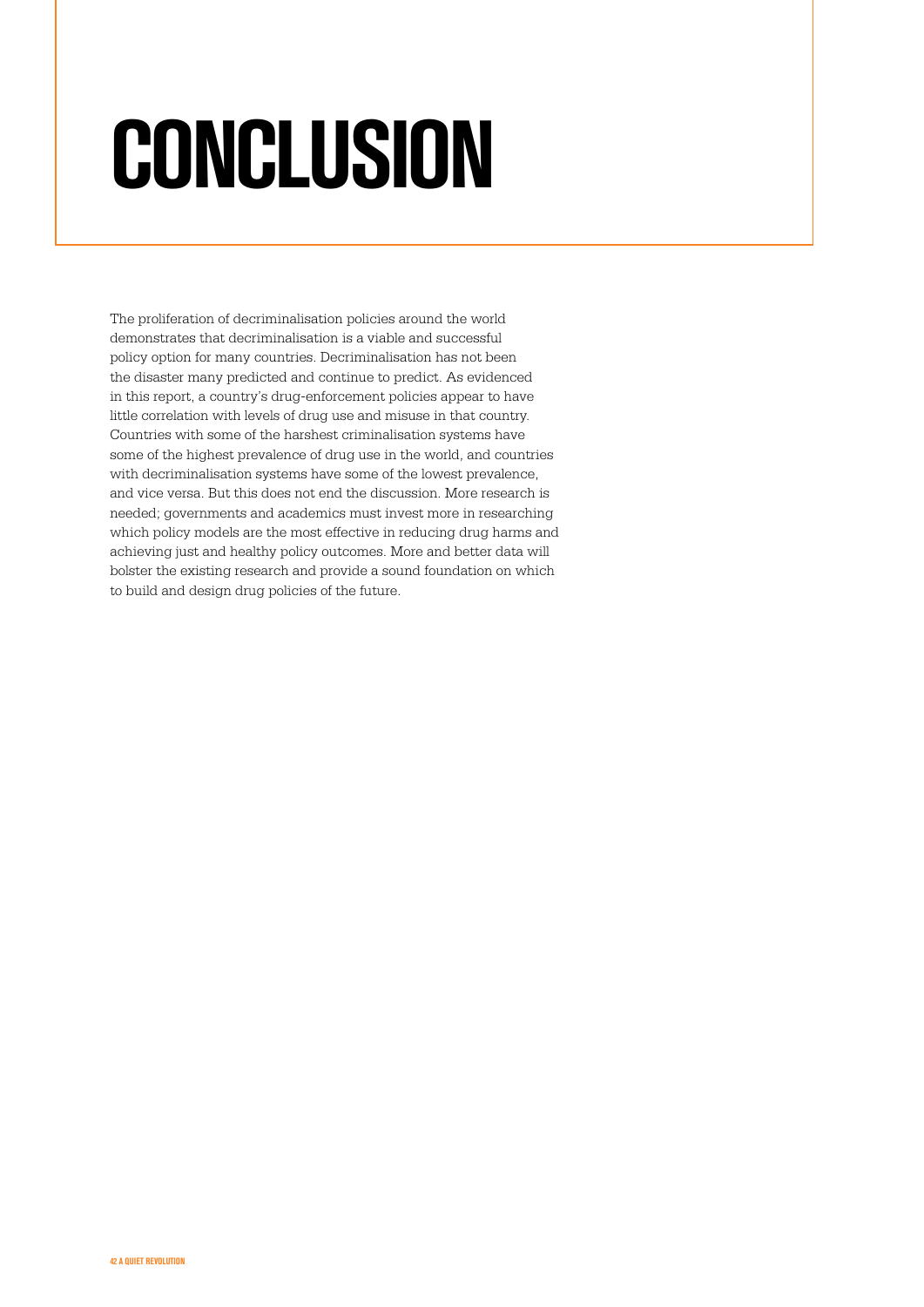**Recognizing that drug laws have little impact on drug use, policy-makers must be willing to consider the broader – and more difficult – social factors that influence individuals' relationships with drugs.**

Though more research is needed, socioeconomic characteristics such as income disparity and levels of social support appear to correlate more closely with drugs problems in a society than do drugs laws or policies. Preliminary research suggests that countries with higher levels of wealth inequality tend to have higher levels of problematic drug use.<sup>200</sup> It would behove advocates and policy-makers interested in designing effective drug policies that reduce costs and harms to recognize that drug use is often a symptom of broader social and economic factors and not necessarily a cause of them.

#### **Around the globe, increasing numbers of countries are assessing their current drug policies and considering the alternatives.**

Central and Latin America are at the centre of the call for reform. This trend towards a more pragmatic and evidenced-based approach will have a significant impact on millions of people's lives, ending the continued criminalisation of many within our society, most notably the young and vulnerable.

Over 50 years into the failed 'War on Drugs,' we must not forget that some countries now have nearly 40 years of experience with drug decriminalisation policies. These countries have as much to say to the world about drug policy management as do those with aggressive criminal prohibition regimes. And the time has come to begin listening to them.

**200. WILKINSON R, PICKETT K. THE SPIRIT LEVEL: WHY EQUALITY IS BETTER FOR EVERYONE. LONDON: PENGUIN BOOKS, 2010: P.71.**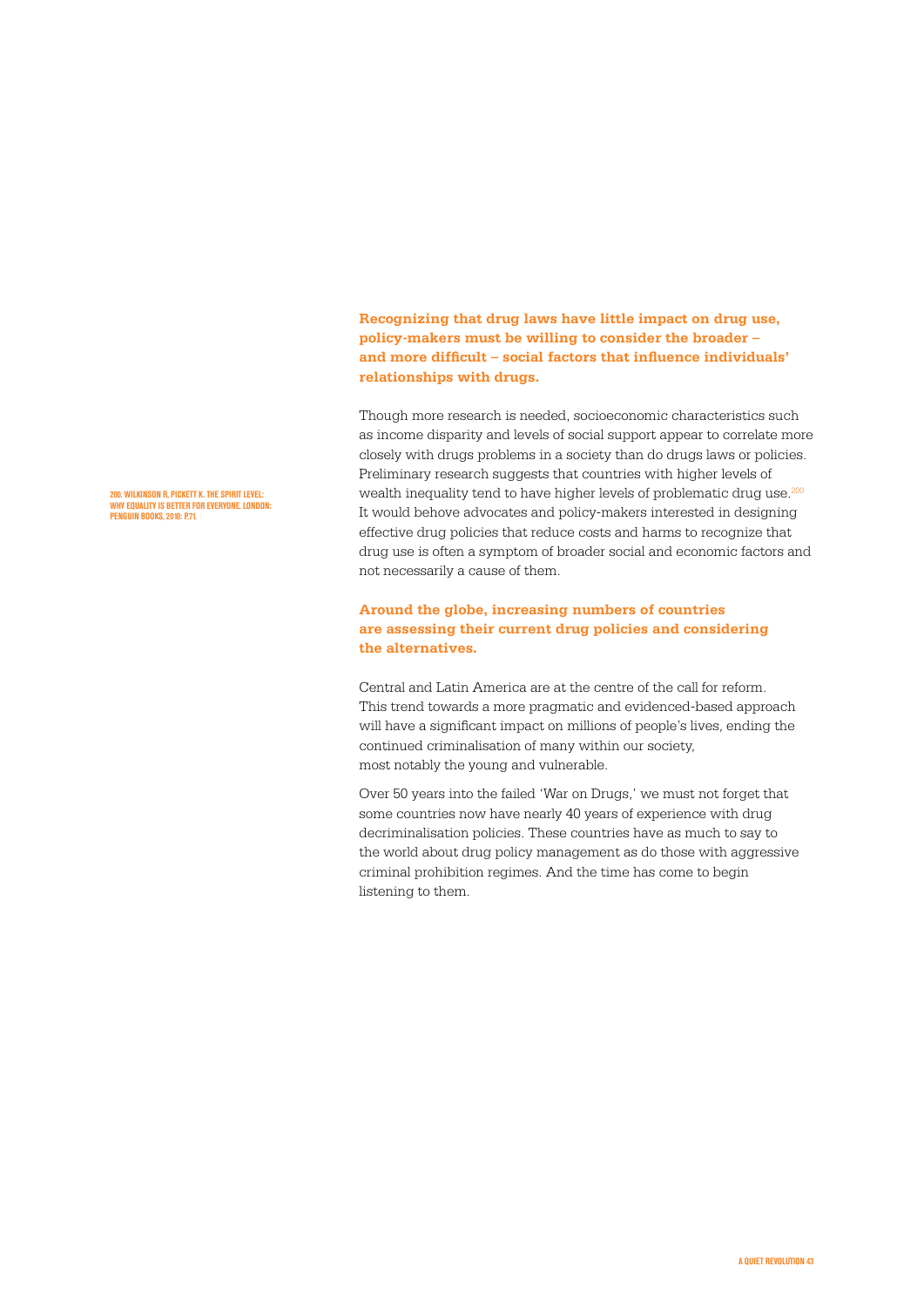#### **Drugs, The Law & Human Rights**

Tel: +44 (0)207 324 2979<br>Fax: +44 (0)207 324 2977<br>Email: ask@release.org.uk<br>Web: www.release.org.uk

 $ISBN - 0-904932-10-9$ 

© Release Publication 2012

**Designed by SVIDesign** www.svidesign.com